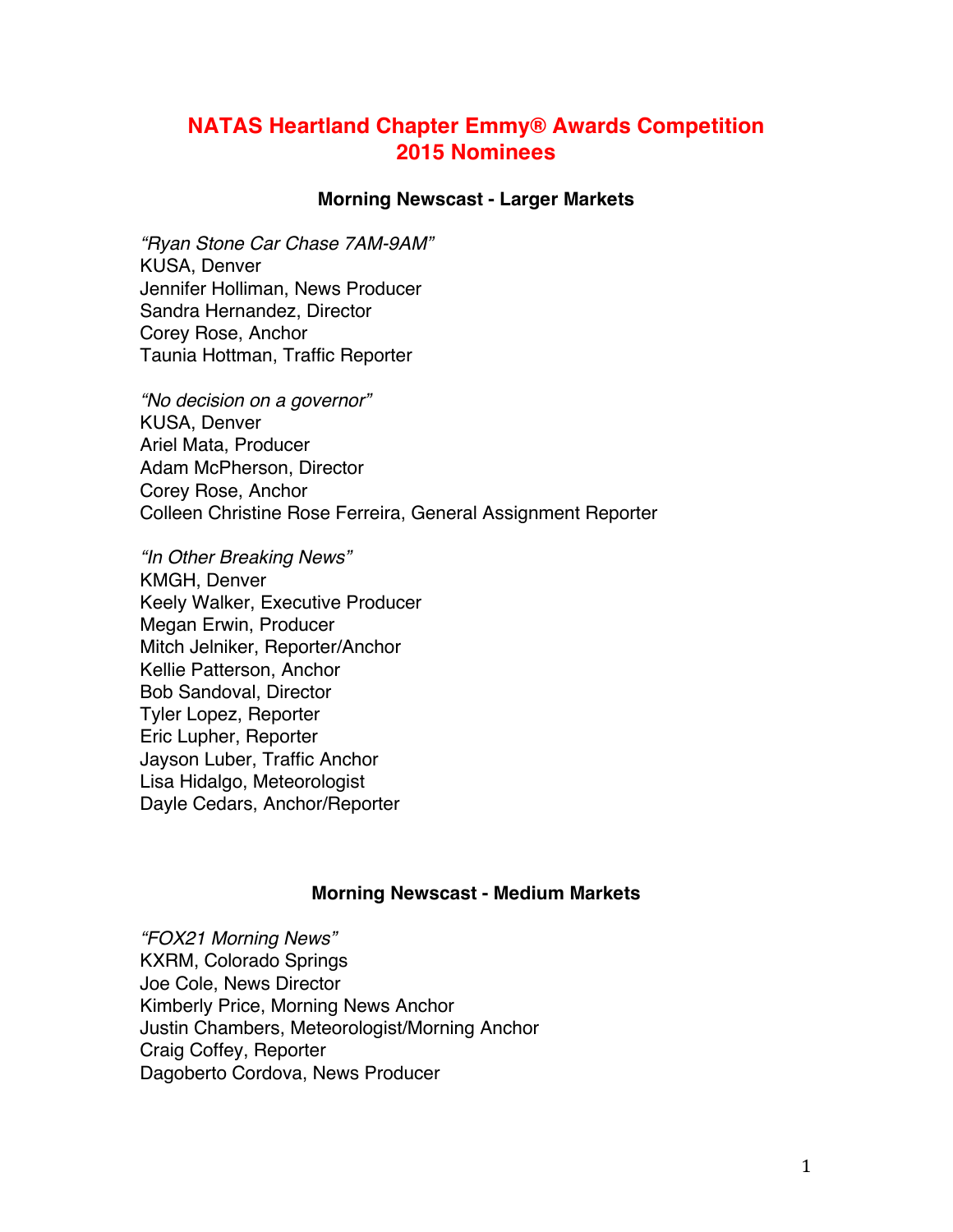*"FOX23 News This Morning"* KOKI, Tulsa Suzanne Nadell, News Director Lydia Ostmo, Executive Producer Ron Terrell, Morning News Anchor Michelle Hodge, News Anchor Michael Seger, Morning Meteorologist Tiffany Alaniz, Reporter Farron Salley, Reporter Preston Stanley, Reporter Yolanda Gonzales, Director/Technical Director Richard Walton, Director

### **Morning Newscast - Smaller Markets**

*"Newschannel 5 This Morning Frontier Days Live"* KGWN, Cheyenne Jeremy Downing, News Director Anthony Keith, Anchor/Producer Samantha Thomas, Meteorologist Joy Greenwald, Photojournalist Vincient Garcia, Director

## **Daytime Newscast - Larger Markets**

*"News 9 at 4pm"* KWTV, Oklahoma City Kylie Frakes, Producer

*"Ryan Stone Chase, 4 o'clock at 9News"* KUSA, Denver Jennifer Marnowski, Producer Bob Pusatory, Director Mark Koebrich, Anchor Kim Christiansen, Anchor Linda Kotsaftis, Executive Producer

*"Plane Crashes Into Home - 4 o'clock at 9News"* KUSA, Denver Jennifer Marnowski, Producer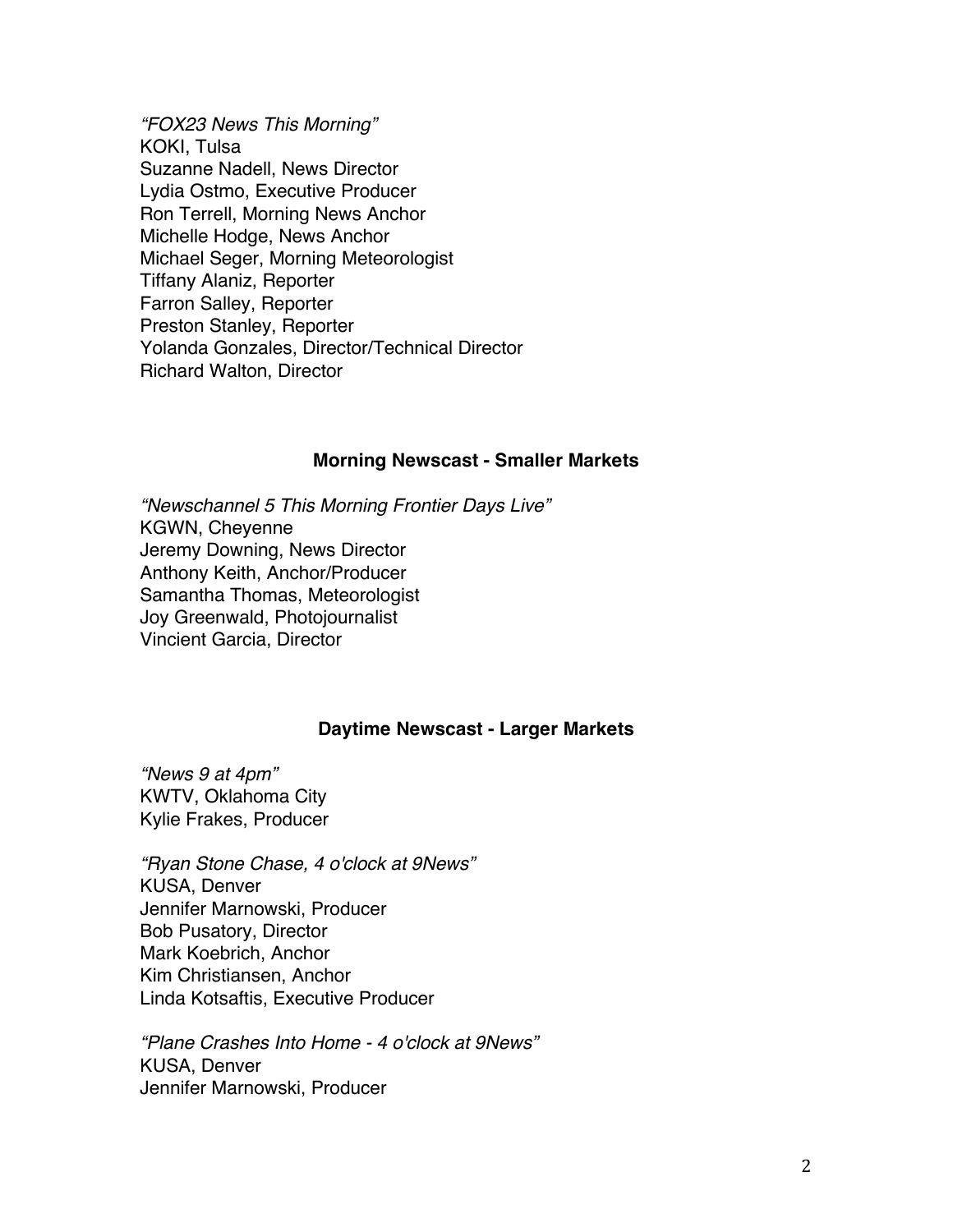Bob Pusatory, Director Linda Kotsaftis, Executive Producer

## **Daytime Newscast - Medium Markets**

*"KSCW 4PM"* KSCW/KWCH, Wichita Jennifer Montenegro, Producer

*"FOX23 News at Noon"* KOKI, Tulsa Suzanne Nadell, News Director Ron Terrell, Morning News Anchor Michael Seger, Morning Meteorologist Jennifer Townley, Producer Shae Crisson Rozzi, Evening News Anchor Farron Salley, Reporter Tiffany Alaniz, Reporter Yolanda Gonzales, Director/Technical Director Richard Walton, Director Michael Lemons, Photojournalist Natalie Andes, Assignment Desk Manager Daniel Ostmo, Director/Technical Director

## **Daytime Newscast - Smaller Markets**

*"First at Four Live: Pilger Tornadoes"* KOLN/KGIN, Lincoln Stephanie Hedrick, News Director Taryn Vanderford, Anchor/Producer Jon Vanderford, Anchor/Producer

## **Evening Newscast - Larger Markets**

*"News 9 at 10pm"* KWTV, Oklahoma City Jennifer Hargrave, Producer

*"Fox31 Denver News at 5: Wild Ride"* KDVR, Denver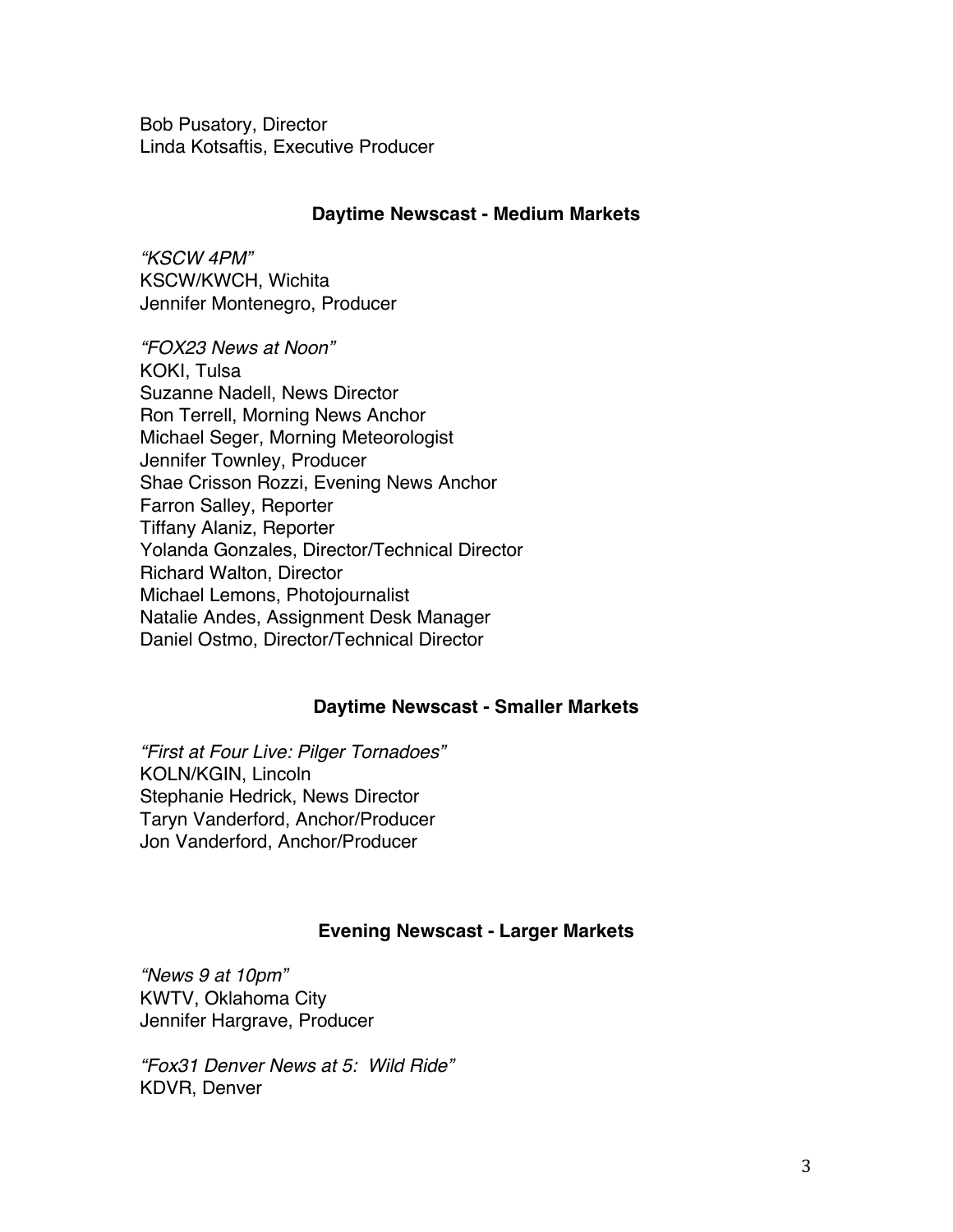Arash Mosaleh, Producer Maureen Capasso, Executive Producer Allison Soulvie, Director Hillary Makens, Assignment Editor

*"Noticiero Univision Colorado 10PM"* KCEC, Denver Juan Carlos Gutierrez, News Director Vanessa Bernal, Producer

*"7News Right Now at 6 - Covering the Storm"* KMGH, Denver Jaime Berg, News Producer Bill Reddick, Newscast Director Eric Kahnert, Anchor Anne Trujillo, Anchor

*"Fox31 Denver News at 9 Spring Storms Strike"* KDVR, Denver Brendan Wilkerson, Producer Maureen Capasso, Executive Producer Hillary Makens, Assignment Editor Allison Soulvie, Director

*"Wild Chase"* KCNC, Denver Jeff Gurney, Executive Producer Aaron Romek, Producer Ronald Dill, Director

*"Tornado Outbreak"* KCNC, Denver Thomas Merolla, Executive Producer

## **Evening Newscast - Medium Markets**

*"Oklahoma's Failed Execution"* KJRH, Tulsa Andrew Barker, Editor Russ McCaskey, Anchor Karen Larsen, Anchor Daniela Montgomery, Producer Max Resnik, Reporter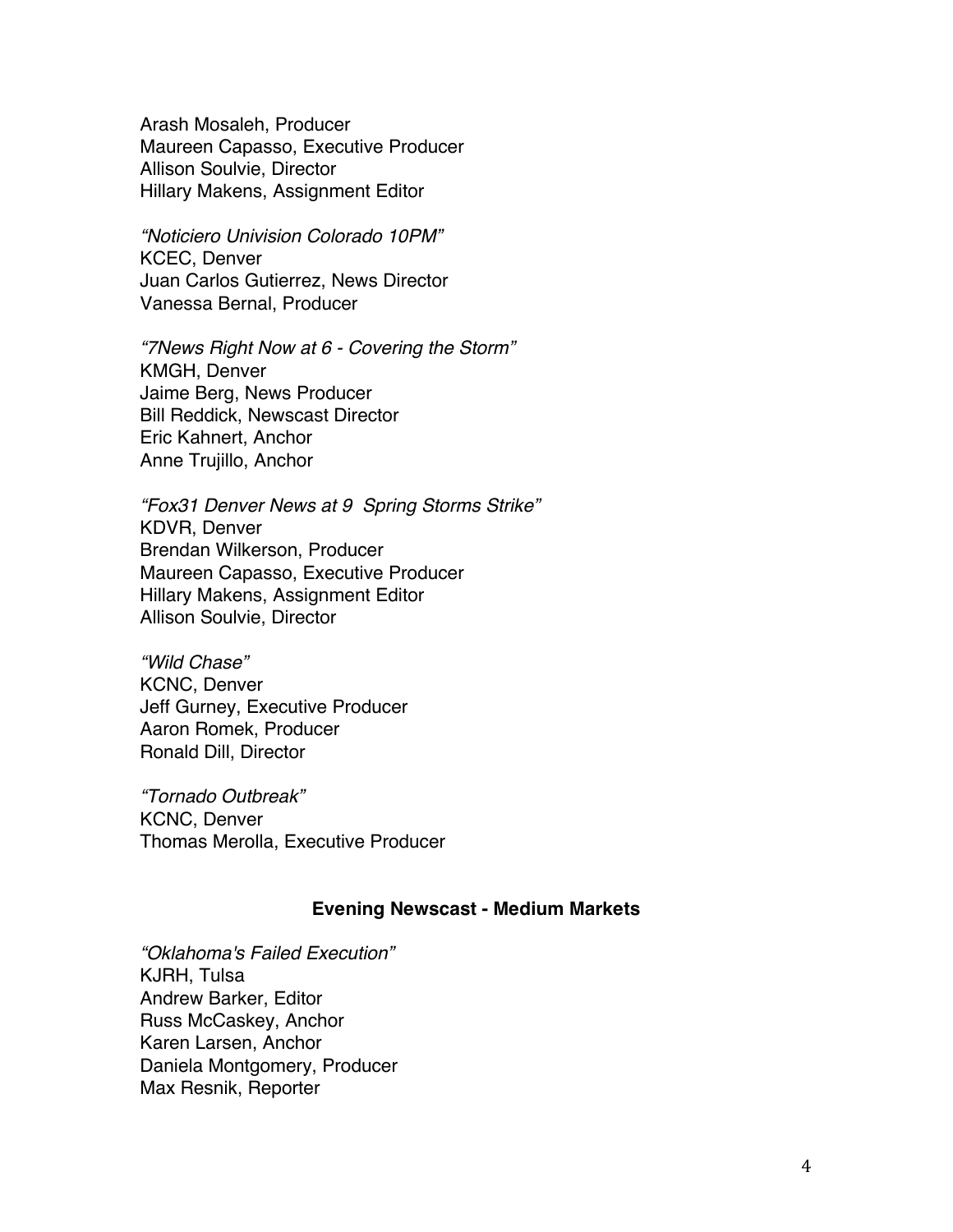*"Tulsa's Serial Attacker Identified"* KJRH, Tulsa Andrew Barker, Editor Leah Mueller, Producer Max Resnik, Reporter Russ McCaskey, Anchor

*"Plane Crash"* KWCH, Wichita Ryan Johnson, Producer

*"FOX23 News At 9"* KOKI, Tulsa Suzanne Nadell, News Director Gregory DeBrosse, Managing Editor Lindsay O'Donnell, Producer Clay Loney, Evening News Anchor Brittany Hannema, Anchor/reporter James Aydelott, Chief Meteorologist Sara Whaley, Reporter Jonathan McCall, Reporter Lyndsey Stemm, Reporter Morgan Downing, Reporter Sharon Zigmont, Reporter Jay Harness, Assistant Chief Photographer

## **Evening Newscast - Smaller Markets**

*"13 News at 10"* WIBW, Topeka Jon Janes, News Director

*"1011 news at 5"* KOLN/KGIN, Lincoln Stephanie Hedrick, News Director

## **Weekend Newscast - Larger Markets**

*"Title: Fox31 Denver News at 9 Super Showdown"* KDVR, Denver Rob Marmet, Producer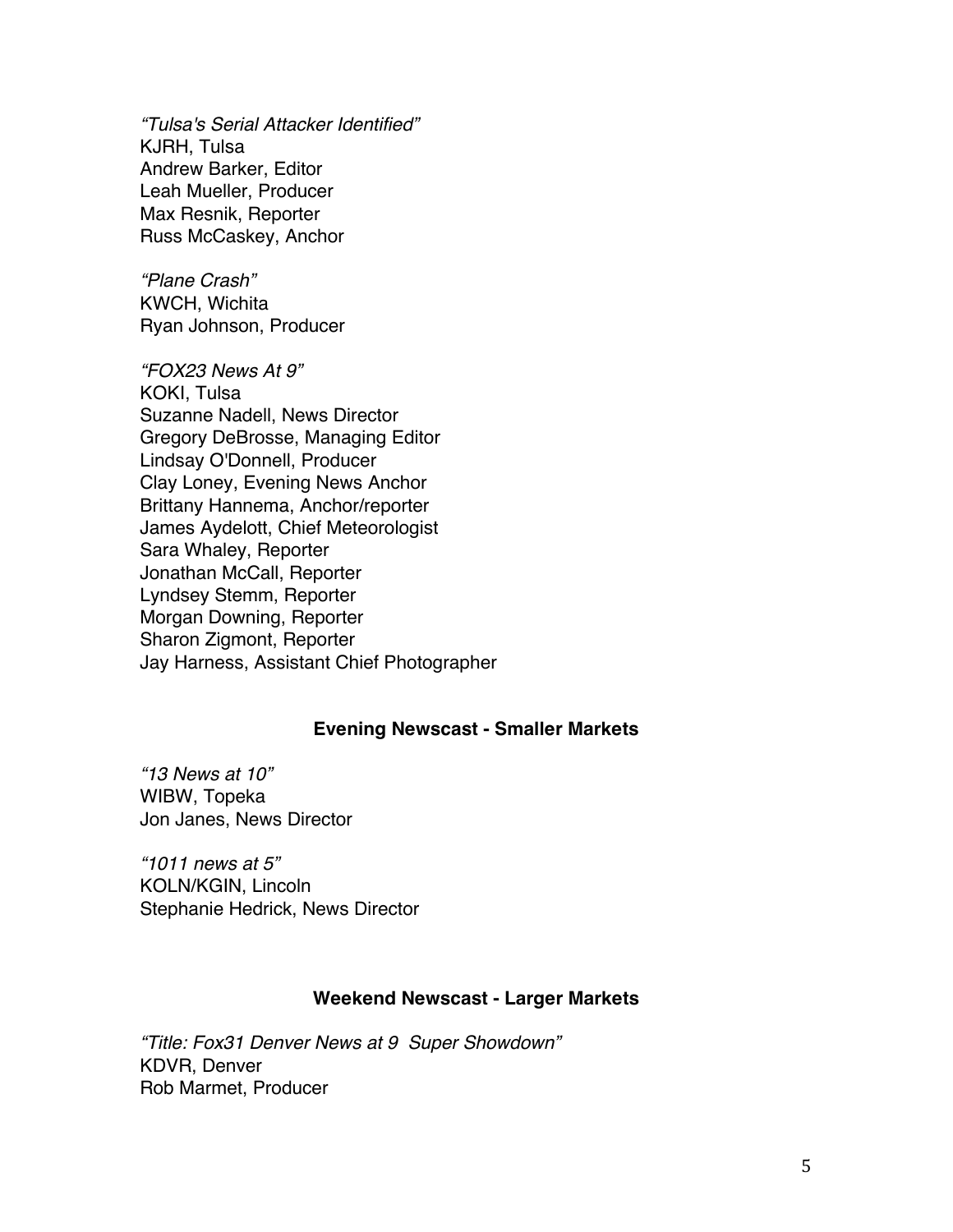Maureen Capasso, Executive Producer Tyler Brayton, Graphic Designer

*"Lightning Strikes"* KUSA, Denver Megan Jurgemeyer, Producer Andrew Gulden, Director Cheryl Preheim, Anchor Christine Noel, Anchor

*"First 4/20 Rally After Legalization"* KUSA, Denver Megan Jurgemeyer, Producer Andrew Gulden, Director

## **Weekend Newscast - Medium Markets**

*"News On 6 at 10pm"* KOTV, Tulsa Meagan Farley, Anchor Ed Trauschke, Supervised Production

*"Shockers vs Kentucky"* KWCH, Wichita Jacob Copp, Producer

*"KETV NewsWatch 7 at 10:00"* KETV, Omaha Andrew Bein, Producer

## **Weekend Newscast – Smaller Markets** No Nominees

## **General Assignment Report - Within 24 Hours**

*"A Rough Night For Pearl Pearson"* KFOR, Oklahoma City Ali Meyer, Reporter

*"Coming Together for Charlie"* KUSA, Denver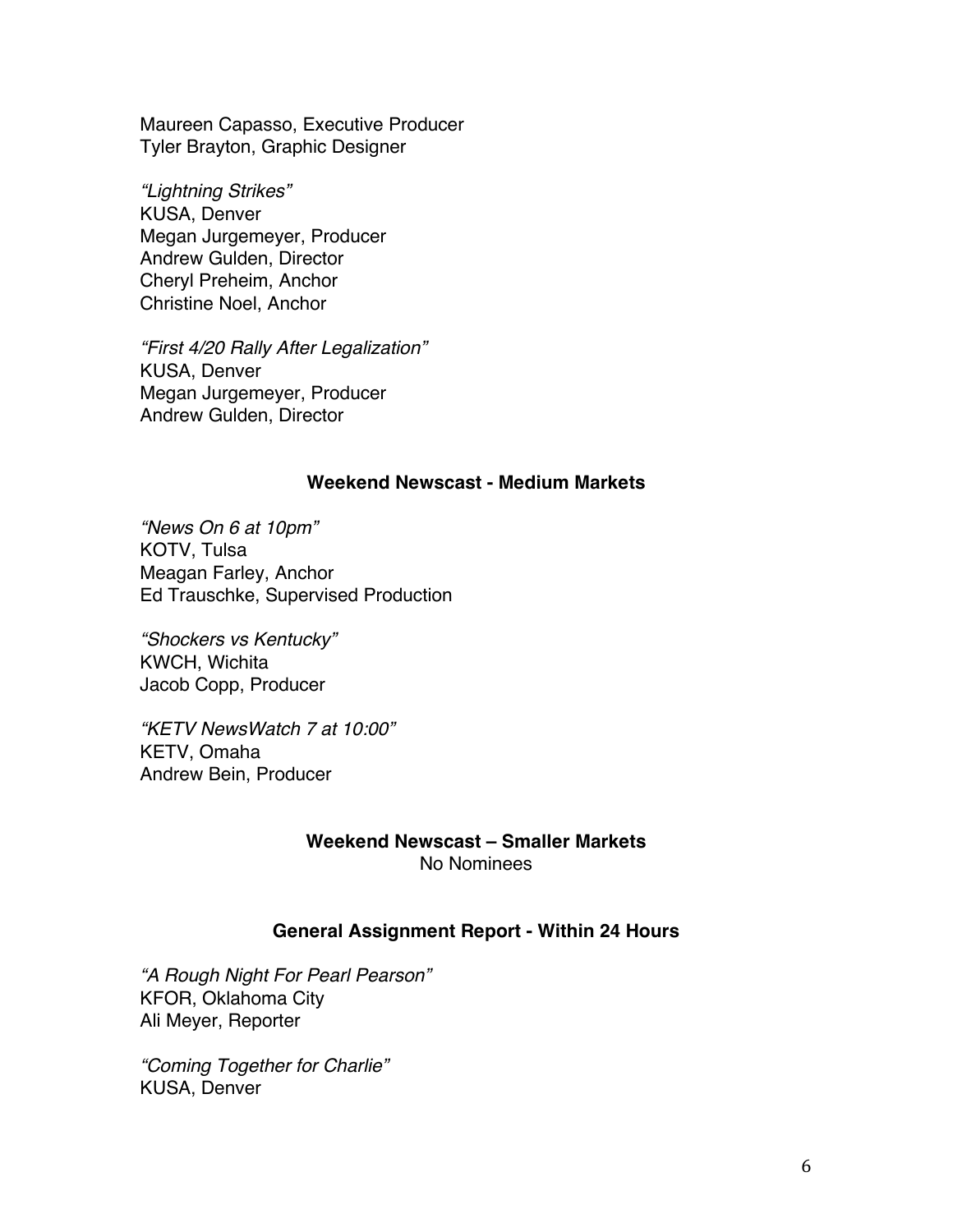Chris Vanderveen, Reporter Chris Hansen, Producer

*"Abby and the Cop"* KUSA, Denver Anastasiya Bolton, News Reporter Andy Buck, Photojournalist

*"Frank's Last Day"* KUSA, Denver Nelson Garcia, Editor Chris Hansen, Producer

*"Better Days Will Be Coming"* KUSA, Denver Kyle Clark, Reporter Chris Hansen, Photojournalist

## **General Assignment Report - No Time Limit**

*"The Most Dangerous Road in Denver"* KUSA, Denver Chris Vanderveen, Reporter Chris Hansen, Photojournalist

*"Death with Dignity"* KUSA, Denver Ryan Haarer, Reporter Dan McKinney, VIDEOJOURNALIST

*"Columbine: 15 Years Later"* KUSA, Denver Nelson Garcia, Reporter Chris Hansen, Producer

*"Foss Lake Mystery"* KWTV, Oklahoma City Kelly Ogle, Reporter Deanne Stein, Producer

## **Breaking News**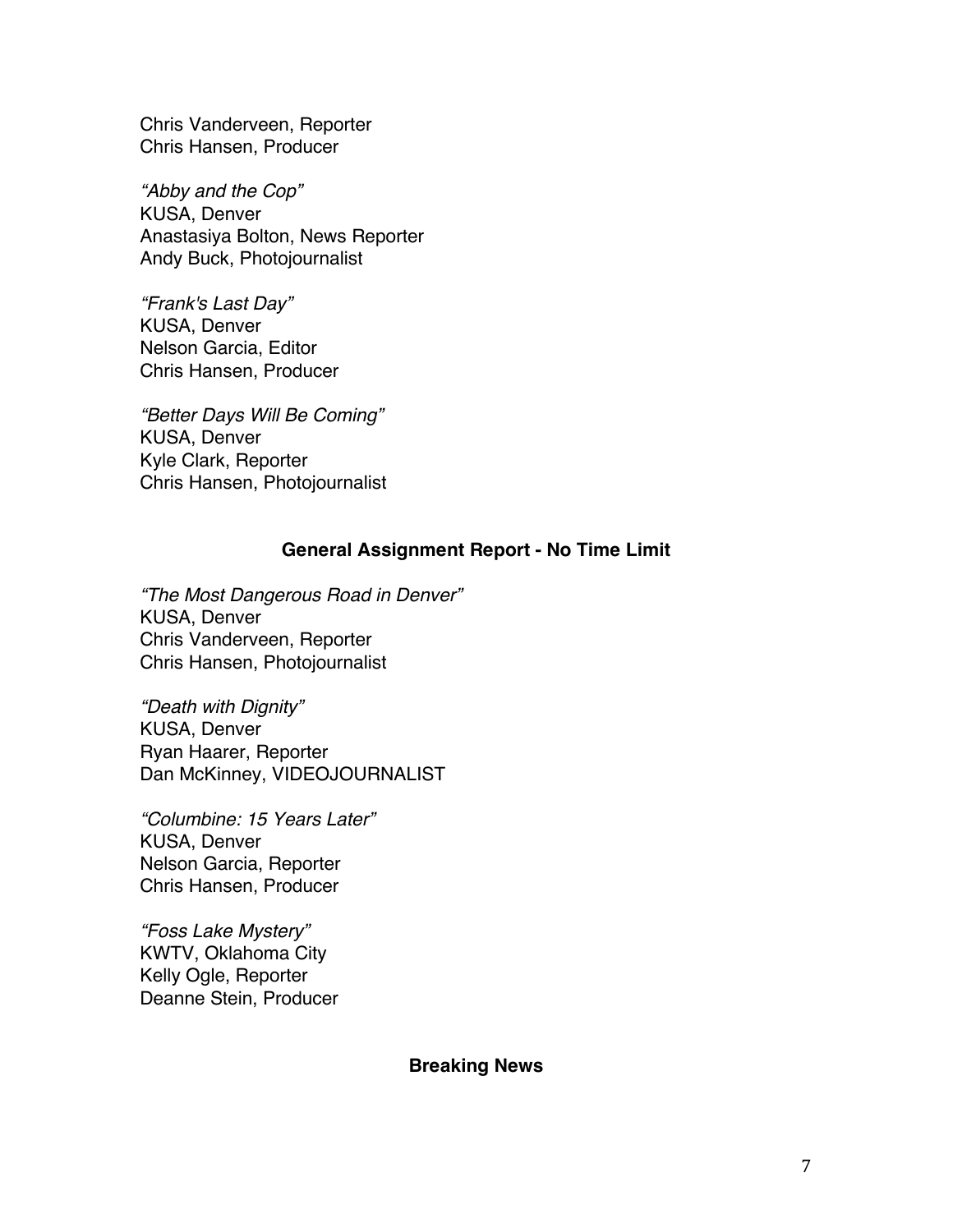*"Exclusive: December Tornado "* KWTV, Oklahoma City David Payne, Segment Producer Lacey Swope, Meteorologist Jim Gardner, Helicopter Pilot Jeff Bardach, Executive Producer Greg Blackwood, Chief Photographer

*"Pilot Crashes Into His Former Home "* KUSA, Denver Mark Koebrich, Anchor Kim Christiansen, Anchor Maya Rodriguez, Reporter Matthew Fess, Helicopter Pilot Cody Crouch, Helicopter Photojournalist

*"He is going the wrong way"* KMGH, Denver Keely Walker, Producer Megan Erwin, Producer Mitch Jelniker, Reporter/Anchor Jayson Luber, Traffic Anchor Kellie Patterson, Anchor Tarin Deuster, Newscast Director Bob Sandoval, Director Tyler Lopez, Reporter Nicole Denne, Executive Producer Alan Stedman, Photojournalist

*"Channel 2 Rush Hour Car Chase "* KWGN, Denver Christopher Falin, Executive Producer Kim Posey, News Anchor Tom Green, News Anchor Jessica Hudgins, Producer

## **Spot News**

*"Arvada Hostage Taker Speaks "* KDVR, Denver Julie Bonniwell, Reporter Alex Rubin, Photographer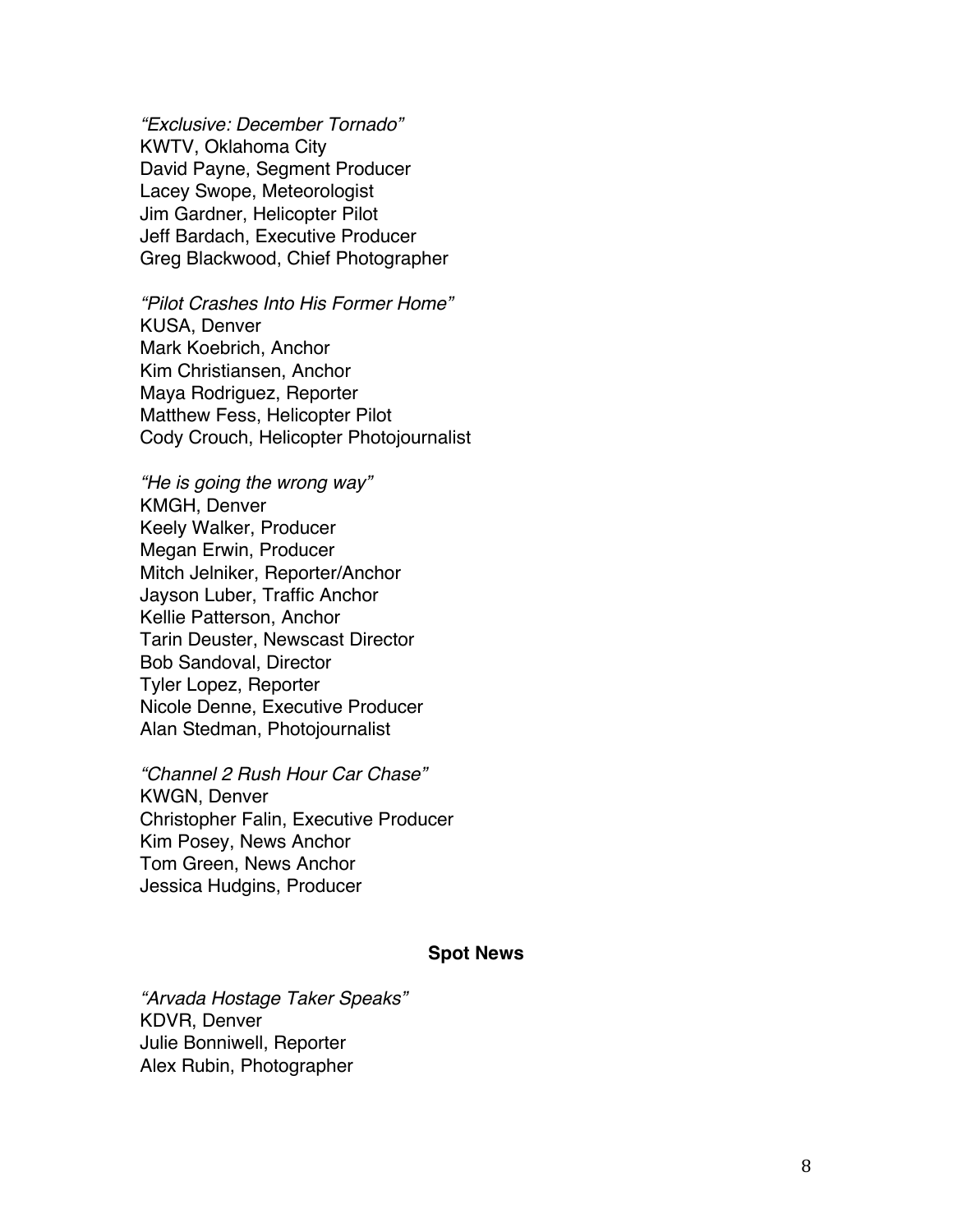*"Helicopter Team Follows High-Speed Chase"* KUSA, Denver Cody Crouch, Helicopter Photojournalist Matthew Fess, Helicopter Pilot John Morrissey, Helicopter Reporter Michael Driver, Photojournalist

*"Severe Storms: Damage & Cleanup"* KCNC, Denver Thomas Merolla, Producer

*"75 Mile Chase"* KCNC, Denver Jeff Gurney, Managing Editor Aaron Romek, Writer/Producer

## **Continuing Coverage**

*"It's the Run We Don't Understand' The Hit and Run Epidemic"* KUSA, Denver Chris Vanderveen, Reporter Chris Hansen, Photojournalist Anna Hewson, Photojournalist

*"Weed like you to know..."* KUSA, Denver Brandon Rittiman, Reporter

*"A Questionable Death: Fox 31 Denver investigates and reopens old case leading to murder charges"* KDVR, Denver Justin Joseph, Producer

*"Hard Luck Husband"* KCNC, Denver Brian Maass, Reporter Mark Ackerman, Producer Kevin Hartfield, Photographer

*"The Survival and Recovery of Kristin Hopkins"* KUSA, Denver Maya Rodriguez, Reporter Kim Christiansen, Reporter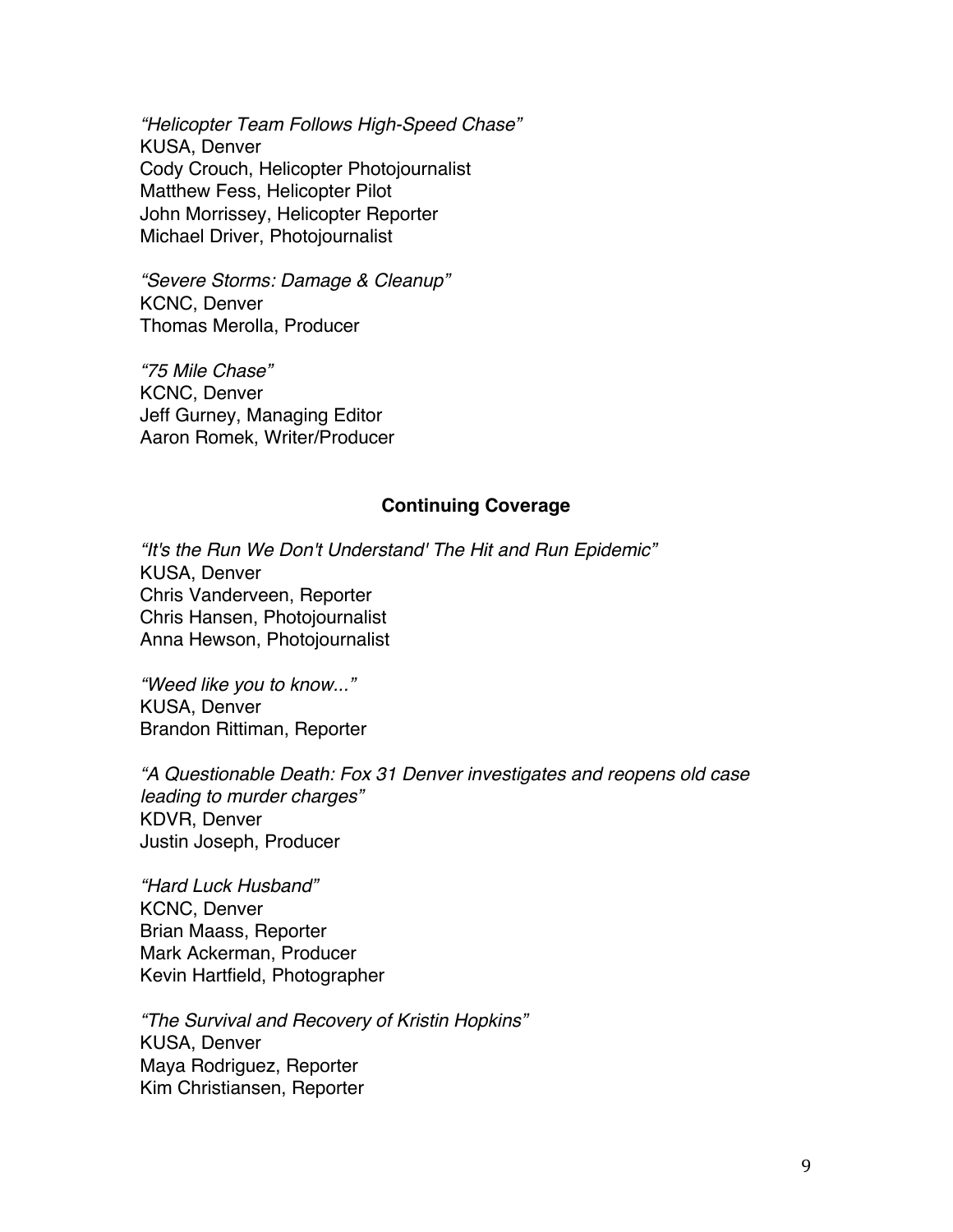Byron Reed, Photojournalist

## **Team Coverage**

*"Tornado Outbreak"* KCNC, Denver Tim Wieland, News Director

*"FOX 31 Denver Super Bowl Coverage"* KDVR, Denver Brendan Wilkerson, Producer Arash Mosaleh, Producer Rob Marmet, Producer Tyler Brayton, Graphic Designer Nicholas Carvin, Graphic Designer Maureen Capasso, Executive Producer

*"Carjackings, Crashes and a Chase"* KUSA, Denver Kris Mulholland, Assignment Manager Patti Dennis, News Director

## **Investigative Report - Single Story**

*"Teachers Behaving Badly"* KDVR, Denver Christopher Halsne, Investigative Reporter Isaias Medina, Photojournalist/Editor Christopher Koeberl, Investigative Producer Nicholas Carvin, Graphics/Animation

*"Distracted Driving"* KDVR, Denver Christopher Halsne, Investigative Reporter Isaias Medina, Photojournalist/Editor

*"The iScheme"* KUSA, Denver Jeremy Jojola, Reporter Anna Hewson, Photographer & Editor Nicole Vap, Executive Producer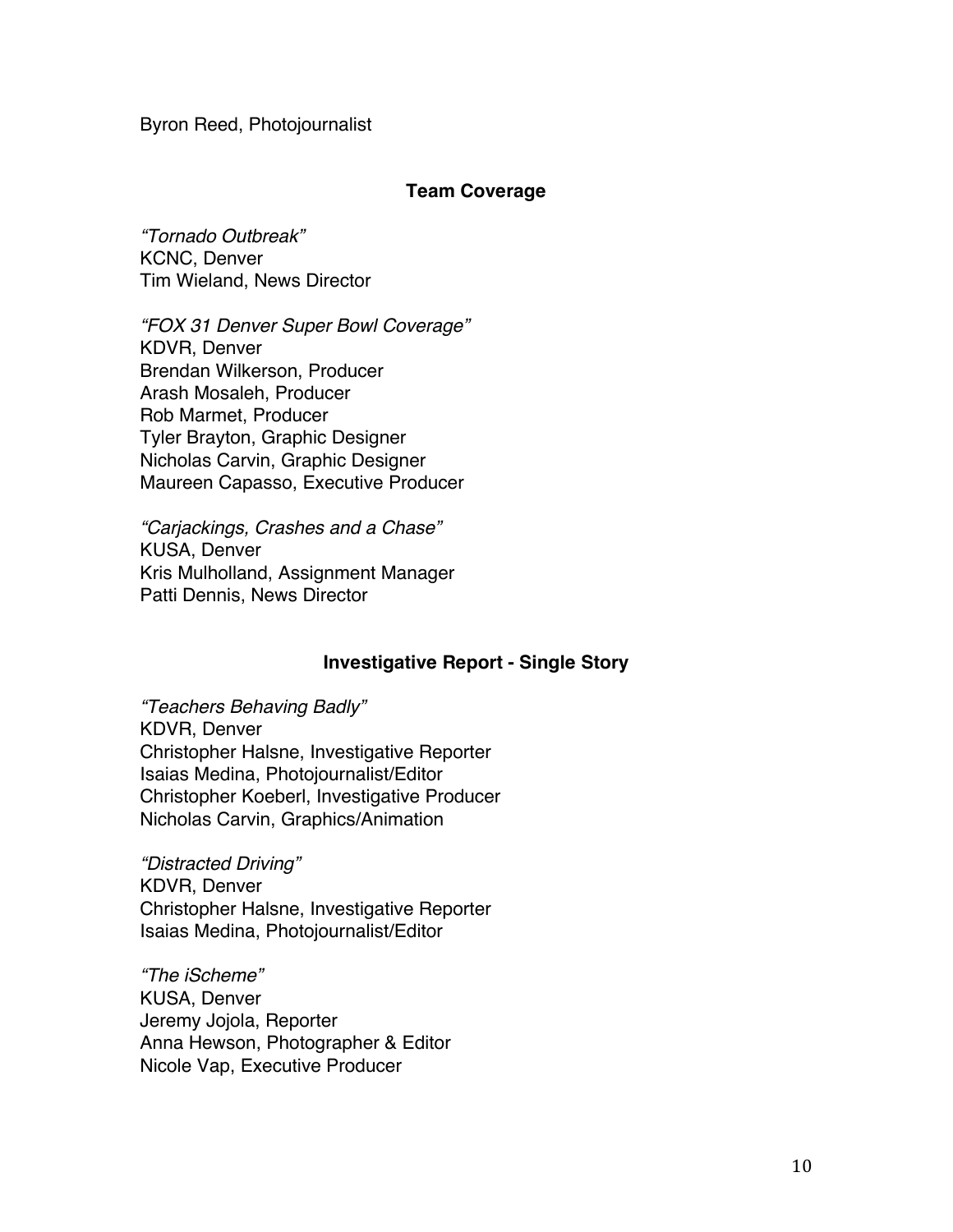*"Death Inside San Carlos"* KUSA, Denver Chris Vanderveen, Reporter Chris Hansen, Photojournalist

*"One Cop, Two Paychecks"* KCNC, Denver Brian Maass, Reporter Kevin Hartfield, Photographer

*"Tax Man"* KUSA, Denver Melissa Blasius-Nuanez, Reporter Anna Hewson, Photographer

#### **Investigative Report - Series**

*"Force, Ethics, and Denver Police"* KDVR, Denver Christopher Halsne, Investigative Reporter Isaias Medina, Photojournalist/Editor Christopher Koeberl, Investigative Producer

*"Tras la Pista"* KCEC, Denver Mario Galarza, Photojournalist

*"DHS Denial: Children at Risk"* KMGH, Denver John Ferrugia, Investigative Reporter Andy Miller, photojournalist/editor Sandra Barry, Investigative Producer

*"Trashed Trailers"* KUSA, Denver Melissa Blasius-Nuanez, Reporter Anna Hewson, Producer/Photojournalist

*"Obstructed View"* KUSA, Denver Jeremy Jojola, Reporter Anna Hewson, Photographer & Editor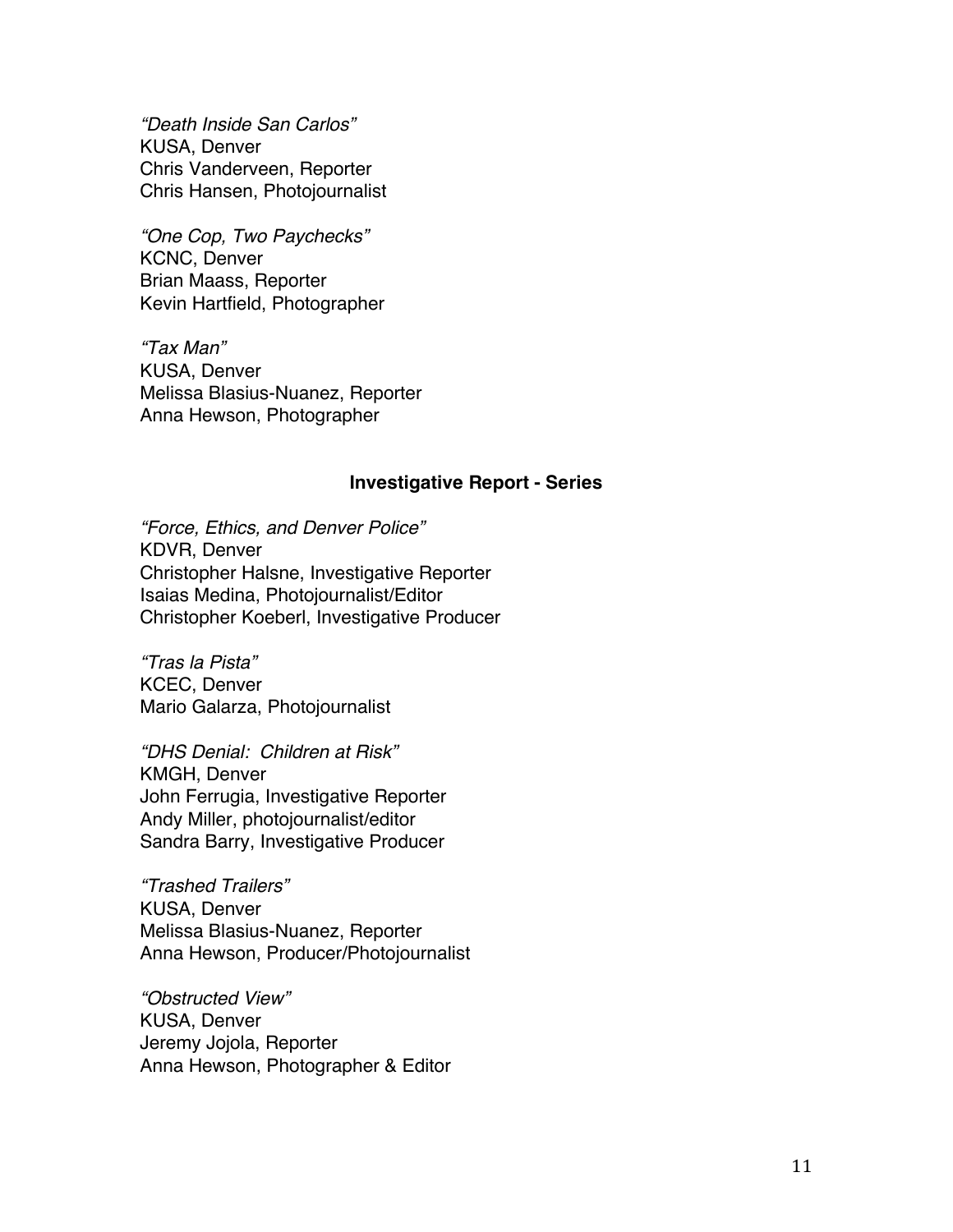### **Feature News Report - Light Feature**

*"Charlotte's Web"* KWTV, Oklahoma City Dana Hertneky, Reporter Greg Blackwood, Chief Photographer

*"Casa Maya"* Telemundo, Denver Carlos Rausseo, Reporter

*"Tae KwonDo Kid"* Telemundo, Denver Victor Rodriguez Tafoya, Producer Jose Guzman, Photographer

*"Politicians Who Really Give a Crap"* KUSA, Denver Kevin Torres, Reporter Michael Driver, Photographer

*"Red Dirt Diaries: Service with a Song"* KWTV, Oklahoma City Karl Torp, Reporter Nathan Elliott, Managing Editor

*"Gravity Glue"* KUSA, Denver Chris Vanderveen, Reporter

*"La Santa de los Inmigrantes"* KCEC, Denver Vanessa Bernal, Writer/Reporter Mario Galarza, Photojournalist

## **Feature News Report - Light Series**

*"The UPS Kid"* KRDO, Colorado Springs Rana Novini, Reporter Isaac Blancas, Photojournalist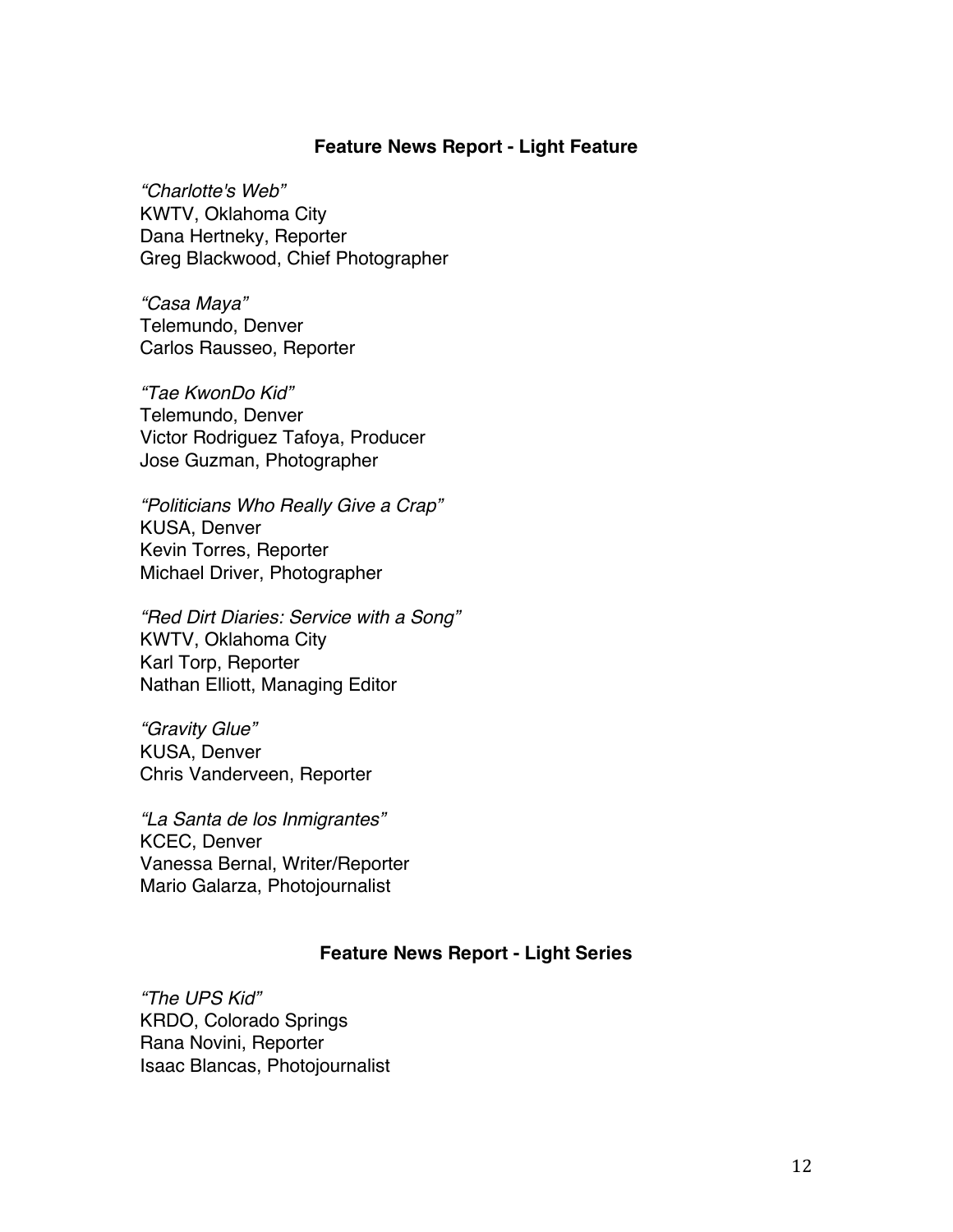*"Corazón Charro"* KCEC, Denver Juan Carlos Gutierrez, Reporter/Writer Mario Galarza, Photojournalist

*"Music and Home"* KDVR, Denver Anne Herbst, Photojournalist Kent Erdahl, Producer

*"Serge Ibaka, The Journey Home"* KFOR, Oklahoma City Lance West, Writer/Africa Photographer Micah Leon, Editor Kevin Josefy, Secondary Photographer

*"Hero Without A Hometown"* KUSA, Denver Kyle Clark, Reporter Chris Hansen, Photojournalist

#### **Business/Consumer - News Single Story**

*"Furniture Club"* KUSA, Denver Jeremy Jojola, Reporter Anna Hewson, Photographer & Editor

*"Uberageous"* KDVR, Denver Rob Low, Reporter

*"Subiendo Como la Espuma"* KCEC, Denver Samuel Rivera, News Reporter

## **Politics/Government - News Single Story**

*"DMV Passwords"* KDVR, Denver Christopher Halsne, Investigative Reporter Isaias Medina, Photojournalist/Editor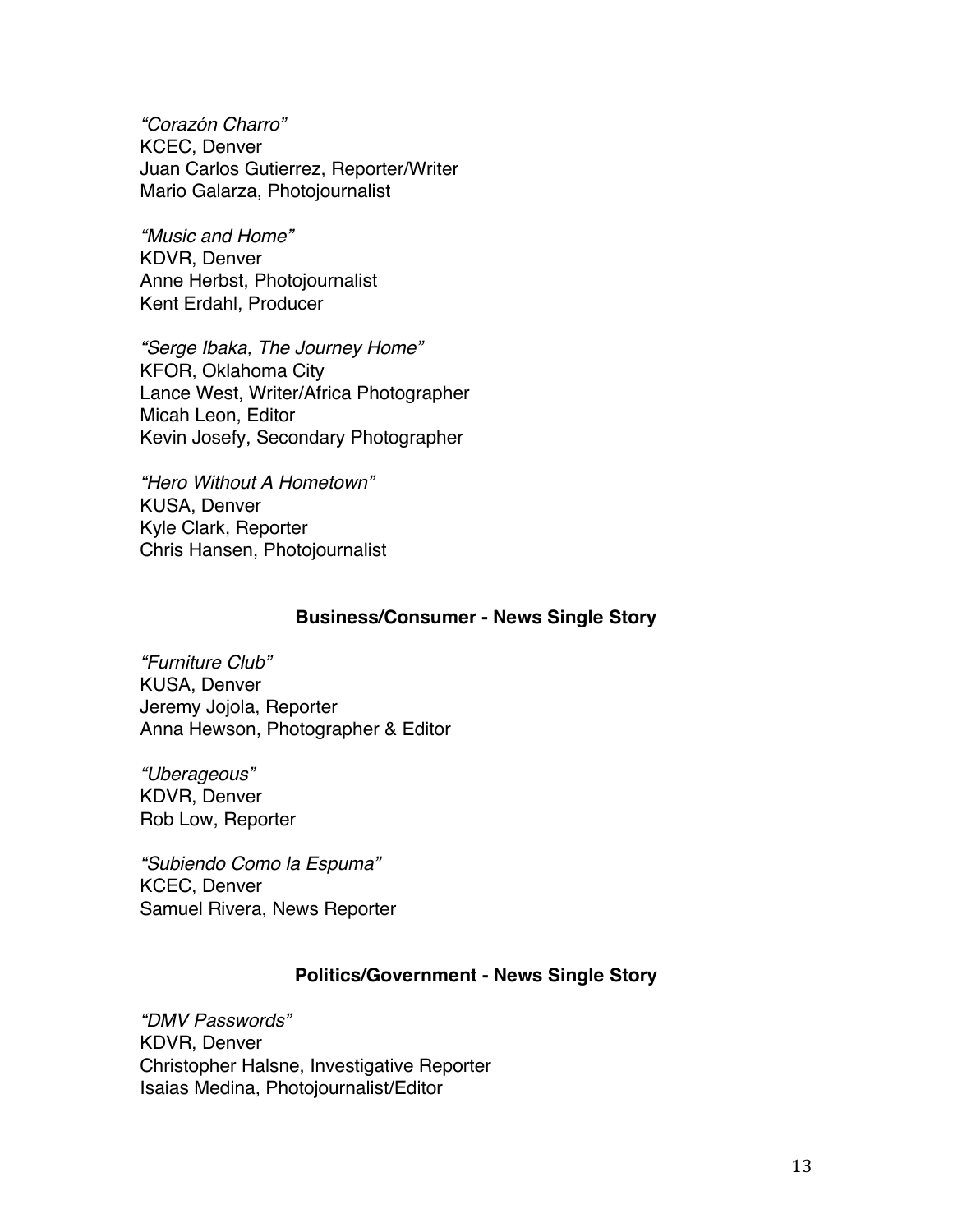Christopher Koeberl, Investigative Producer

*"Prosecution - a dangerous job not protected by law"* KUSA, Denver Anastasiya Bolton, News Reporter Christopher Cheline, Photojournalist

*"Go (BLEEP) Yourself!!!!!"* KUSA, Denver Chris Vanderveen, Reporter Anna Hewson, Photojournalist

*"Constance Rolon"* The Denver Post, Denver Lindsay Pierce, Multimedia Producer Mahala Gaylord, Multimedia Producer

## **Politics/Government - News Series**

*"Reality Check"* KCNC, Denver Shaun Boyd, Reporter

*"Truth Tests"* KUSA, Denver Brandon Rittiman, Political Reporter Tim Ryan, Manager Amy Crowfoot, Researcher Kathryn Kornacki, Researcher Jordan Sabolish, Researcher

*"Building Safer Schools"* KFOR, Oklahoma City Ali Meyer, Reporter

## **Crime - News Feature**

*"A Slap on the Wrist"* KDVR, Denver Noah Skinner, Photographer Heidi Hemmat, Investigative Reporter Carisa Scott, Investigative Producer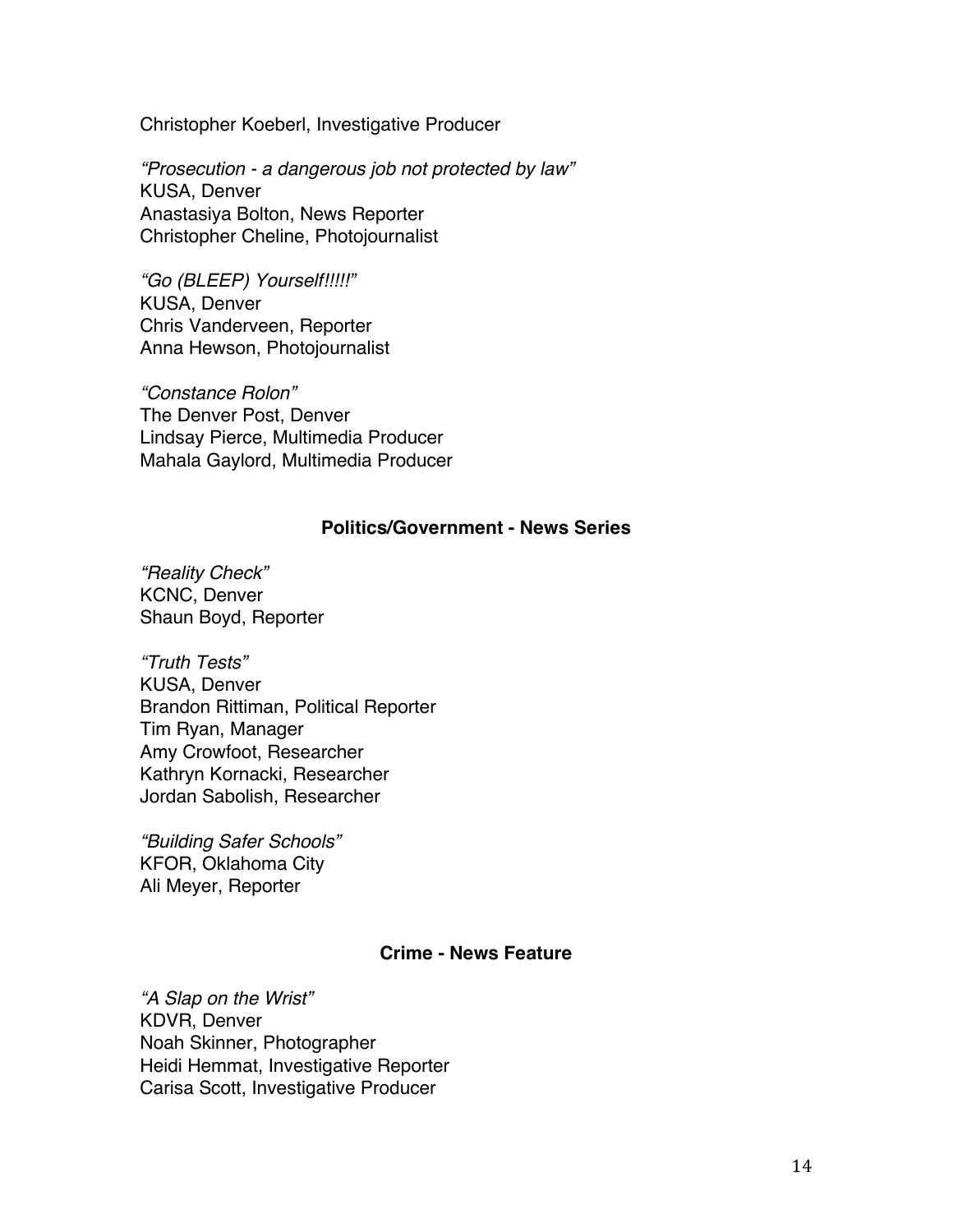Nicholas Carvin, Graphic Artist

*"Confession of a Roommate Killer"* KMGH, Denver Jaclyn Allen, Reporter

*"Felon turned PhD Wants Colorado to Forgive Him"* KUSA, Denver Anastasiya Bolton, News Reporter Enrico Meyer, Photojournalist

*"I Don't Know if You Remember Me"* KDVR, Denver Jeremy Hubbard, Reporter Ama Arthur-Asmah, Photojournalist Paul Makarushka, Photographer

*"WPD Credibility Compromised"* KWCH, Wichita Lauren Seabrook, Reporter Scott McMullen, Photojournalist

## **Human Interest - News Single Story**

*"Storytellers: Nate's Story"* KUSA, Denver Vida Urbonas, Producer Christopher Cheline, Producer

*"Ben To Berklee"* KUSA, Denver Steve Staeger, Reporter Michael Driver, Photojournalist

*"The Birthday Club"* KDVR, Denver Anne Herbst, Photojournalist Kent Erdahl, Reporter

*"Griffin's Door"* KUSA, Denver Nelson Garcia, Producer Enrico Meyer, Editor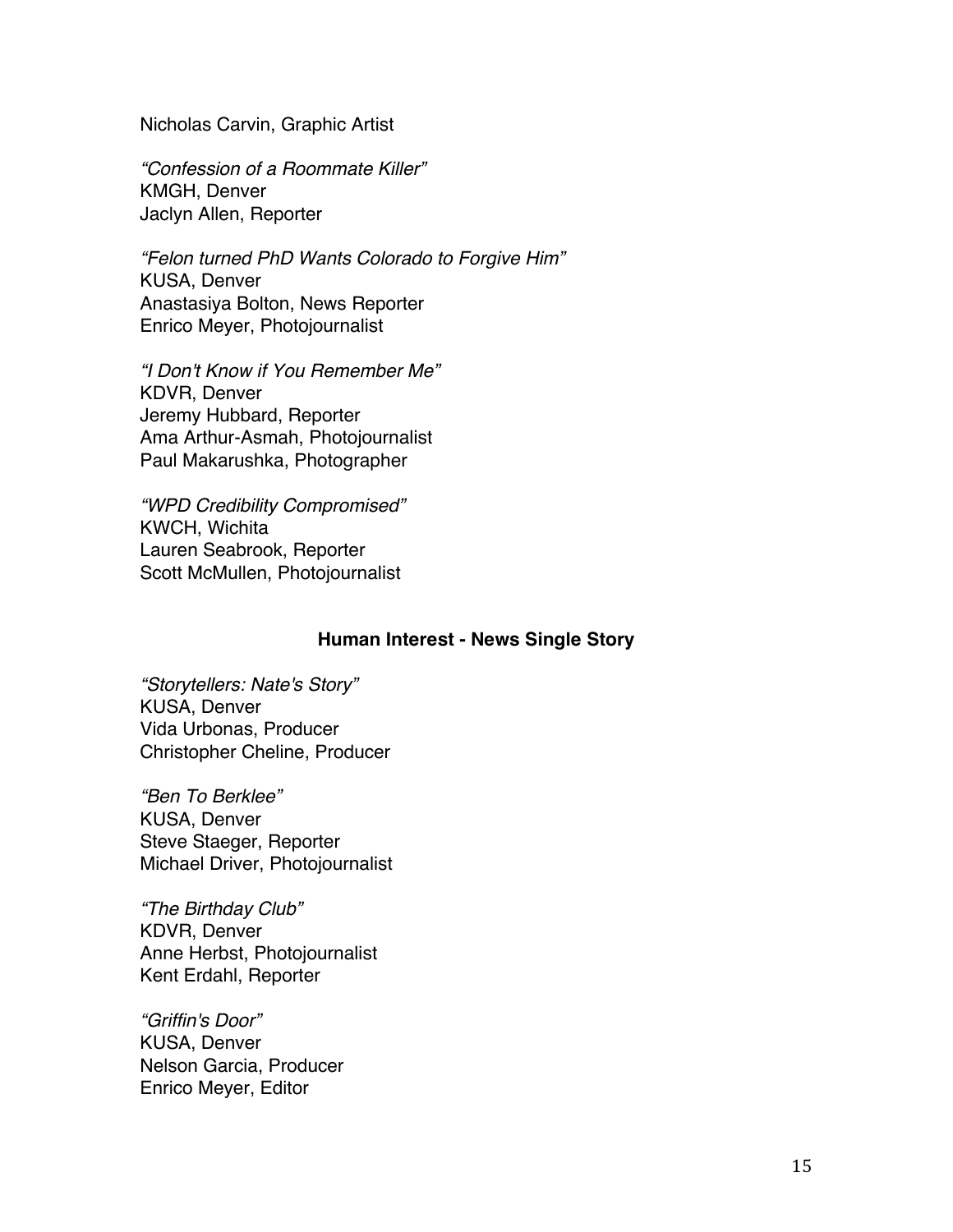*"Sean Teater"* KUSA, Denver Tom Cole, Videographer/Editor Kim Christiansen, Reporter

## **Environment - News Single Story**

*"Saving the Bears"* KDVR, Denver Anne Herbst, Writer

*"Down The Drain: Plastic Pollution"* KMGH, Denver Andy Miller, Photographer Marianne McKiernan, Investivative Producer

*"Precio del Invierno"* KCEC, Denver Gaston Heredia, Reporter/Writer Erick Valenzuela, Photojournalist

*"Jamestown Recovers From Historic Flood"* KUSA, Denver Chris Vanderveen, Reporter Chris Hansen, Photojournalist

## **Societal Concerns - News Single Story**

*"A Matter of Survival"* KFOR, Oklahoma City Linda Cavanaugh, Producer/Reporter Kevin Josefy, Producer/Photojournalist Jonathan Welsh, Pilot Brenna Campbell, Graphic Artist Michael Bennett, Storm Tracker Travis Schutten, Photographer

*"From Lincoln to Yemen: Living between terror and humanity"* KLKN, Lincoln William Schammert, Reporter/Producer Keith Stueven, Photographer/Editor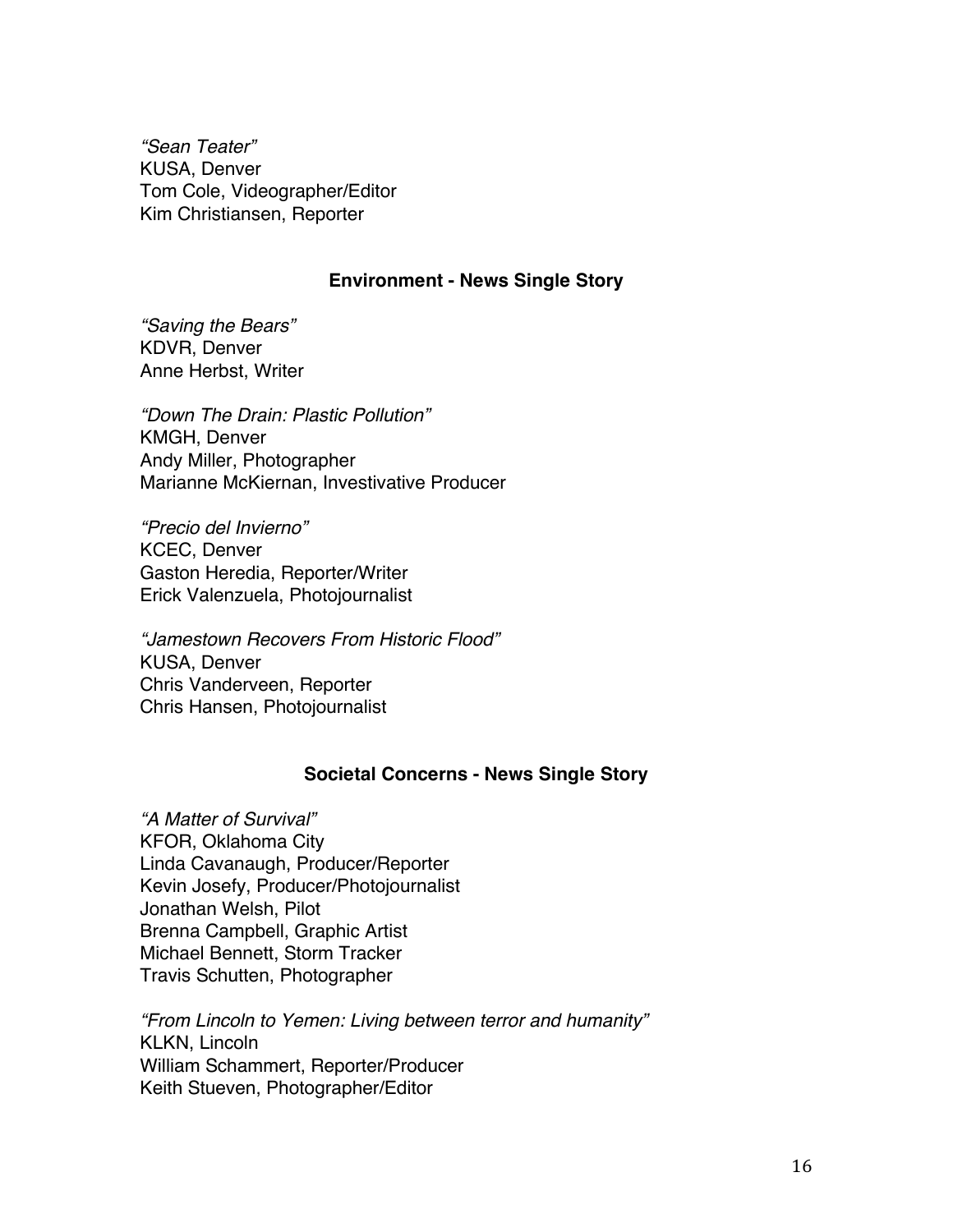*"Darcy"* The Denver Post, Denver Mahala Gaylord, Multimedia Producer Lindsay Pierce, Multimedia Producer

*"Taking Down a Killer"* KMGH, Denver Eric Kahnert, Writer & Anchor Brad Bogott, Photojournalist/Editor Justin Beach, Photographer Brian K. Hernandez, Producer

*"The Wrong Man"* KFOR, Oklahoma City Ali Meyer, Reporter Travis Schutten, Photographer

## **Specialty Assignment Report - News Single Story**

*"Haleigh Cox"* The Denver Post, Denver Lindsay Pierce, Multimedia Producer

*"The Columbine Link"* KUSA, Denver Nelson Garcia, Producer Chris Hansen, Field Producer

*"Jack and Ruth"* KDVR, Denver Anne Herbst, Writer Aristea Brady, Reporter

## **Specialty Assignment Report - News Series**

*"Fracture Critical: Colorado's Crumbling Railroad Bridges"* KDVR, Denver Christopher Halsne, Investigative Reporter Isaias Medina, Photojournalist/Editor

*"The Toxic Smoke of War"*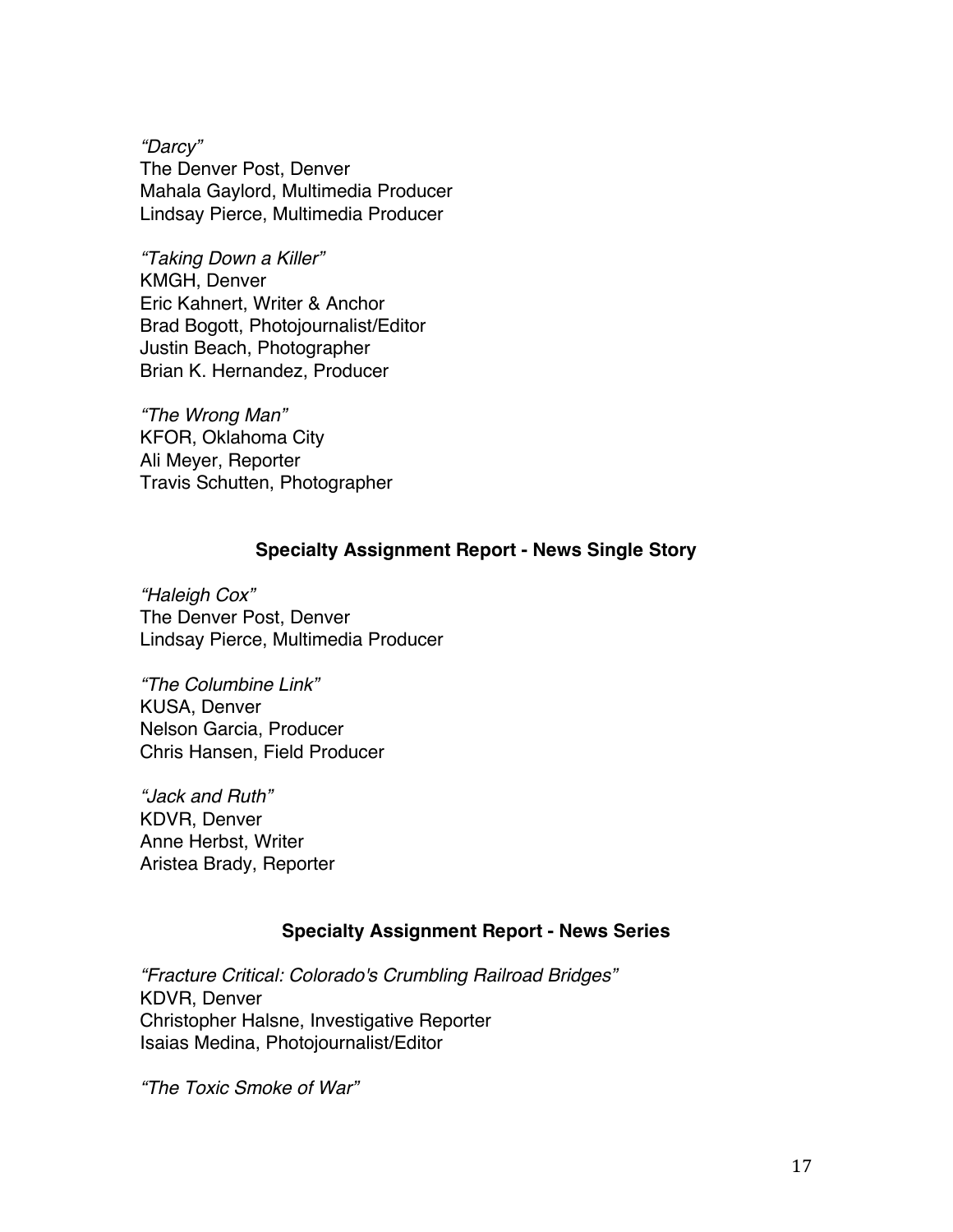KUSA, Denver Chris Vanderveen, Reporter Michael Driver, Photojournalist

*"Honoring Love One Mile at a Time"* KUSA, Denver Anastasiya Bolton, News Reporter Andy Buck, Photojournalist Enrico Meyer, Photojournalist Andrew Christman, Photojournalist Christopher Cheline, Photojournalist

*"Enmascarados"* KCEC, Denver Samuel Rivera, News Reporter Mario Galarza, Photojournalist

*"No Star Helmets"* KUSA, Denver Melissa Blasius-Nuanez, Reporter Anna Hewson, Photojournalist

#### **Sports - News Feature**

*"Paraplegic climber ascends frozen Bridal Veil Falls"* The Denver Post, Denver Helen Richardson, Photojournalist Eric Lutzens, Editor

*"Jeff Lowe, legendary mountain climber, slowly dying of ALS-type disease"* The Denver Post, Denver Helen Richardson, Photojournalist AAron Ontiveroz, Multimedia Producer

*"Antler Man"* KMGH, Denver Russell Haythorn, Reporter Jeff Howe, Photojournalist

*"A Day He'll Cherish Forever"* Sooner Sports TV, Oklahoma City Jessica Coody, Reporter/Writer/Editor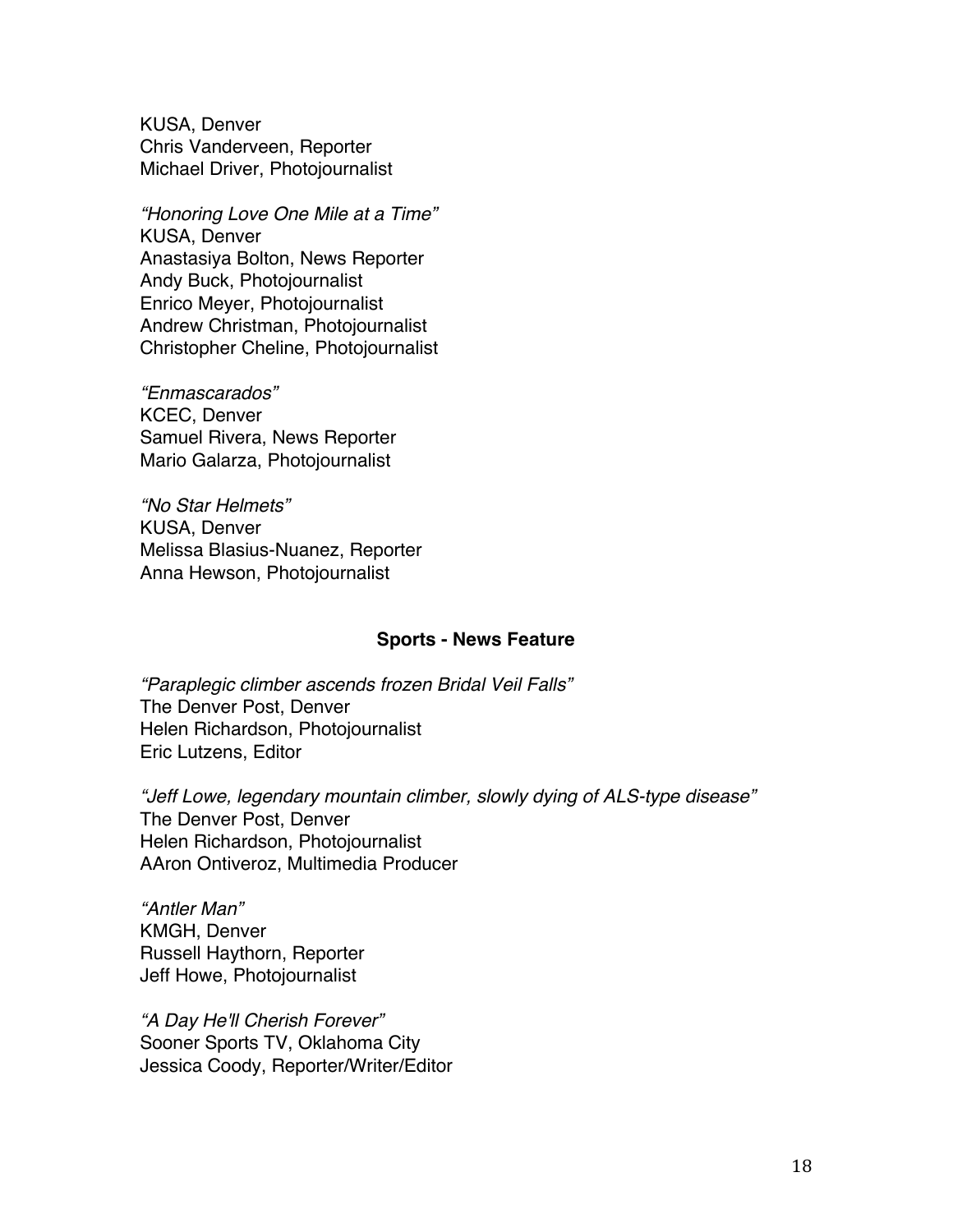*"With Him Every Step of the Way"* Sooner Sports TV, Oklahoma City Jessica Coody, Reporter/Writer/Editor

*"Summer Grind: Lyons High School (Part I)"* KUSA, Denver Aaron Matas, Reporter Zach Boyd, Photographer

## **Technology - News Single Story**

*"Drug tests... the Colorado way"* KUSA, Denver Brandon Rittiman, Reporter Tom Cole, Photographer

*"Technology Saved My Life"* KUSA, Denver Vida Urbonas, Writer

*"Gato Encerrado"* KCEC, Denver Delanny Zuniga Cortes, Digital Reporter Erick Valenzuela, Photojournalist

## **Arts/Entertainment - Program/Series/Special**

*"Tomer's Trails"* KDVR, Denver Chris Tomer, Meteorologist Mike Mestas, Video Editor Traci Wilson, Producer Rodney Pearcey, Graphic Designer David Althouse, Photojournalist

*"Jump Cut: Mile High at the Movies"* KWGN, Denver John Parente, Anchor/Host/Entertainment Reporter CHRIS WHALEN, EDITOR Christopher Falin, Executive Producer

*"Rene Marie"*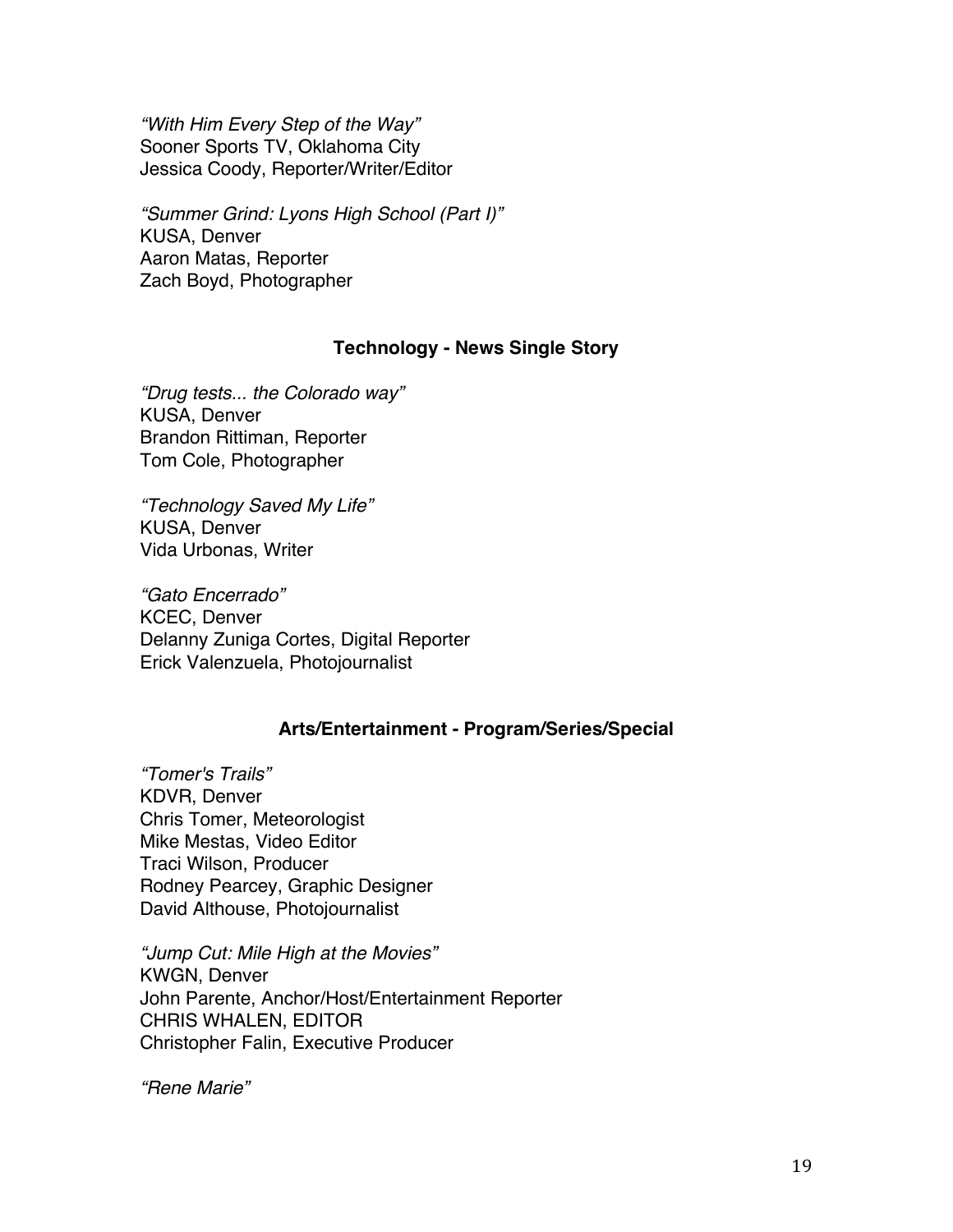Aspen 82, Aspen Spencer McKnight, Producer Andy Curtis, Producer/Editor/Camera Operator David Cook, Producer Dennis Scholl, Producer

*"Denver Loft Sessions - 'SuCh'"* Denver 8 TV, Denver David DiManna, Producer Bill MacAllister, Director

*"Aterrizando la Leyenda"* KCEC, Denver Karen Vega, Reporter/Writer Erick Valenzuela, Photojournalist

*"Back in Time: The Grapes of Wrath"* OETA, Oklahoma City Bill Perry, Executive Producer Robert Burch, Producer Ryan Lorg, Photographer - Editor

## **Arts/Entertainment - Program Feature/Segment**

*"The Business of Rock"* KDVR, Denver Anne Herbst, Photojournalist Jeremy Hubbard, Reporter

*"Arts District Chris Daniels and the Kings"* Rocky Mountain PBS, Denver Lisa D. Olken, Producer, Director Dave Bowden, Videographer, Editor

*"Map illustrator Ed Fairburn"* Rocky Mountain PBS, Denver Dave Bowden, Director of Photography-Editor

*"The Conductor of Chaos"* KDVR, Denver Bryant Vander Weerd, Photojournalist Boris Sanchez, Reporter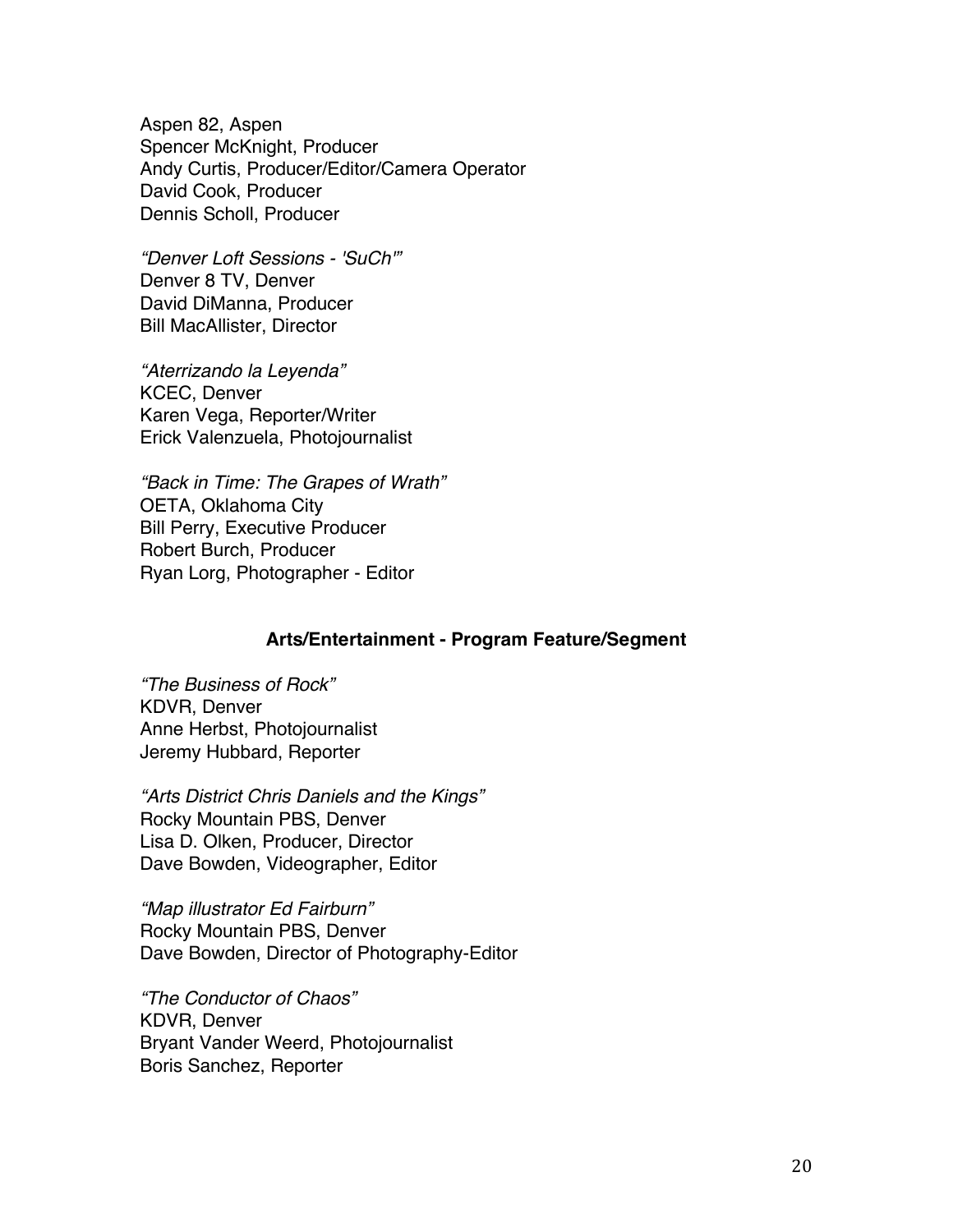## **Business/Consumer - Program/Series/Special**

*"Destination Denver: The New Union Station"* KCNC, Denver Laura Phillips, Producer Joshua Shea, Editor

*"Colorado Cannabis: Six Months of Rocky Mountain High"* KDVR, Denver Noah Skinner, Photographer Boris Sanchez, Anchor / Reporter Carisa Scott, Producer Mike Horvath, Editor

*"Denver Auto Show Preview"* KCNC, Denver Ed Cushing, Creative Director Mark Petersen, Sales Production Manager Michael J. Choy, Producer/Director Mike Nunez, Editor Jim Hayek, Design Director Dagny Eustice, Designer/Animator

## **Lifestyle - Program/Series/Special**

*"Spring Skiing Shenanigans"* TravelingJules Productions, Denver Juliana Broste, Video Journalist (Producer, Shooter, Writer, Editor, Host)

*"Everyday"* KDVR, Denver Christopher Falin, Executive Producer Annalisa Blanco, Producer John Parente, Host Kathie Johnson, Host Colleen Allison, Associate Producer Mary Latsis, Segment Producer Madeline Grace, Photojournalist Adrian Cruz, Editor

*"Moms Everyday"* WIBW, Topeka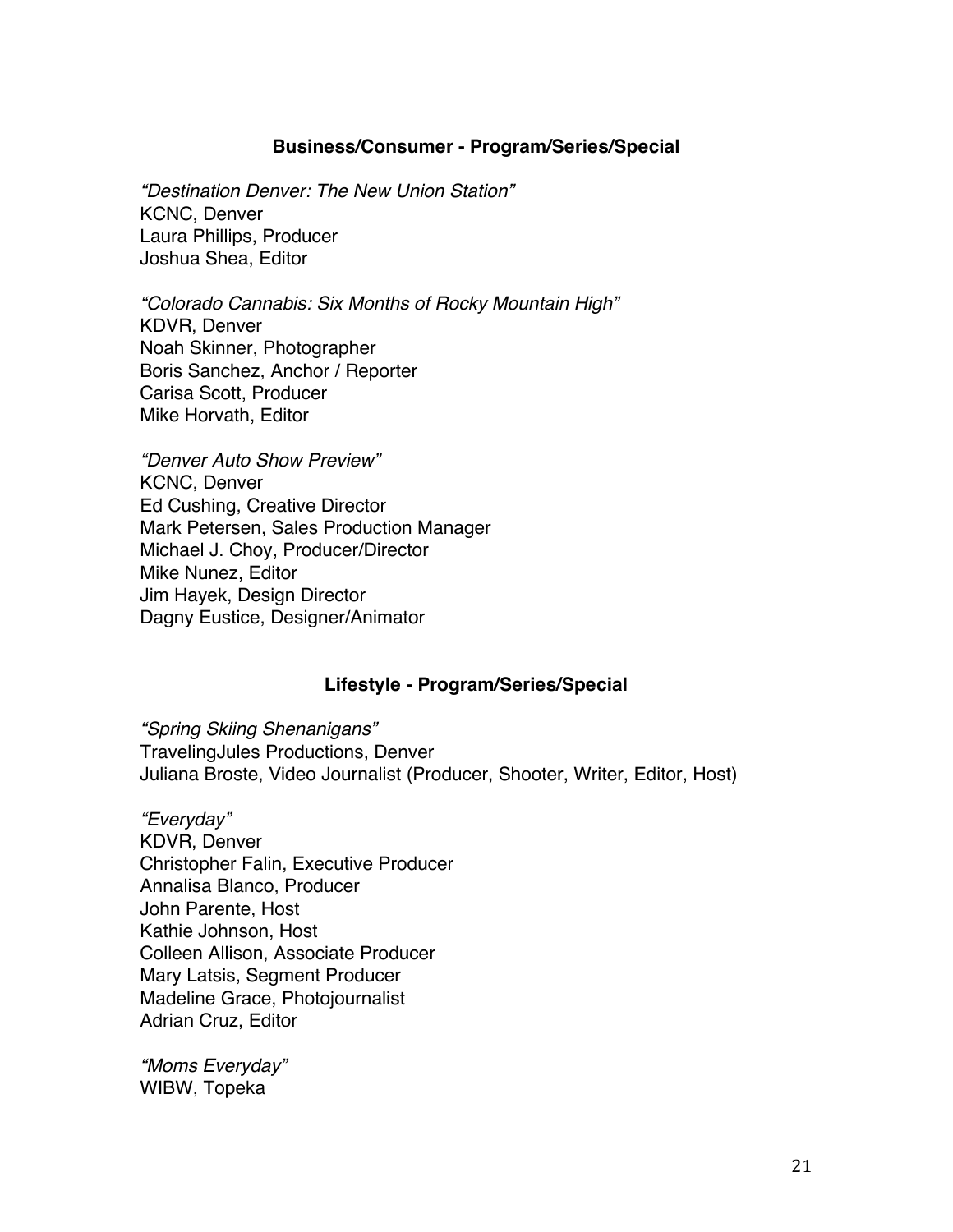Amanda Lanum, Anchor/Producer

## **Environment - Program/Feature**

*"Colorado Floods: One Year Later"* KDVR, Denver Sean Towle, Producer Bryant Vander Weerd, photographer Jeremy Hubbard, Reporter/Producer Rico Romero, Photographer Kirk Yuhnke, Reporter Joshua Maranhas, Editor Anne Herbst, Photographer Brooke Wagner, Reporter Deborah Takahara, reporter David Althouse, Producer Isaias Medina, Photographer Linda Kicak, Executive Producer

*"What's in Our Water?"* KOKH, Oklahoma City Philip Cross, Investigative Reporter/Program Producer Ben Latham, Photojournalist/Editor

*"Colorado's Floods: One Year Later"* KUSA, Denver Kyle Clark, Producer Chris Hansen, Producer Chris Vanderveen, Reporter Jessica Peguero, Graphic Artist

## **Politics/Government - Program/Series/Special**

*"Primer Debate Político en Español"* KCEC, Denver Juan Carlos Gutierrez, News Director Rafael Henriquez, Producer

*"2News Investigates The VA: System of Shame"* KJRH, Tulsa Marla Carter, Investigative Reporter John Guthery, Photographer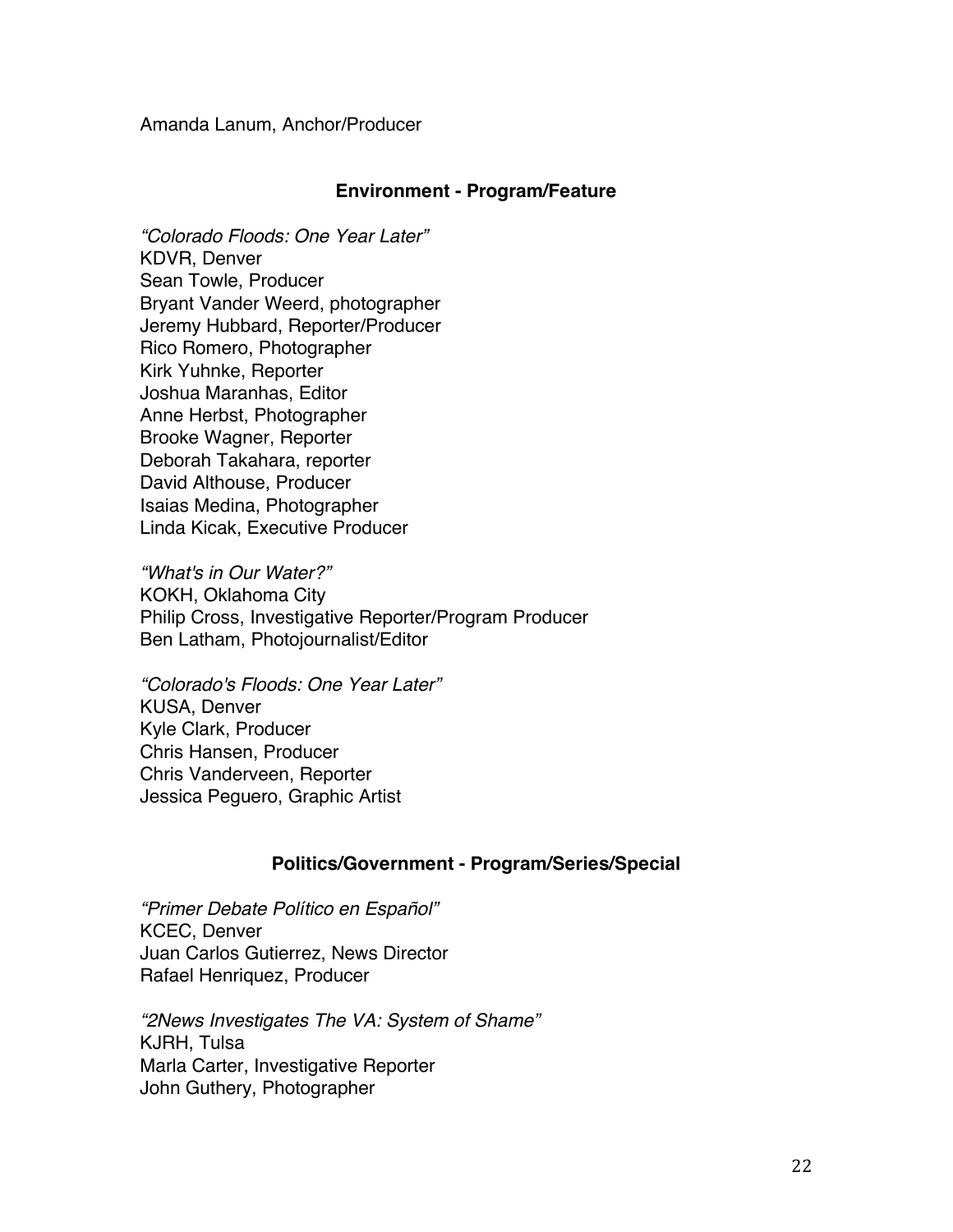Dennis Meister, Photographer Cathy Tatom, Investigative Producer Karen Larsen, Anchor Russ McCaskey, Anchor Andrew Barker, Content Coordinator Julie Weindel, Executive Producer

*"Colorado State of Mind: Rape Kit Access"* Rocky Mountain PBS, Denver Cynthia Hessin, Executive Producer, Host Kristin Jones, Health Reporter Joe Mahoney, Videographer, Editor Wynne Racine, Producer Daniel Mercure, Director

### **Human Interest - Program/Series/Special**

*"Trying to Live, Trying to Learn"* The Denver Post, Denver Mahala Gaylord, Multimedia Producer Joe Amon, Photojournalist Meghan Lyden, Editor Tim Rasmussen, Producer Jennifer Brown, Reporter

*"The Children of Flight 232"* KDVR, Denver Jeremy Hubbard, Producer David Althouse, Producer Nicholas Carvin, Graphic Designer

*"El Santo de la Esperanza"* KCEC, Denver Juan Carlos Gutierrez, Reporter/Writer Erick Valenzuela, Photojournalist

## **Sports - Program Series**

*"Avalanche Face-Off"* Altitude Sports & Entertainment, Denver Matthew Krol, Producer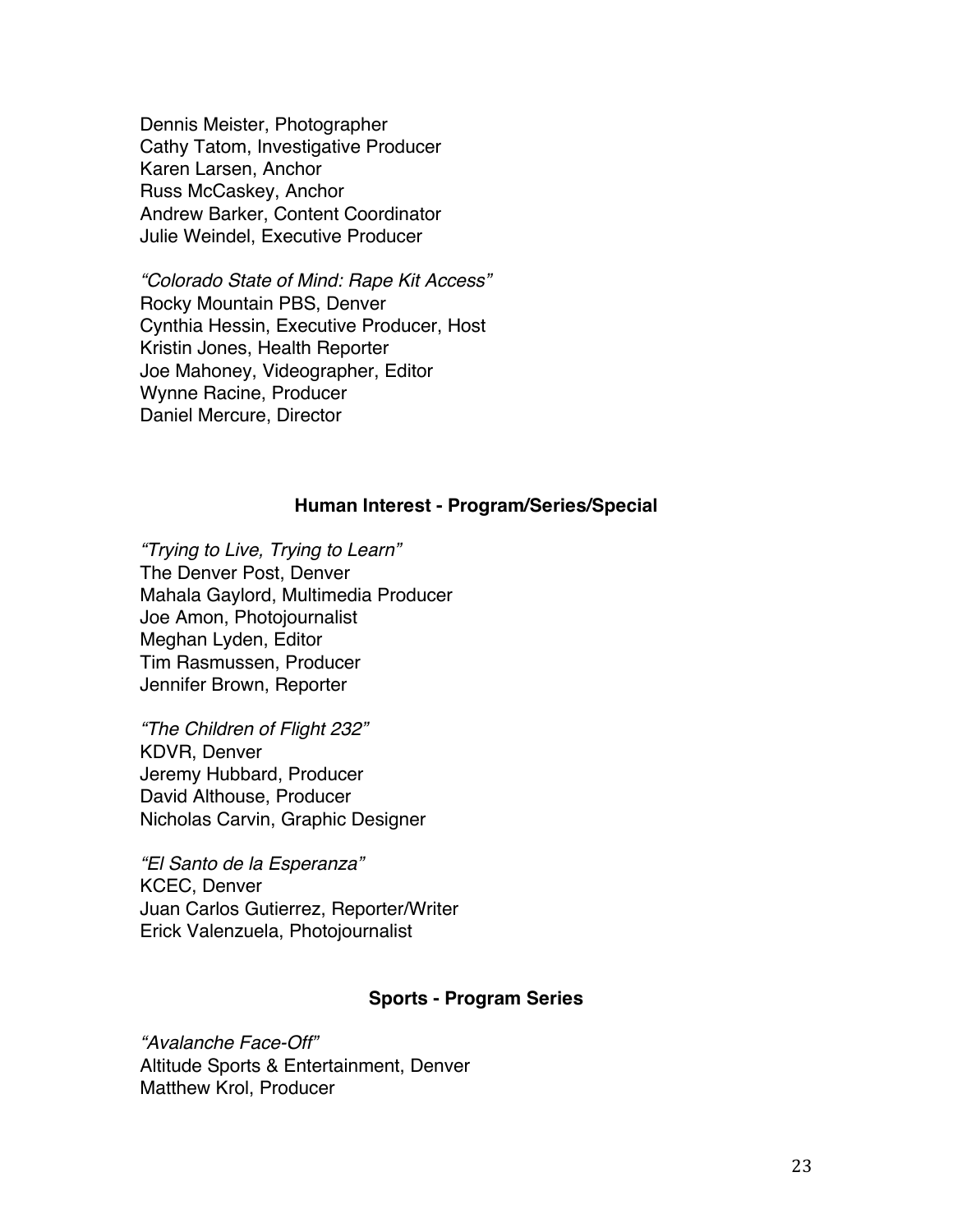Jim Cremmins, Director Julie Browman, Anchor Lee Blair, Graphics Michael Haynes, Play by Play Announcer Peter McNab, Color Analyst Mark Rycroft, Analyst Todd Romero, Reporter Brandon Svitak, EVS Operator Doug Menzies, Senior Producer Kyle Keefe, Anchor Brian Wild, Production Assistant

*"Rockies Weekly at the Field of Dreams"* ROOT Sports Rocky Mountain, Denver Braden Grieser, Producer, Photographer, Editor Alison Harder, Show Editor Marc Stout, Host - On Air Talent Charlie Felix, Photographer Ryan Morrison, Photographer Clay Pahlau, Coordinating Producer

#### **Sports - One-Time Special**

*"Stateline: Cowboys of Color"* OETA, Oklahoma City Bill Perry, Executive Producer Robert Burch, Producer Ryan Lorg, Photographer - Editor David Tamez, Program Producer Michael Fowler, Researcher / Photographer Janna Smith, Photographer

*"Spirit of Colorado: Sports Edition"* KDVR, Denver Anne Herbst, Executive Producer Sean Towle, Producer Rico Romero, Photojournalist Traci Wilson, Producer Nick Griffith, Host Isaias Medina, Producer David Althouse, Producer Noah Skinner, Prouducer Deborah Catalano, Art Director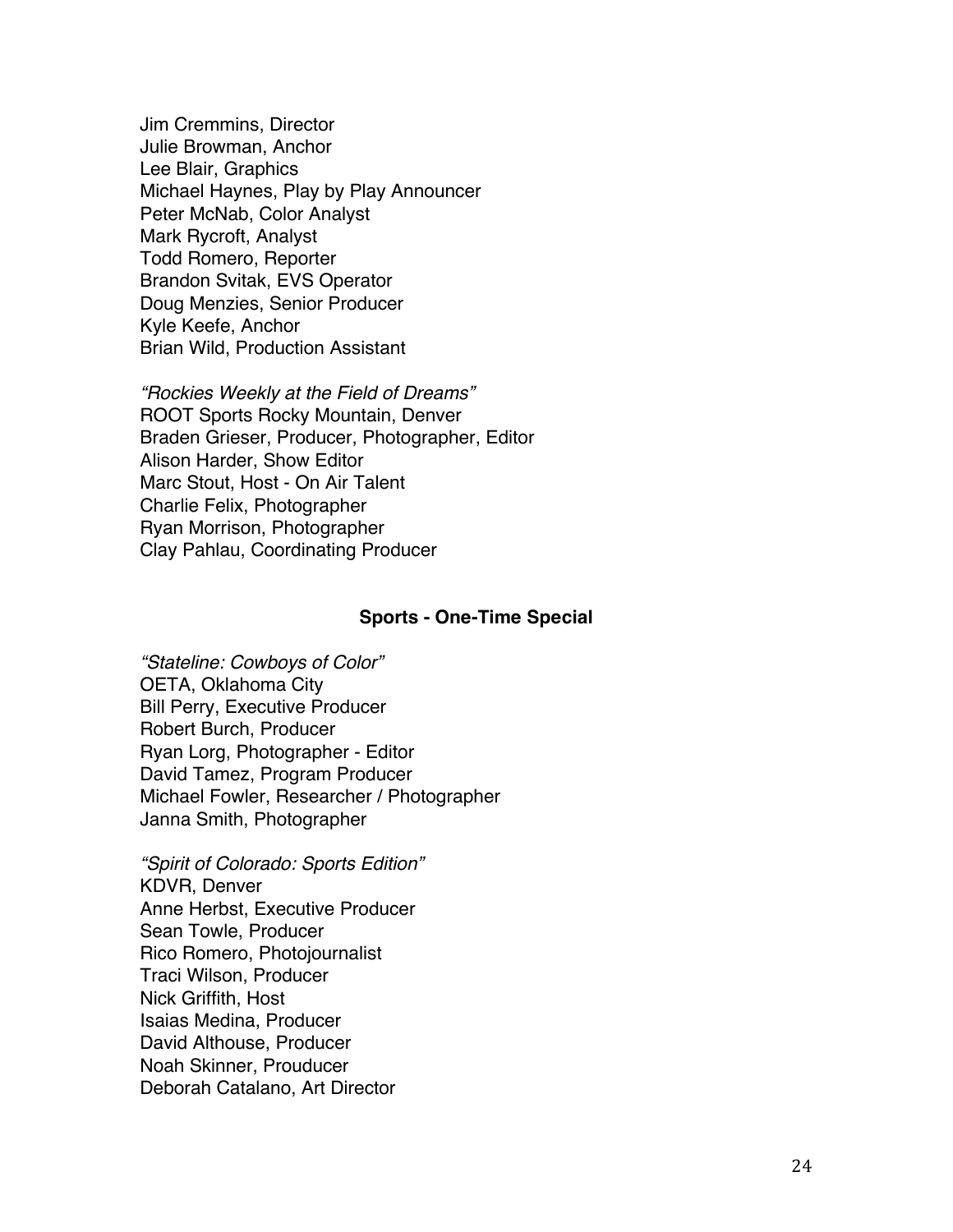*"Concussions: Heading for Change"* NET Television, Lincoln Gavin Felix, Producer/Writer Tyler Kersting, Videographer/Editor Erin Green, Audio Mixer Scott Beachler, Graphic Artist

## *"FOREVER"*

University of Colorado - Athletics - Sports Video, Denver/Boulder Jamie Guy, Producer/Director John Snelson, Director/Producer Grayson Simon, Assistant Director Lucas Flores, Assistant Director Cody Wheat, Timelapse Photographer Lawrence Vickers, Actor

## **Sporting Event/Game - Live/Unedited**

*"OKC vs. Portland"* Oklahoma City Thunder, Oklahoma City Eric Date, Director Todd Minhinnett, Producer Christopher Josephson, Associate Producer Robert Eaton, Lead EVS Operator Mike Anastassiou, Executive Producer Edward Pete, Coordinating Producer Dan Mahoney, Vice President of Broadcasting Grant Long, Analyst Brian Davis, TV Play-by-Play Lesley Mccaslin, Sideline Reporter/Host

*"The Border War - Mountain West Football on Root Sports"* ROOT Sports Rocky Mountain, Denver Justin Argo, Producer Erica Ferrero, Director Alison Vigil, Assistant Director Ari Wolfe, Play By Play Sherdrick Bonner, Analyst Marc Stout, Sideline Reporter Ken Miller, Executive Producer Clay Pahlau, Coordinating Producer Nicole Gates, Studio Producer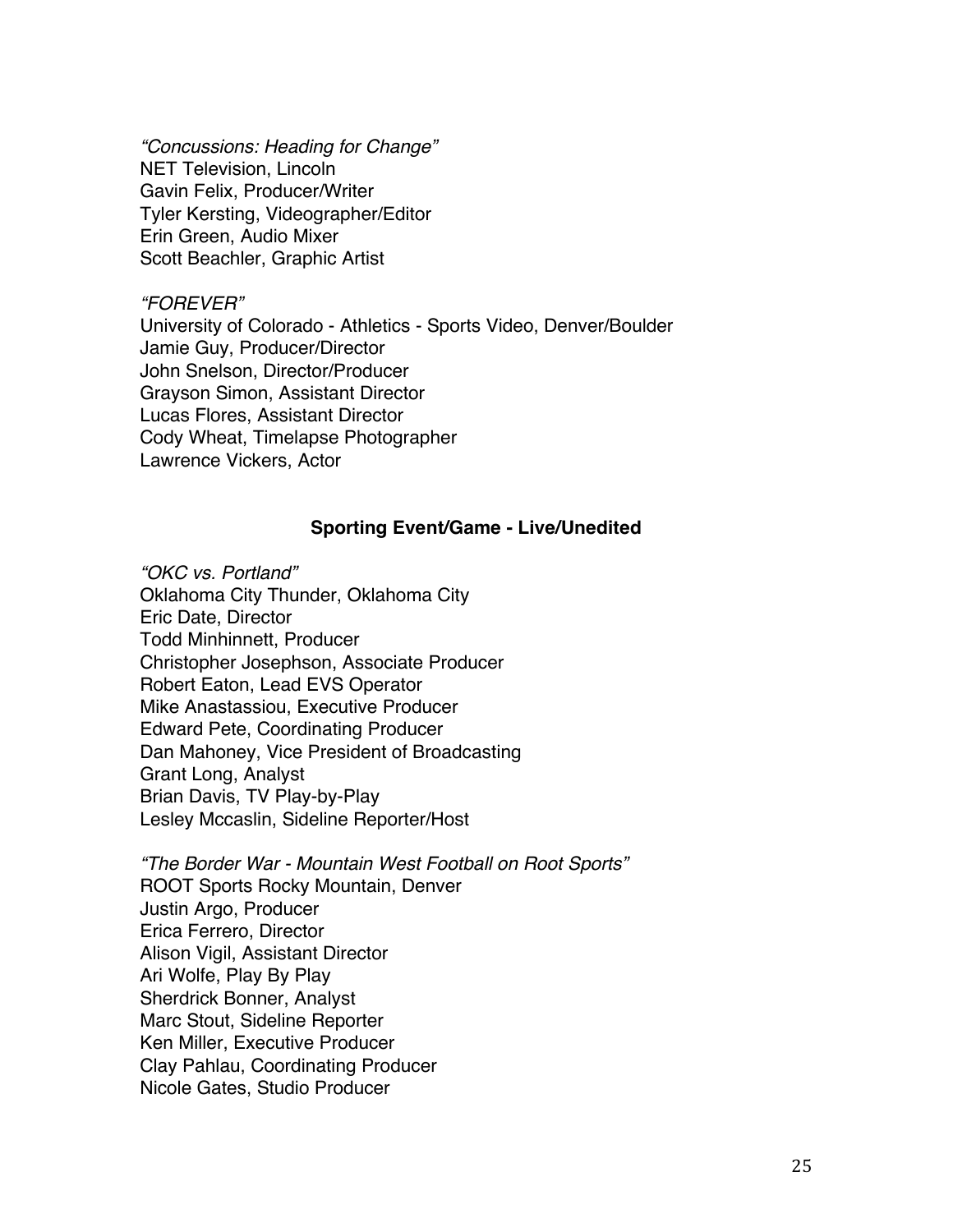Jenny Cavnar, Studio Host Braden Grieser, Editor John DeVore, Editor

#### *"Rockies Retire #17"*

ROOT Sports Rocky Mountain, Denver Ken Miller, Executive Producer Michael Fox, Producer Tavis D. Strand, Producer James Armintrout, Director Jarrod Ligrani, Technical Director Susan Strand, Graphics Operator Krista Kibel, Graphics Operator Javier Prieto, EVS Operator

#### **Documentary - Cultural**

*"Nebraska Land & Sky"* NET Television, Lincoln Joe Turco, Produer/Writer Ralph Hammack, Jr., Videographer/Editor Erin Green, Audio Post-Production Scott Beachler, Graphic Design John Beck, Video Post-Production

*"Everything Matters: Adams City"* The Denver Post, Denver AAron Ontiveroz, Photojournalist Mahala Gaylord, Multimedia Producer Hyoung Chang, Photojournalist Meghan Lyden, Director Tim Rasmussen, Producer Austin Ontiveroz, Photojournalist Patrick Traylor, Multimedia Producer Daniel Petty, Digital Director Of Sports Nick Kosmider, Reporter

*"Gallery: Solid Art"* OETA, Oklahoma City David Tamez, Program Producer Charles Kennedye, Segment Producer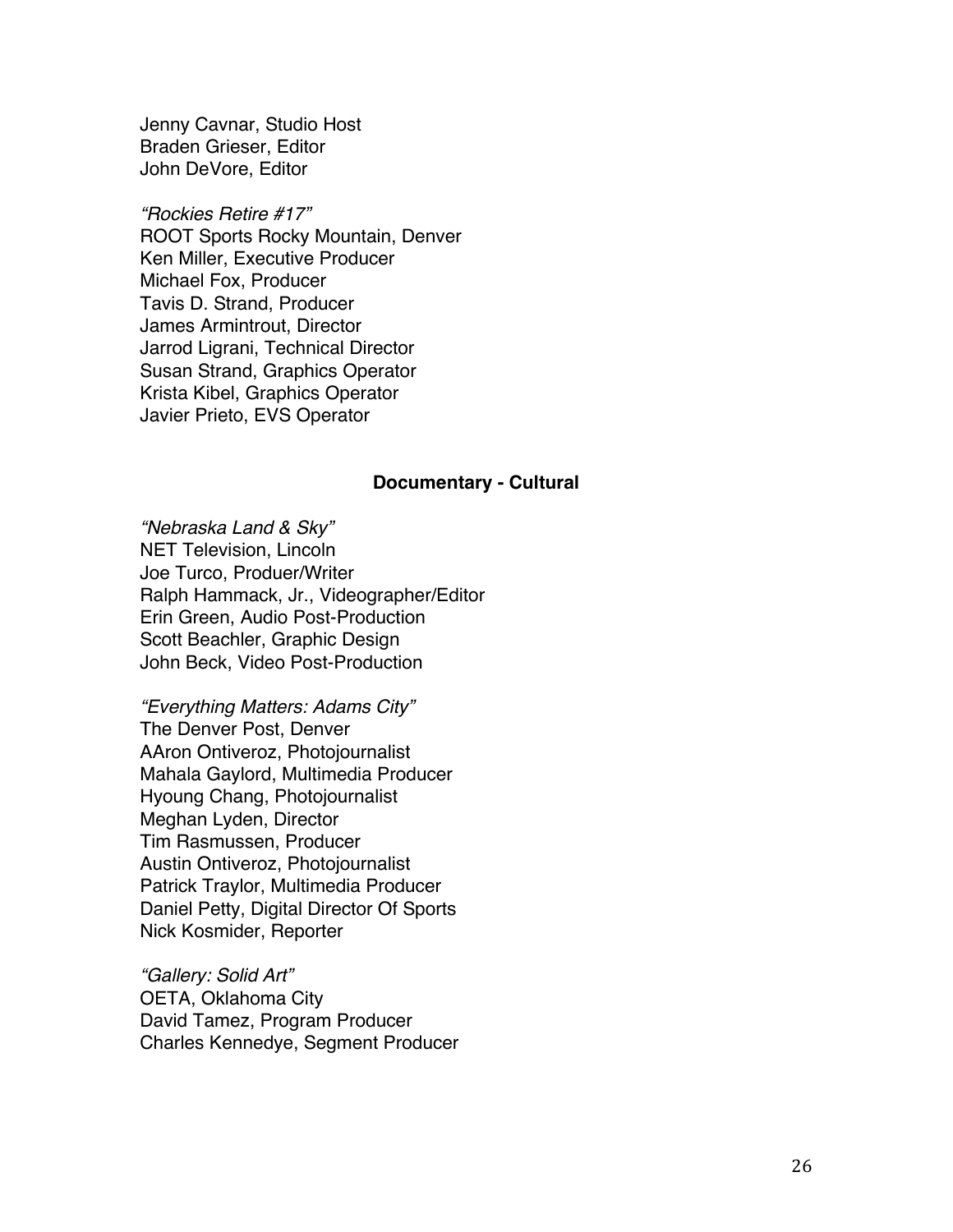### **Documentary - Historical**

*"Life, Liberty and Resilience"* Mountain Time Media, Denver Steffan Tubbs, Director Pat Woodard, Writer Shawn Montano, Editor

*"Colorado Experience: Sand Creek Massacre"* Rocky Mountain PBS, Denver Julie Speer, Director, Executive Producer, Writer Mariel Rodriguez-McGill, Producer, Writer Jason Bunch, Videographer, Editor, Writer Harris Ravine, Executive Producer Aaron Marcus, Archival Researcher Coi Drummond-Gehrig, Archival Researcher

*"A Long Road"* KTWU, Topeka RUSTY EARL, Producer Tonnie Martinez, Director

*"Children of Internment"* Children of Internment LLC, Oklahoma City Joe Crump, Director Kristina Wagner, Director Rich Bair, Motion Graphics and Animation

#### **Documentary - Topical**

*"Colorado Experience: Colorado's Cold War"* Rocky Mountain PBS, Denver Julie Speer, Executive Producer, Director Michael Dondero, Producer Janine Trudell, Creative Editor, Director of Photography Jason Bunch, Videographer William Convery, Talent, Chief Historian Aaron Marcus, Archival Researcher Coi Drummond-Gehrig, Archival Researcher Harris Ravine, Executive Producer

*"Desperate Journey"* The Denver Post, Denver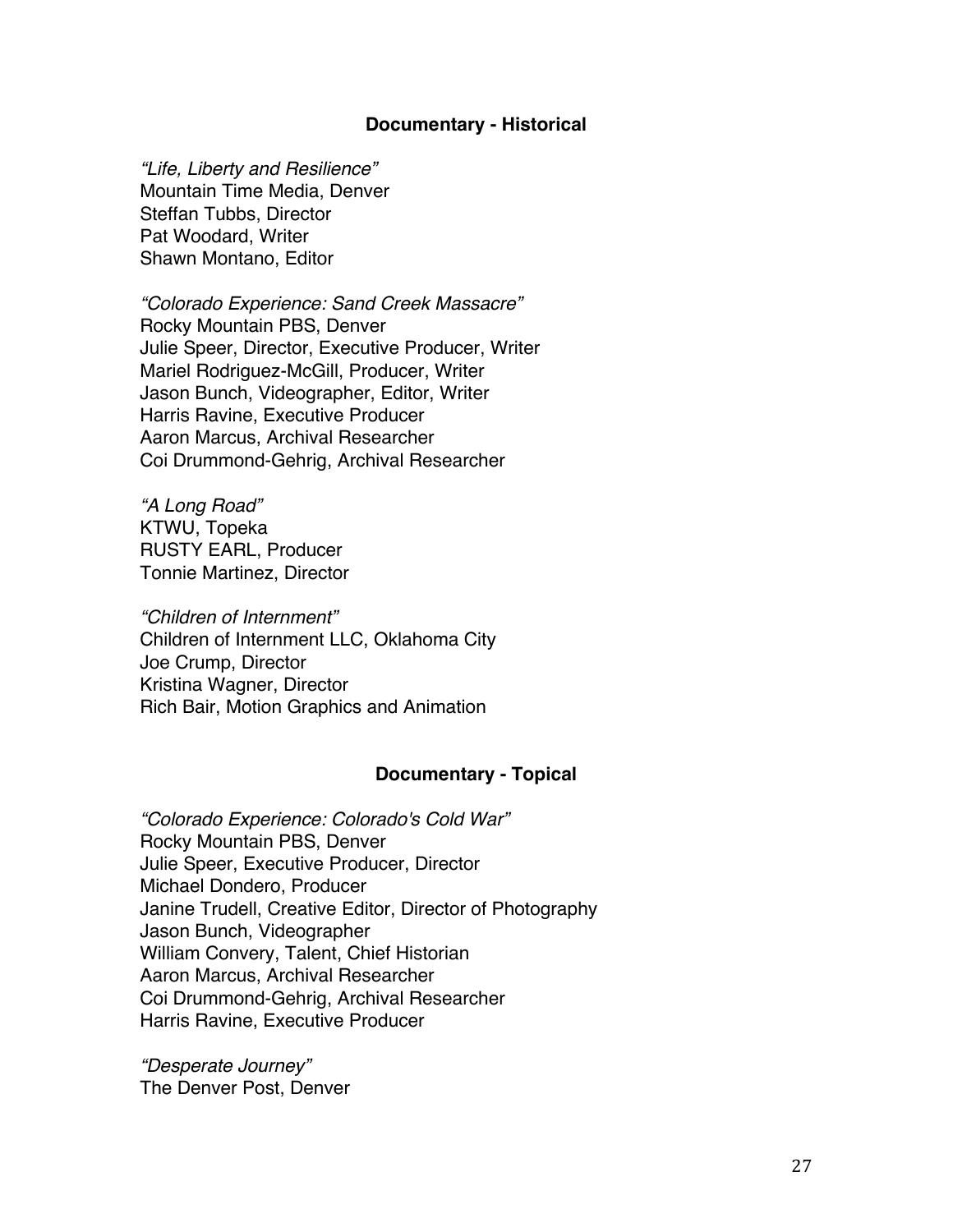Lindsay Pierce, Multimedia Producer Joe Amon, Photojournalist Meghan Lyden, Producer Tim Rasmussen, Executive Producer John Ingold, Reporter

*"Sally Franklin"* Aspen 82, Aspen Adam Brooks, Editor/Camera Operator Spencer McKnight, Producer David Cook, Producer Brett Friel, Producer/Shooter/Editor Dennis Scholl, Producer

#### **Historic/Cultural Program - Feature/Segment**

*"Colorado Experience: Living West Water"* Rocky Mountain PBS, Denver Julie Speer, Executive Producer Mariel Rodriguez-McGill, Producer, Director Janine Trudell, Videographer Jason Bunch, Videographer, Editor, Writer William Convery, Talent, Chief Historian Aaron Marcus, Archival Researcher Coi Drummond-Gehrig, Archival Researcher Harris Ravine, Executive Producer

*"Route 66: Progress vs. Preservation"* JPS Cinema, Tulsa Clifton Raphael, Executive Producer McKinleigh Lair, Producer/Cinematographer/Editor

*"Allan Houser's Apache Legacy"* OETA, Oklahoma City Charles Kennedye, Producer - Editor

*"Sierra Mágica"* KCEC, Denver Raul Garcia, Photojournalist Marali Madrid, Reporter/Writer

## **Interview/Discussion - Program/Series/Special**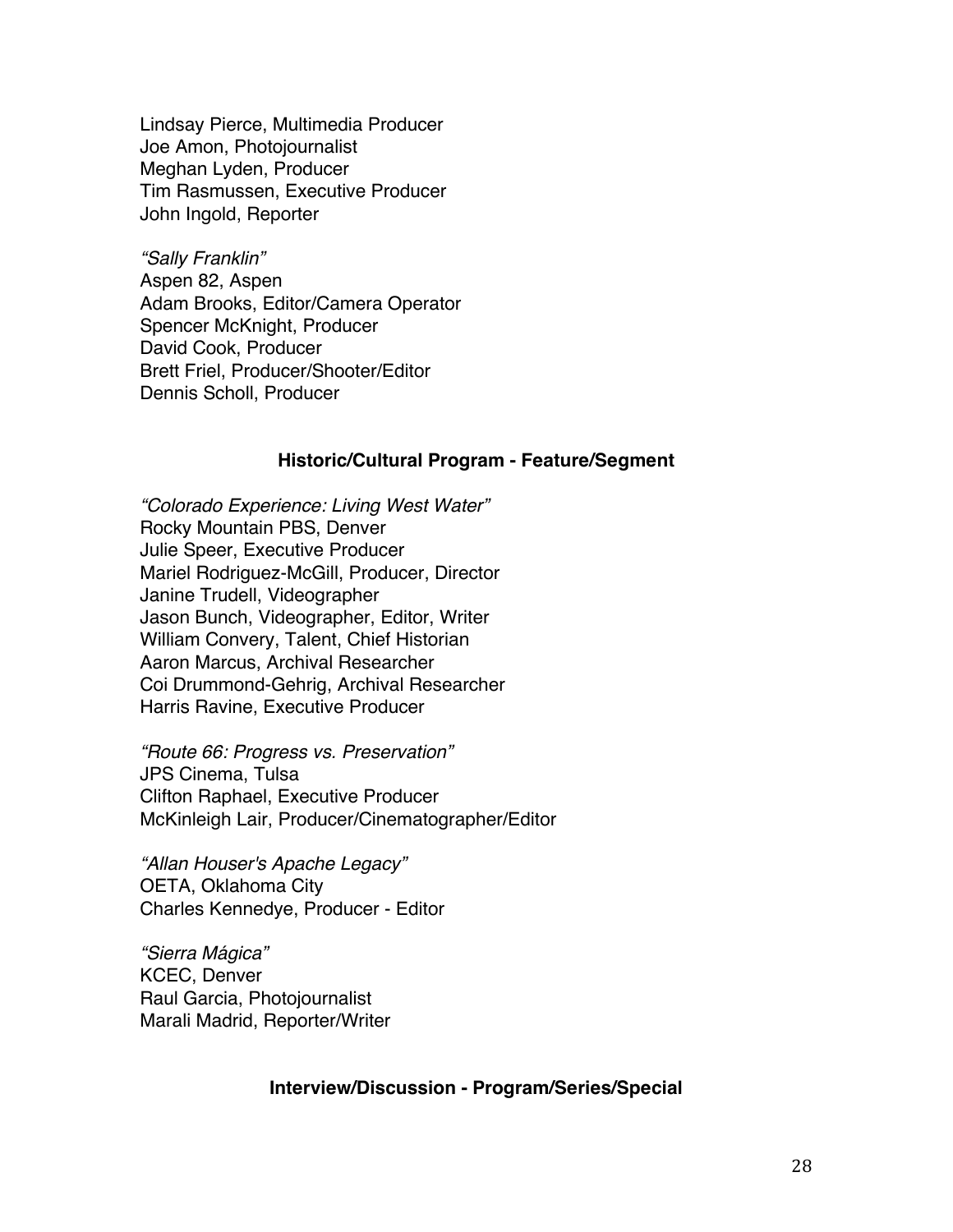*"Colorado Inside Out Circa 1964"* Colorado Public Television, Denver Dominic Dezzutti, Producer Larry Patchett, Producer Amy Larson, Editor Gabrielle Bryant, Producer David Kopel, Panelist Patricia Calhoun, Panelist Kevin Flynn, Panelist Dani Newsum, Panelist Craig Silverman, Panelist

*"Beyond Color"* KUSA, Denver Kevin Massey, Executive Producer Adele Arakawa, Moderator

*"Generations of Nebraska Warriors"* NET Television, Lincoln Mike Tobias, Producer/Reporter Lisa Chavanothai Craig, Graphic Design Renan Rieur, Post Production Editor Ray Meints, Videographer/Editor James Lenertz, Audio

*"Rick Steves On The Record"* OETA, Oklahoma City Dick Pryor, Writer Mickie Smith, Producer

#### **Interview/Discussion - Feature/Segment**

*"A Discussion with Michel Nischan"* Aspen 82, Aspen Andy Curtis, Producer/Editor/Camera Operator Adam Brooks, Producer/Editor/Camera Operator Oliver Sharpe, Host Spencer McKnight, Producer David Cook, Producer Dennis Scholl, Producer

*"Chasing the Governor"*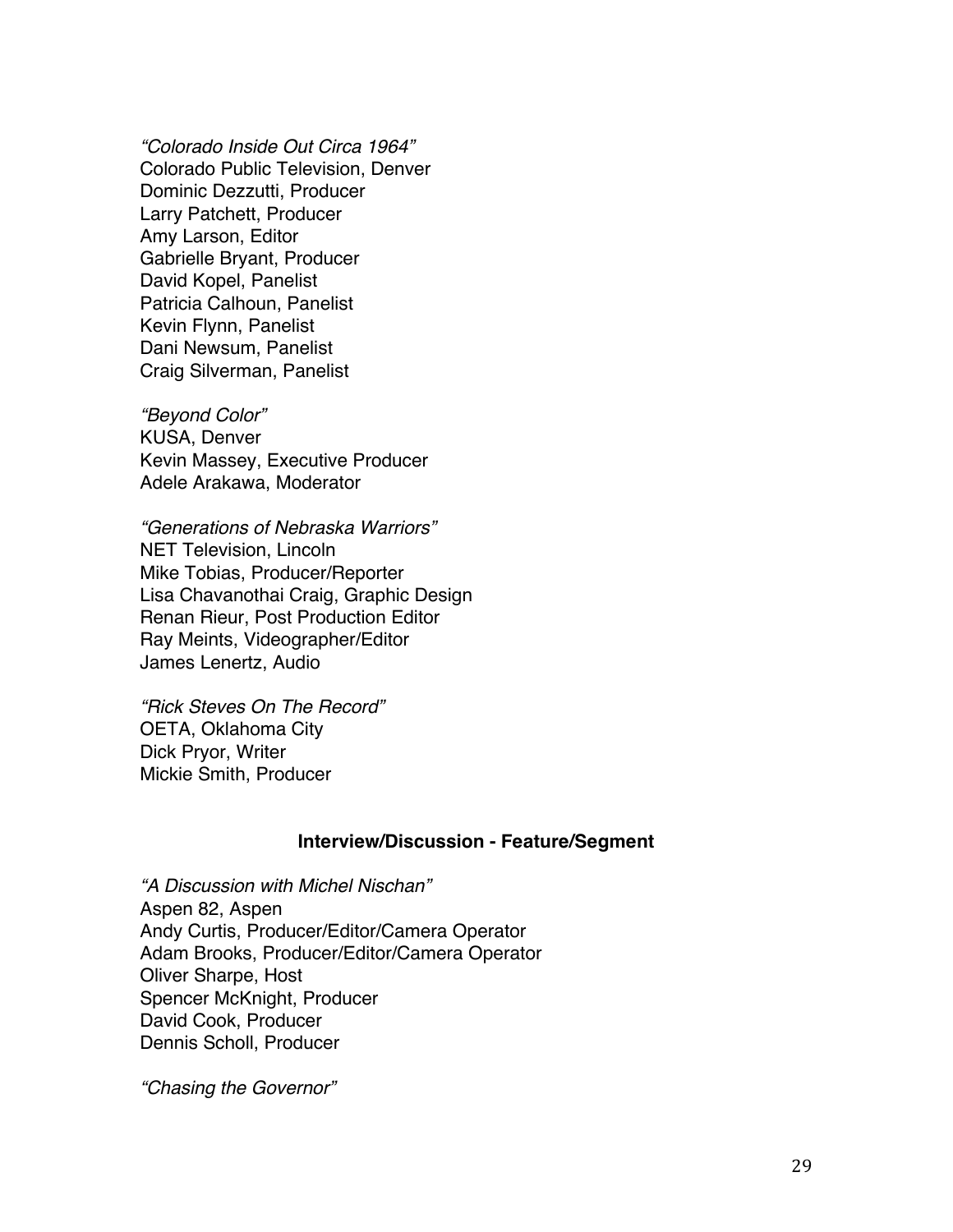Telemundo, Denver Pedro Calderon Michel, Reporter Byron Reed, Photojournalist

*"COPolitics: Treasurer Candidates Face Off"* KDVR, Denver Eli Stokols, Executive Producer Traci Wilson, Producer David Althouse, Photographer Noah Skinner, Photographer Joshua Maranhas, Editor

#### **Magazine Program - Program/Series/Special**

*"8 Great Ways to Get Around Denver"* Denver 8 TV, Denver Carol Caster, Producer/Director Bill MacAllister, Director Alan Hayden, Director David DiManna, Creative Director - Development

*"Storytellers: Milestones"* KUSA, Denver Kevin Torres, Producer Chris Hansen, Producer Nelson Garcia, Producer Kyle Dyer, Reporter Tristan Darling, Graphic Artist Andrew Christman, Photojournalist Kyle Clark, Host

*"K9 Confidential"* KUSA, Denver Jeremy Jojola, Reporter Burt Hubbard, Researcher Anna Hewson, Photographer & Editor

*"Arts District #391"* Rocky Mountain PBS, Denver Lisa D. Olken, Executive Producer Carrie Saldo, Host, Writer Daniel Mercure, Series Editor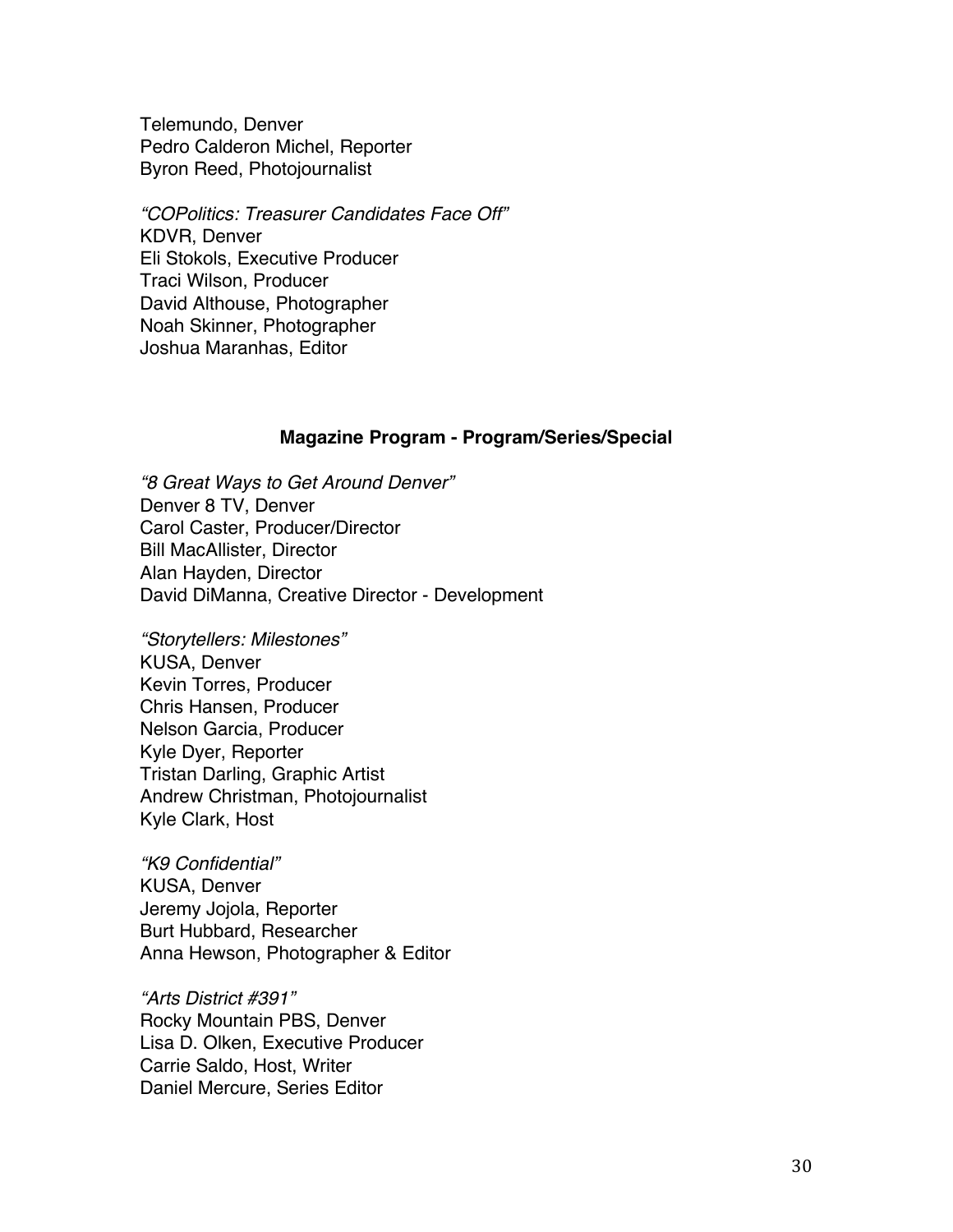Janine Trudell, Videographer, Editor Paul Cywilko, Videographer

*"8 Great Denver Museums (Including Smaller, Lesser-Known Gems)"* Denver 8 TV, Denver Carol Caster, Producer/Director Bill MacAllister, Director Alan Hayden, Director David DiManna, Creative Director - Development

## **Magazine Program - Feature/Segment**

*"An Officer's Life at 5280: The Decision to Shoot"* Denver Police Department, Denver Brian Weister, Producer Commander Matthew Murray, Executive Producer Sergeant Stephen D. Warneke Jr., Producer

*"An Officer's Life at 5280: A Perfect Game"* Denver Police Department, Denver Brian Weister, Producer Commander Matthew Murray, Executive Producer Sergeant Stephen D. Warneke Jr., Producer

*"Avalanche Dogs"* Aspen 82, Aspen Andy Curtis, Producer/Editor/Camera Operator Adam Brooks, Editor/Camera Operator Spencer McKnight, Producer David Cook, Producer Dennis Scholl, Producer

## **Informational/Instructional - Program/Series/Special**

*"Gallery: A Fair Assessment"* OETA, Oklahoma City David Tamez, Program Producer Susan Miller, Segment Prtoducer Janna Smith, Photographer - Editor Bill Perry, Executive Producer

*"Encrucijada: Sin Salud No Hay Nada"*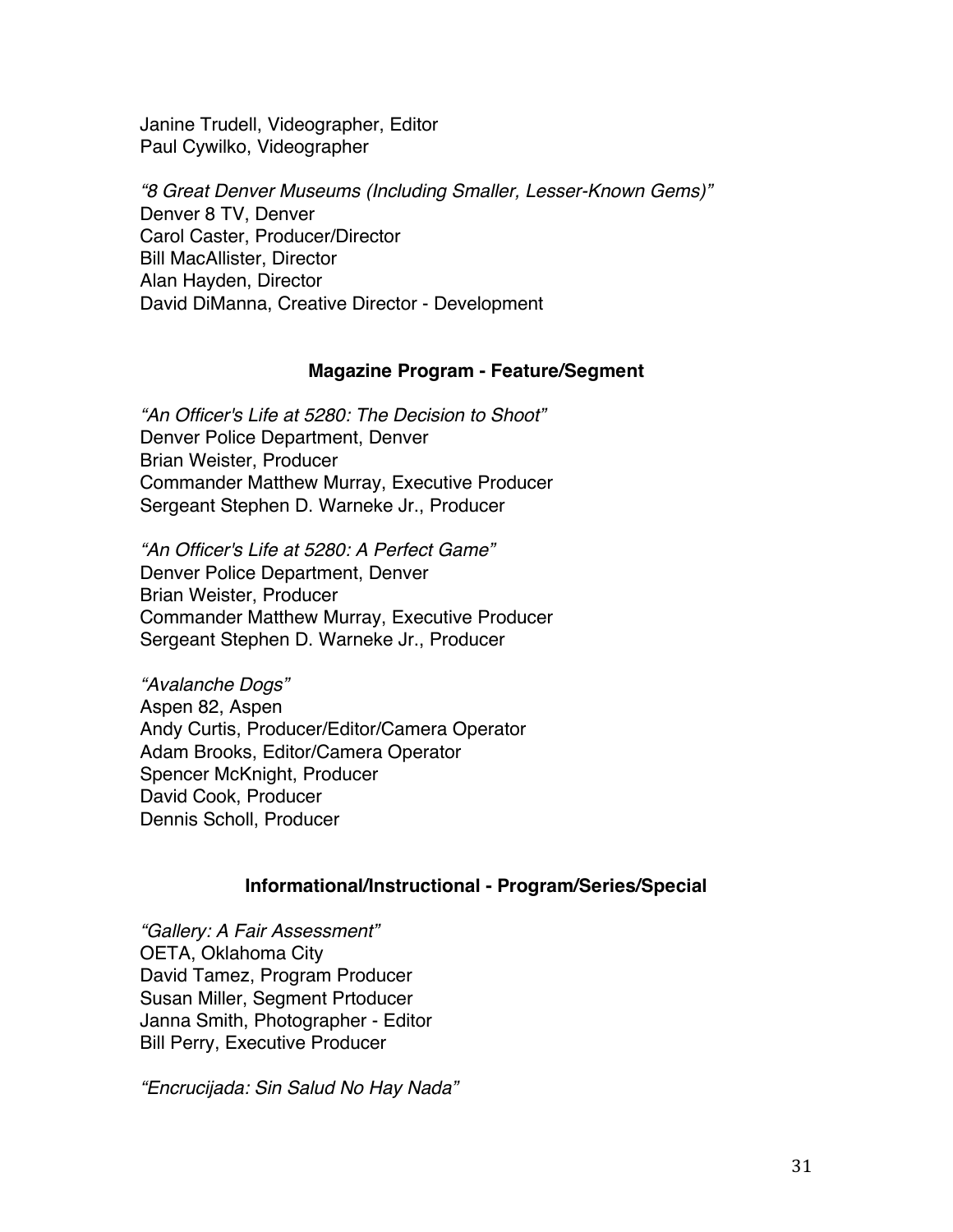Colorado Health Foundation, Denver Santino Adducci, Producer Harrison Stephens, Producer Miguel Hernandez, Producer

*"Kirk, Does It Work? - Consumer Product Testing Series"* KDVR, Denver Kirk Yuhnke, Reporter Mike Mestas, Video Editor Madeline Grace, Photojournalist

*"Adventures in Science with Doc Ryan 'The Mystery of Peru's Water'"* Rocky Mountain PBS, Denver Julie Speer, Executive Producer Ryan Vachon, Host, Producer, Director, Writer, Editor Travis Wilson, Chief Editor Steven Hobbs, Director of Photography, Assistant Editor Tom Manion, Compositor, Graphics Paul Cywilko, Videographer Ryan Conley, Graphics

## **Informational/Instructional - Feature/Segment**

*"Body Cameras: A Whole New Level"* Denver Police Department, Denver Brian Weister, Producer Commander Matthew Murray, Executive Producer Sergeant Stephen D. Warneke Jr., Producer

*"Oklahomans and Space"* Oklahoma Historical Society, Oklahoma City Bill Moore, Producer

*"Todo Bebé"* KCEC, Denver Vanessa Bernal, Host Julio Sandoval, Producer

## **Public/Current/Community Affairs - Program/Series/Special**

*"Tossed Out: Food Waste in America"* NET Television, Lincoln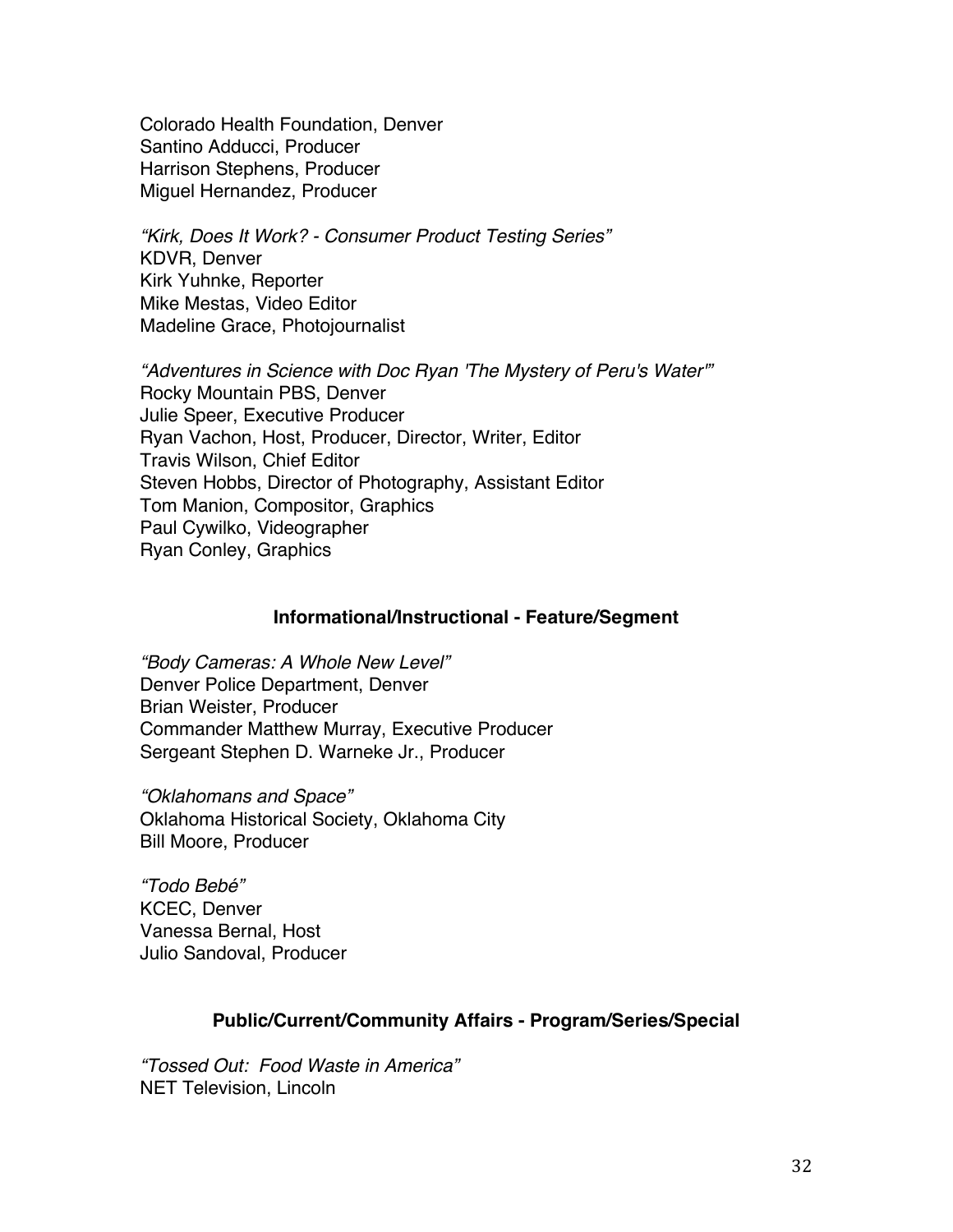Grant Gerlock, Producer/Reporter Ryan Robertson, Reporter Randy Mason, Reporter Charles P. Aylward, Videographer/Editor Joe McMullen, Graphic Design

*"Growing up Gambling"* NET Television, Lincoln Joe Turco, Producer/Writer Erin Green, Location Audio Scott Beachler, Graphic Design Charles P. Aylward, Videographer/Editor

*"Colorado State of Mind: Unpaid Child Support"* Rocky Mountain PBS, Denver Cynthia Hessin, Executive Producer, Host Steve Liss, Filmmaker Jim Trotter, Managing Editor Julia Martinez, Reporter Daniel Mercure, Director, Editor Wynne Racine, Producer

*"An Adventurous Heart"* KOAA, Colorado Springs Darren ClevengerGrimsley, Producer/Shooter/Editor Kirsten Taylor, Executive Producer

## **Public/Current/Community Affairs - Feature/Segment**

*"Lisa"* The Denver Post, Denver Mahala Gaylord, Multimedia Producer Meghan Lyden, Editor

*"Active Shooter: It's Not a Question of If"* Denver Police Department, Denver Brian Weister, Producer Commander Matthew Murray, Executive Producer Sergeant Stephen D. Warneke Jr., Producer

*"EL Teatro de la Vida"* KCEC, Denver Karen Vega, Reporter/Writer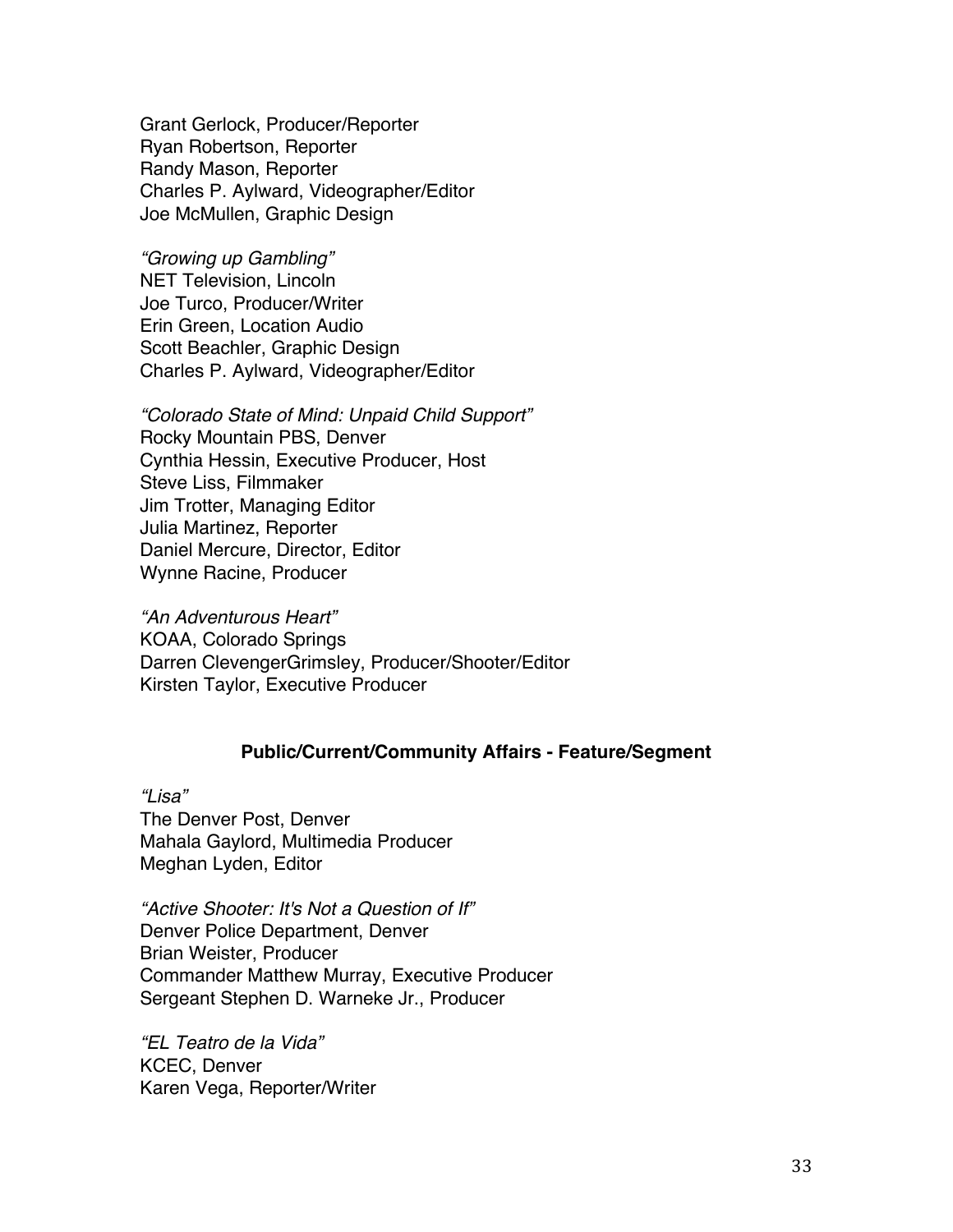Raul Garcia, Photojournalist

## **Special Event Coverage (other than News or Sports)**

*"Parade of Lights"* KUSA, Denver Sandra Hernandez, Director Bob Pusatory, Producer, Production Manager Lawrence Gibbs, Technical Director

## **Interstitial**

*"Colorado Experience: Duck and Cover"* Rocky Mountain PBS, Denver Julie Speer, Executive Producer, Director Michael Dondero, Producer Janine Trudell, Creative Editor, Director of Photography Jason Bunch, Videographer William Convery, Talent, Chief Historian Aaron Marcus, Archival Researcher Coi Drummond-Gehrig, Archival Researcher Harris Ravine, Executive Producer

*"What's The Deal With Tornado Sirens?"* OETA, Oklahoma City Jessi Crino, Producer - Editor Carlos Manzano, Photographer

## **Short Format Program**

*"Climbing Ancient Art"* Ballantine Communications, Inc., Durango Laurie Kain, Photographer/Editor

*"Developmental Pathways 50th Anniversary"* Developmental Pathways, Denver Jim Kellett, Producer/Director Ian Kellett, Cinematographer/Editor

*"The Outliers"*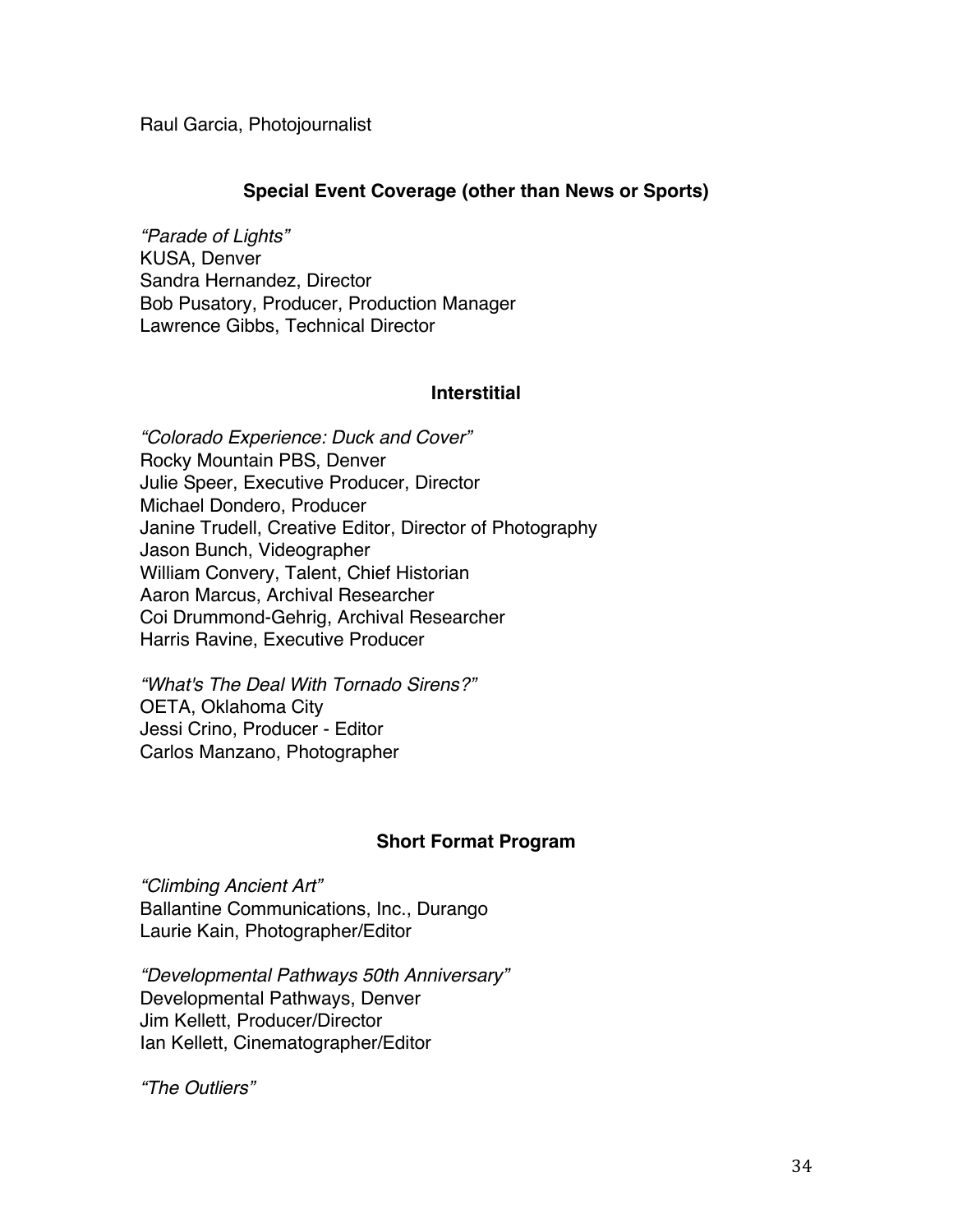Cinesthetics, Denver Steve Conry, Producer Scott Lynch, Producer

#### **Nostalgia Program - Series/Special**

*"The Last Reunion: A Final Return to Normandy"* KDVR, Denver Jeremy Hubbard, Producer Sean Towle, Producer

*"Colorado Experience: The Smaldones"* Rocky Mountain PBS, Denver Julie Speer, Executive Producer, Director, Writer Michael Dondero, Producer, Editor, Writer Jason Bunch, Videographer, Chief Editor, Writer Paul Cywilko, Videographer Janine Trudell, Videographer William Convery, Talent, Chief Historian Coi Drummond-Gehrig, Archival Researcher Aaron Marcus, Archival Researcher Harris Ravine, Executive Producer

*"Colorado Experience: Pope John Paul II"* Rocky Mountain PBS, Denver Julie Speer, Executive Producer, Director Mariel Rodriguez-McGill, Producer Paul Cywilko, Videographer, Editor, Writer Janine Trudell, Videographer Jason Bunch, Videographer William Convery, Talent, Chief Historian Coi Drummond-Gehrig, Archival Researcher Aaron Marcus, Archival Researcher Harris Ravine, Executive Producer

## **Nostalgia Program - Feature/Segment**

*"The Original Number 18"* KDVR, Denver Anne Herbst, Photojournalist Jeremy Hubbard, Reporter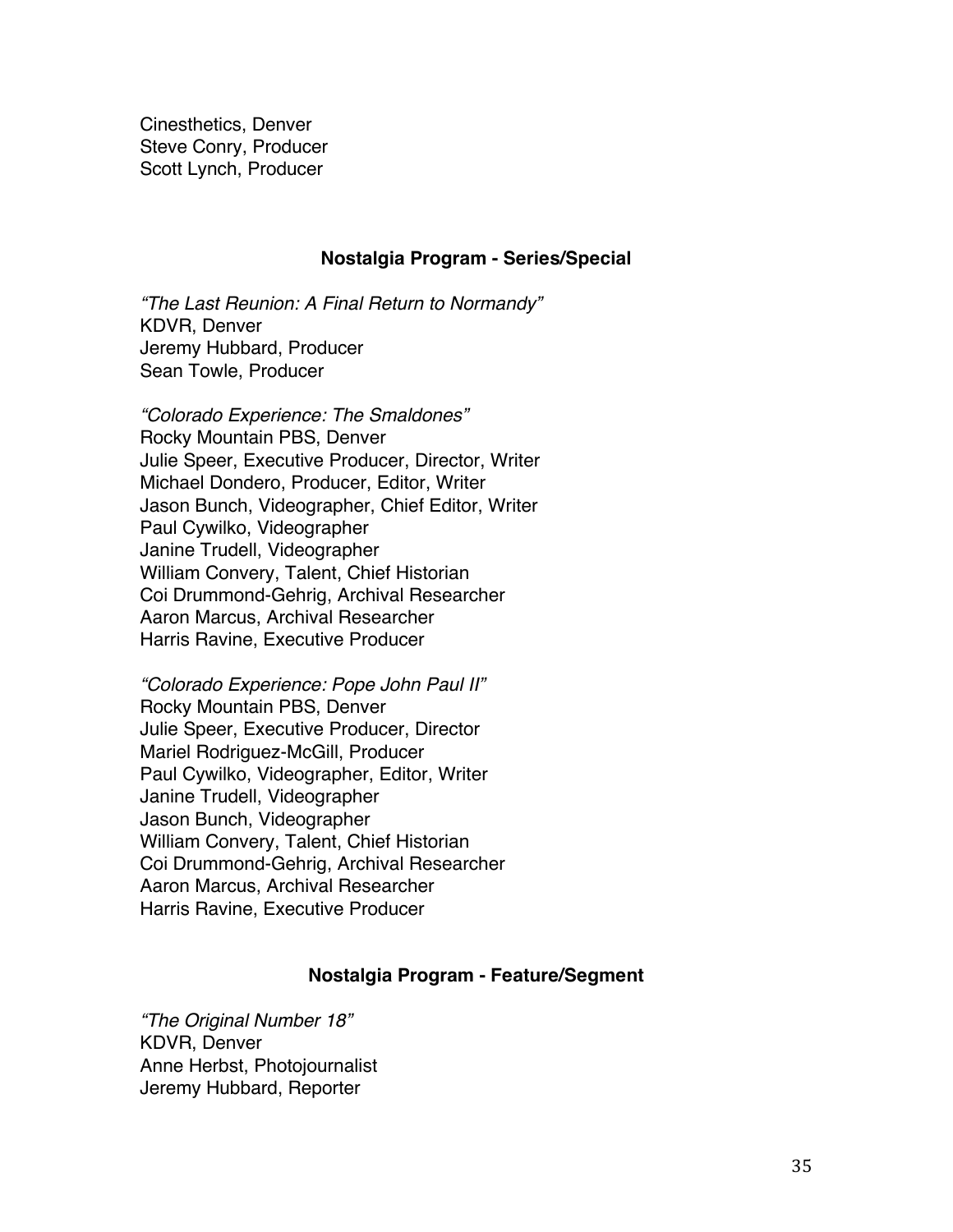*"Soldierstone"* KUSA, Denver Kevin Torres, Reporter Chris Hansen, Photojournalist

*"Colorado Experience: The Manassa Mauler"* Rocky Mountain PBS, Denver Julie Speer, Executive Producer, Director, Writer Michael Dondero, Producer, Writer Jason Bunch, Videographer, Chief Editor, Writer Paul Cywilko, Videographer William Convery, Talent, Chief Historian Aaron Marcus, Archival Researcher Harris Ravine, Executive Producer Coi Drummond-Gehrig, Archival Researcher

### **Community/Public Service (PSAs) - Single Spot**

*"Kids on Art"* 18th Judicial District Attorney's Office, Denver Joy Parrish, Producer Jim Kellett, Producer/Director Ian Kellett, Cinematographer Michael McIntyre, Editor

*"Best. Gift. Ever."* WIBW, Topeka David Uhler, Producer/Cinematographer/Editor

*"An Adventurous Heart"* KOAA, Colorado Springs Darren ClevengerGrimsley, Producer/Shooter/Editor

*"Living United: Tulsa Area United Way"* Ideaship Studios, Tulsa Brian Smith, Director Lisa Van Campen, Designer

## **Community/Public Service (PSAs) - Campaign**

*"Denver Arts Week 'Chalk Art'"*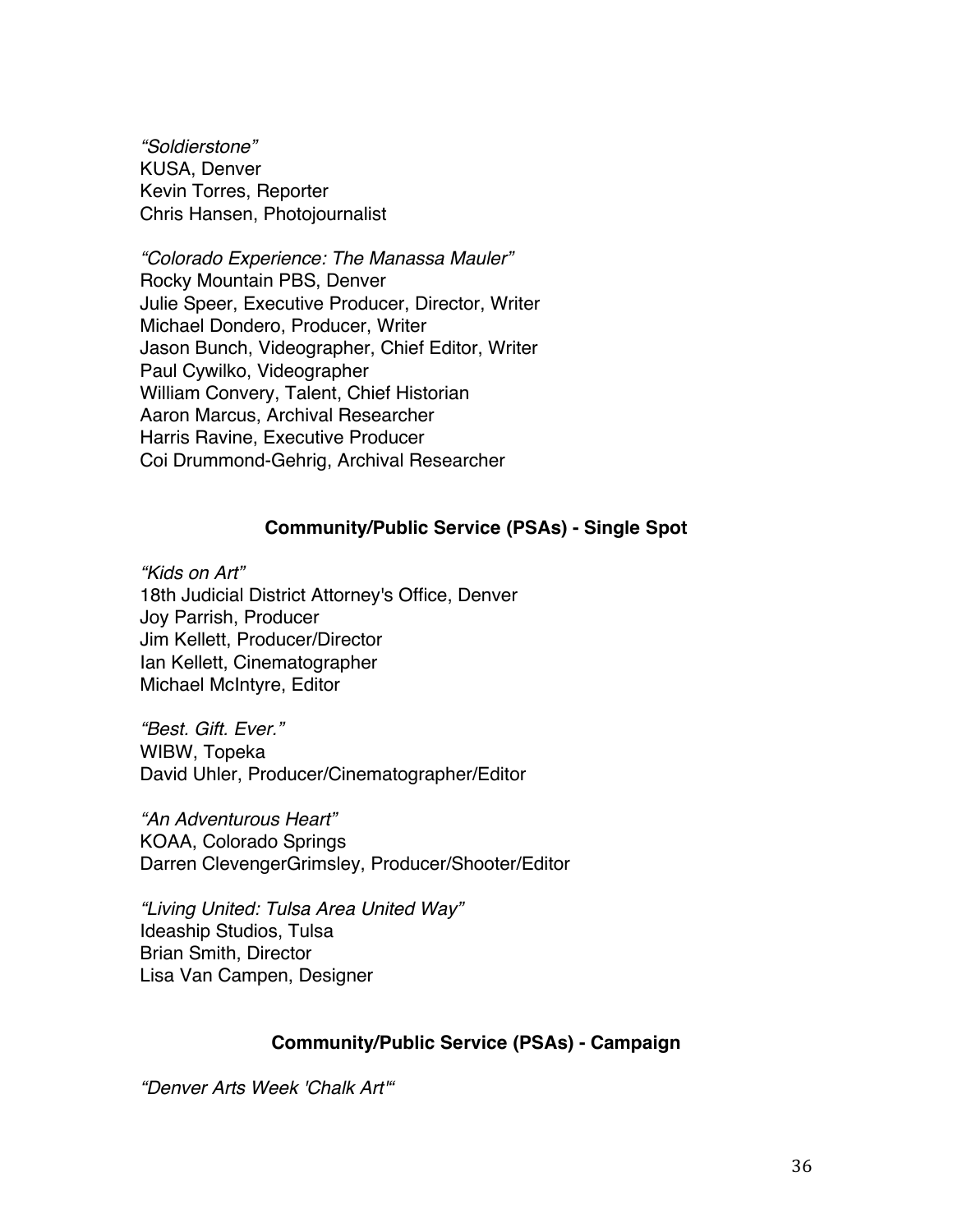KCNC, Denver Mark Petersen, Producer/Director Michael J. Robert, Photographer Chad Roark, Designer

*"Individuals with Abilities Campaign"* Developmental Pathways, Denver Jim Kellett, Producer / Director Ian Kellett, Cinematographer / Editor

*"Life With Pets"* Dumb Friends League, Denver Rick Gabrielson, Executive Producer Kristin Snow, Writer Megan Rees, Writer Lisa Davenport, Writer Kristin Skelton, Producer James Dur√©e, Director Patrick Huber, Editor

#### **News Promo - Single Spot**

*"Early Release"* KOTV, Tulsa Diane Ward, Producer and editor J.C. DuPont, videographer

*"Driver's License for Undocumented Promo"* Telemundo, Denver Pedro Calderon Michel, Writer Jose Guzman, Editor

*"9WTK: Mountain View"* KUSA, Denver Drew Sidener, Writer/Producer/Editor

*"9WTK: iScheme"* KUSA, Denver Drew Sidener, Writer/Producer

*"Agents Of Sport"* KOAA, Colorado Springs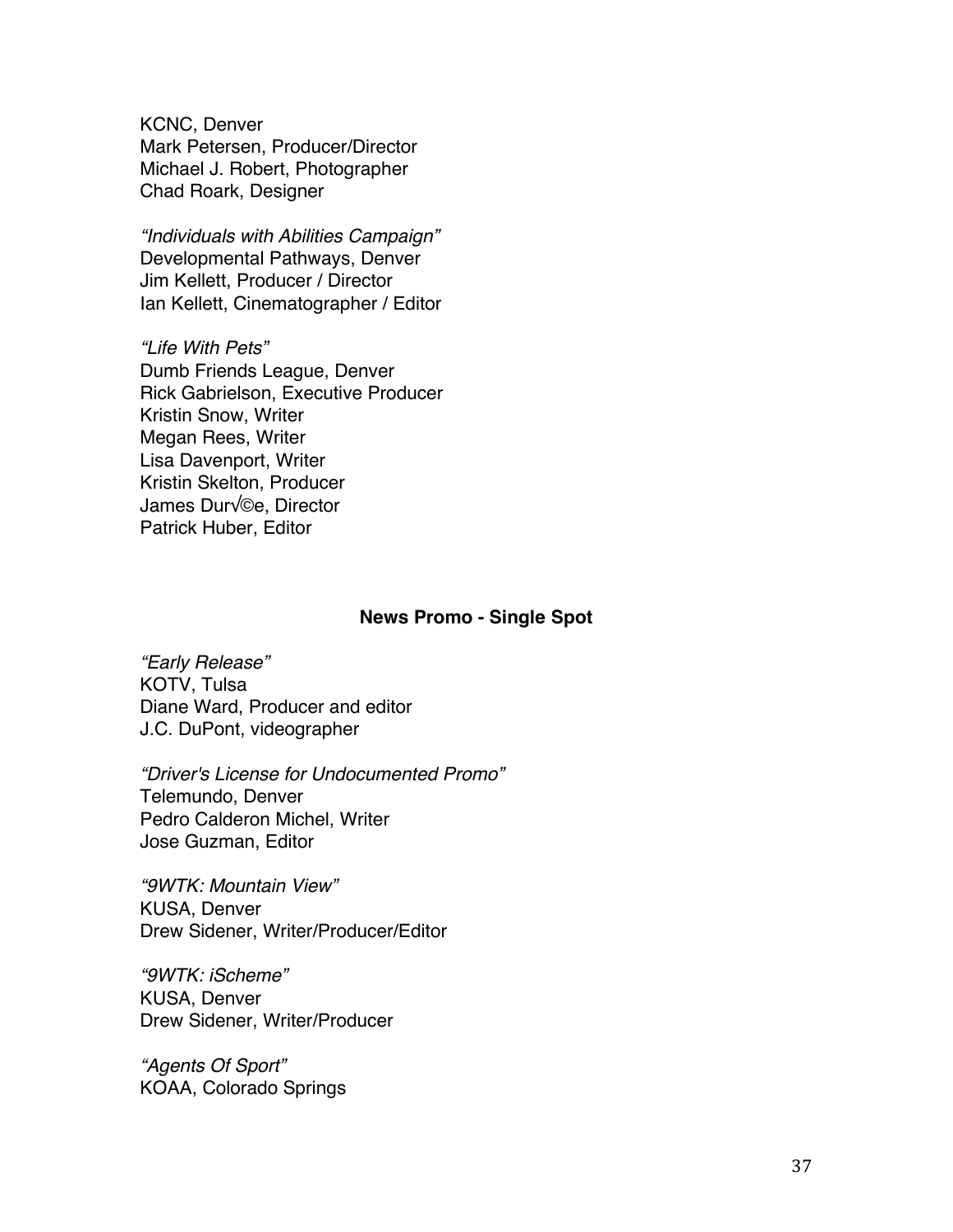Sydney Rubin, Producer/Writer Nick Jossendal, Producer/Editor

### **News Promo - Single Spot/Same Day**

*"TSR Car Theft Task Force"* KOAA, Colorado Springs Nick Jossendal, Writer,Shooter,Editor

*"Wave Turbulence"* KCNC, Denver Jillian Oppegard, Producer Haylee Powers, Designer

#### **News Promo - Campaign**

*"KFOR Weather Image"* KFOR, Oklahoma City Joe Kozlowski, Writer/Producer Todd Rich, Photographer Marcus Ross, Photographer Brenna Campbell, Graphics/Editor Mike Smith, Graphics/Photographer Justin Kracht, Photographer Brian Caskey, Graphics

*"FOX31 Denver Priorities"* KDVR, Denver Nicholas Carvin, Visual Effects Artist Mike Johns, Promotions Producer Benjamin Bates, Promotions Producer Deborah Catalano, Art Director Ryan Delamater, Commercial Producer Chris Lupenski, Promotions Manager Rodney Pearcey, Graphic Designer Tyler Brayton, Graphic Designer Jeffrey Cales, Graphic Designer Maia Brusseau, Creative Services Director Skip Stewart, Producer Lee Stridsberg, Producer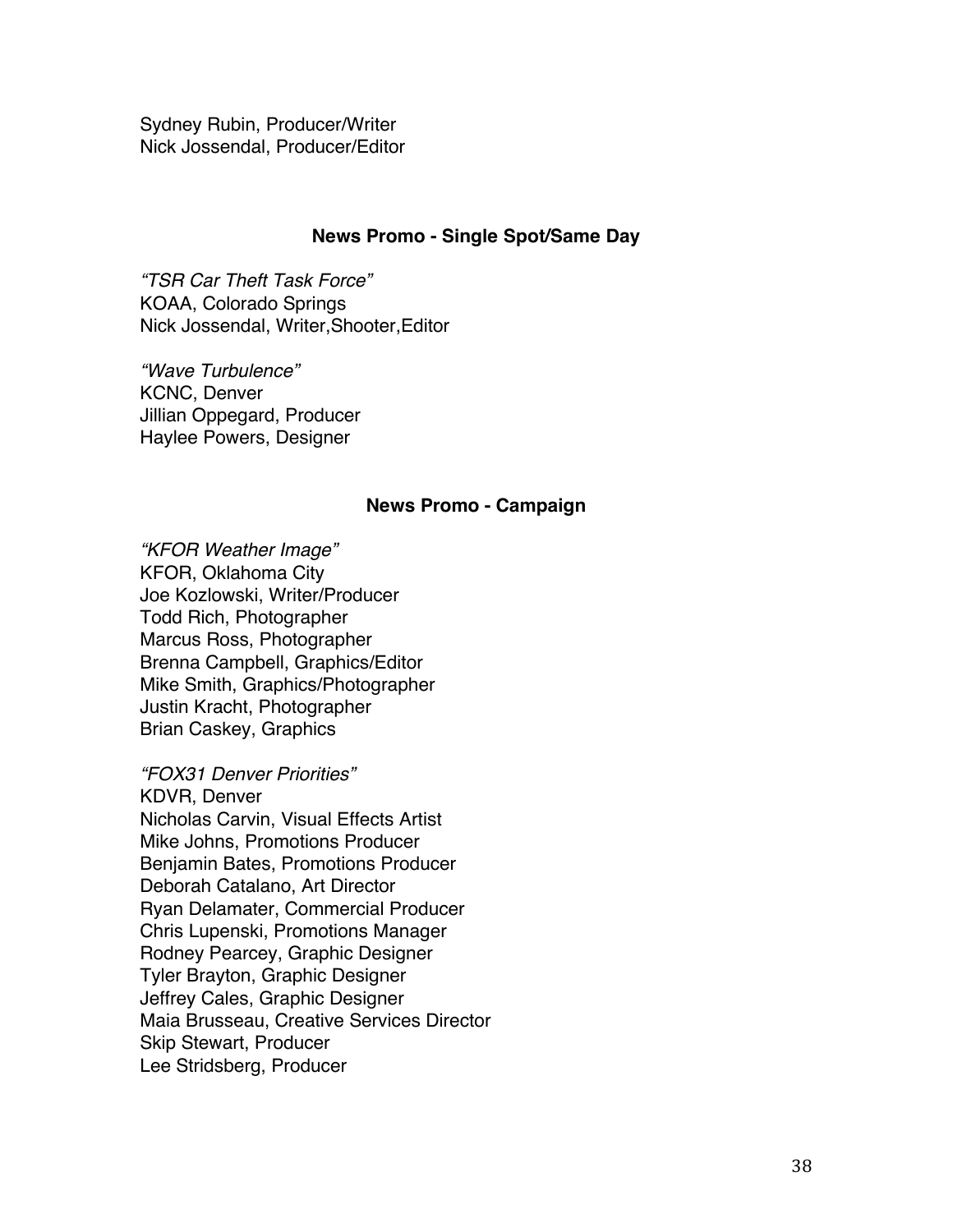*"EveryShare"* KUSA, Denver Drew Sidener, Writer/Producer/Editor Jennifer Woodruff, Graphic Designer/Colorist

#### **News Promo - Image**

*"Alan Crone Morning Image"* KOTV, Tulsa Cody Mulcahy, Producer, Writer, Photographer, Editor

*"Grand Plie"* KDVR, Denver Mike Johns, Producer Ryan Delamater, Producer Deborah Catalano, Art Director Chris Lupenski, Promotions Manager Maia Brusseau, Creative Services Director

*"No Comment"* KMGH, Denver Clyde Becker, Executive Producer Marvin K. Gill, Editor

## **Program Promo - Single Spot**

*"9NEWS.com Redesign"* KUSA, Denver Drew Sidener, Writer/Producer Brenna Mastro, Graphic Artist/Editor

*"Gimme Some Jimmy"* KFOR, Oklahoma City Joe Kozlowski, Producer/writer/director Marcus Ross, Photographer/Director Brenna Campbell, Graphic Artist/ Editor Todd Rich, Director/Photographer Justin Kracht, Photographer Joe Burris, Music

## **Program Promo - Campaign**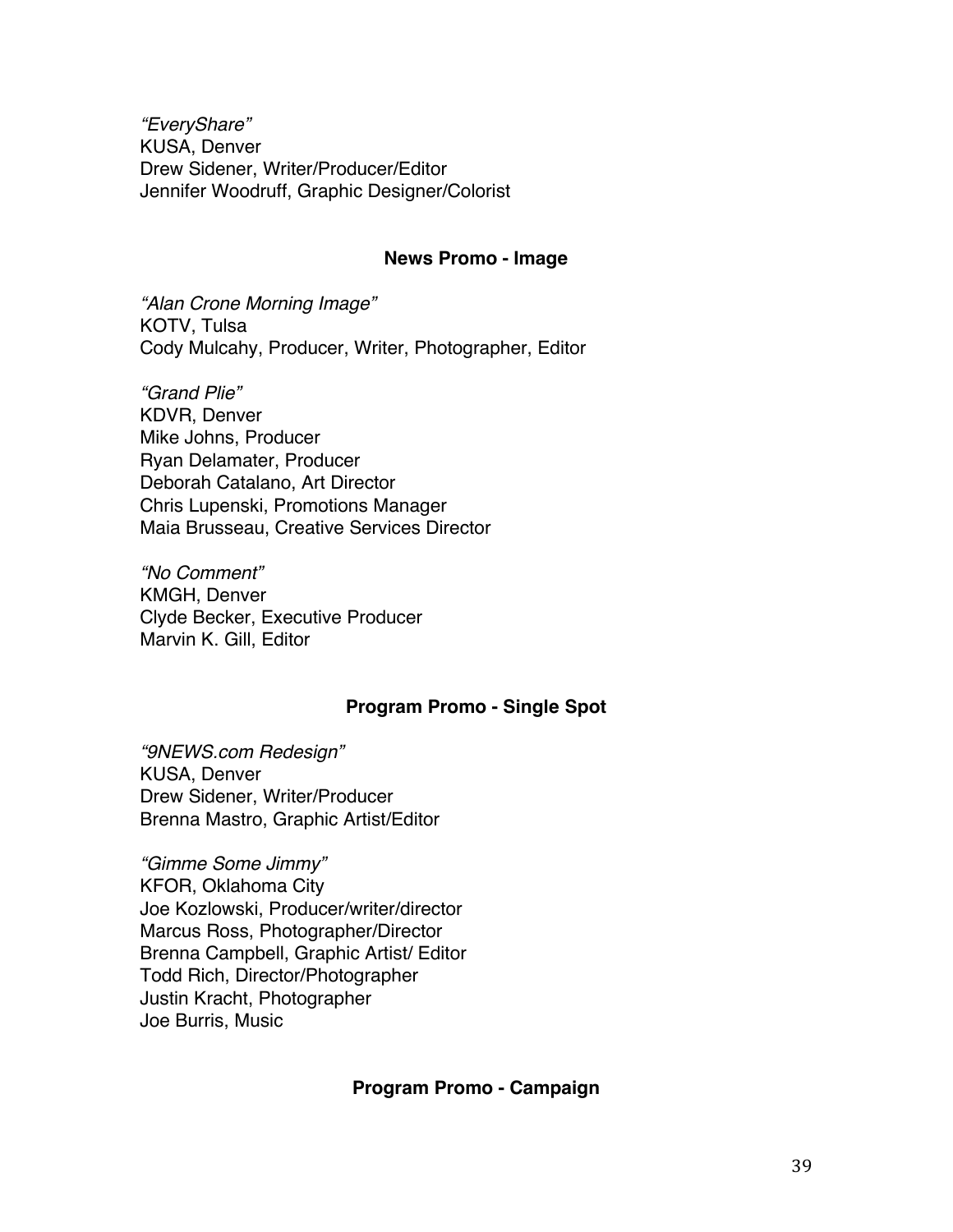*"Broncos Preseason"* KUSA, Denver Drew Sidener, Writer/Producer/Editor Brenna Mastro, Graphic Designer Andy Schaeffer, Writer/Producer/Editor/Photographer Alycia Gleave, Production Assistant

*"50th Anniversary Holiday Special"* KCNC, Denver Jillian Oppegard, Director Brett Heinzerling, Producer Judson Luyties, Photographer

### **Program Promo - Sports**

*"Rockies Opening Day on ROOT Sports"* ROOT Sports Rocky Mountain, Denver Tom Anthony, Creative Director Bill Roberts, Vice-President Content Benjamin Huelsing, Producer/Photographer Jeffrey Meyer, Producer/Photographer Richard Ealom, On-Air Designer Brian De Herrera-Schnering, Editor Juliana Broste, Photographer

*"Sochi Olympic Games - Learn Russian"* KUSA, Denver Alycia Gleave, Producer/Writer/Editor Robert D. Springer, Graphic Design Andy Schaeffer, Photographer

## **Program Promo - Image**

*"ROOT Sports Winter Look Forward"* ROOT Sports Rocky Mountain, Denver Tom Anthony, Creative Director Bill Roberts, Vice-President of Content Benjamin Huelsing, Supervising Producer Garrison Schott, Editor David Sparrgrove, On-Air Designer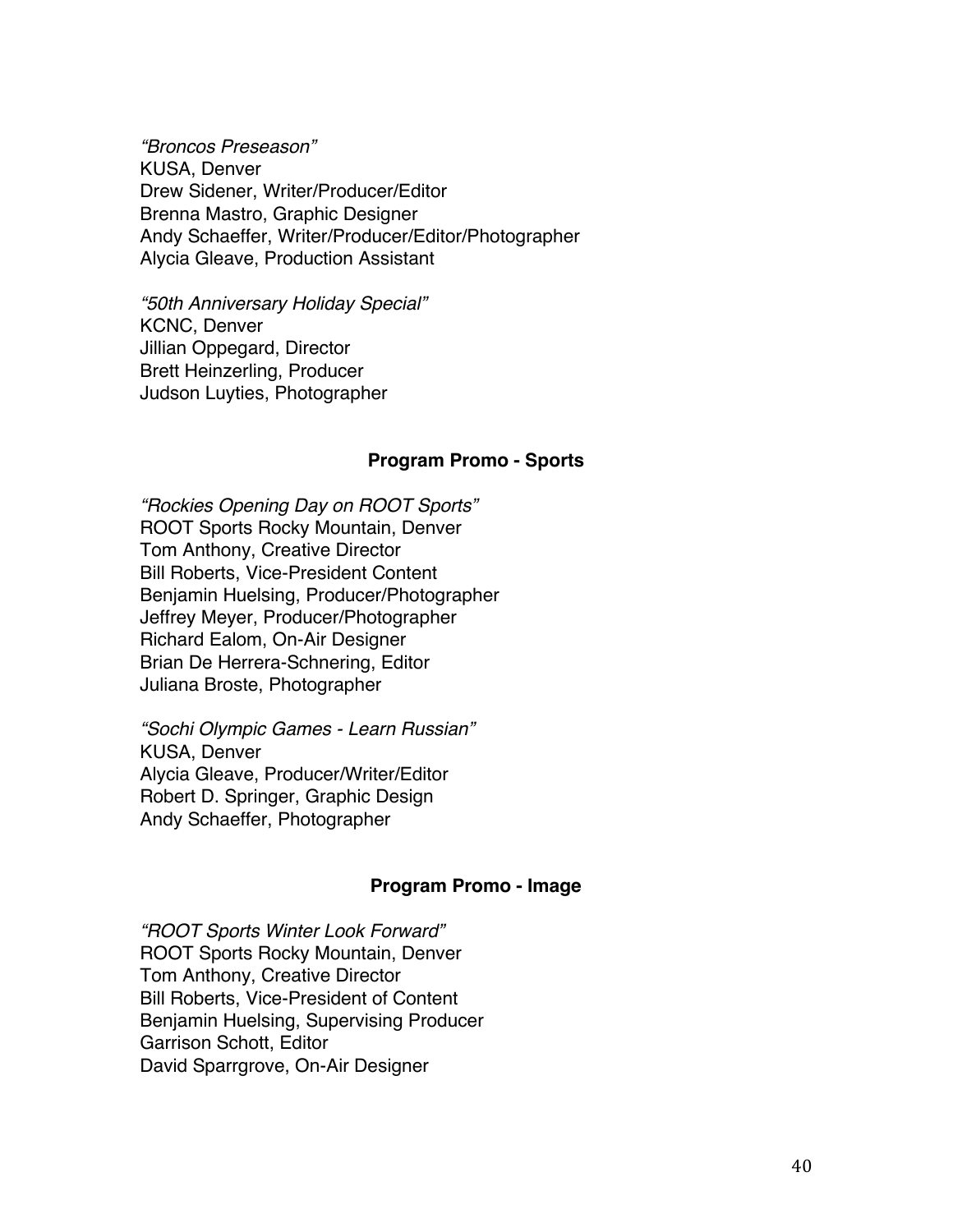*"Community Year End"* KUSA, Denver Alycia Gleave, Producer/Writer/Editor/Motion Graphics

## **Commercial - Single Spot**

*"Denver Restaurant Week Sweepstakes : Chef Elise, Panzano Restaurant"* TravelingJules Productions, Denver Juliana Broste, Video Journalist (Producer, Shooter, Writer, Editor)

*"Prairie Books & Gifts Commercial Spot - 'Dragon'"* Digisphere Productions / Two Reel FX, Lincoln/Hastings Michael Tushaus, Producer Jane Tushaus, Producer Martha Marsh, Actress/Performer Abby Mutum, Actress/Performer Tobias Steiner, Digital Motion Graphics & Visual Effects Shelly Mutum, Producer Donald Cook, Performer/Actor

*"OSU Cowboy Code - Fall"* Resolute Visuals, Oklahoma City Randy Bradley, Creative Director Steve Jones, Director David Callahan, Executive Producer / Director of Photography

*"Reserve Casino Hotel: Upping The Ante, Up The Hill"* Tommy Collier Productions, Denver Tommy Collier, Writer / Director

*"MAGIC"* Frontier Airlines, Denver Gary Ennis, Creative Director/Art Director Shawn Couzens, Creative Director / Copywriter Julie James, Director, Advertising & Communications at Frontier Airlines

## **Commercial - Campaign**

*"OSU Cowboy Code - Campaign"* Resolute Visuals, Oklahoma City Steve Jones, Director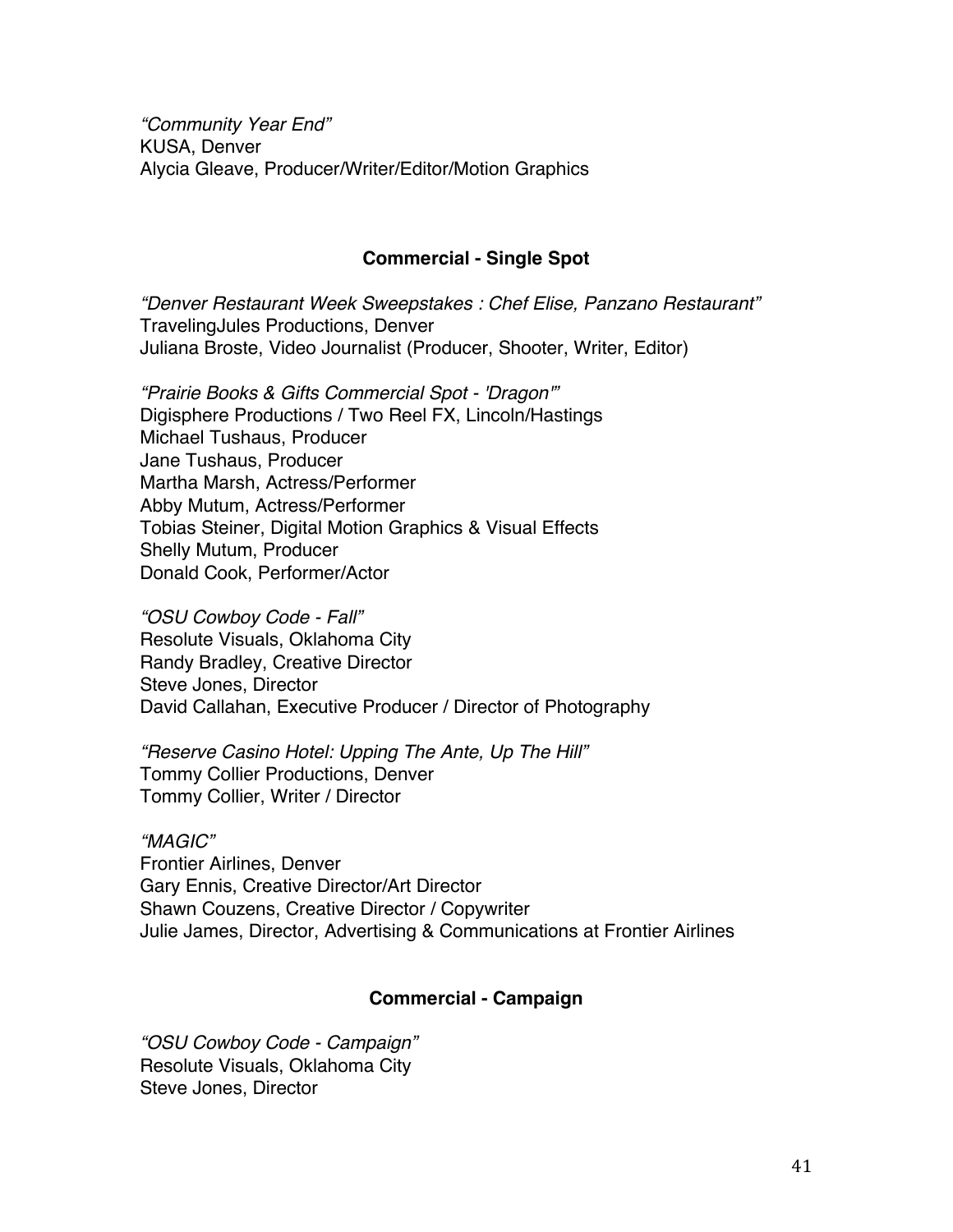David Callahan, Executive Producer / Director of Photography Randy Bradley, Creative Director

*"Magic - Soda"* Frontier Airlines, Denver Gary Ennis, Creative Director / Art Director Shawn Couzens, Creative Director / Copywriter Julie James, Director, Advertising & Communications at Frontier Airlines

*"Honda Advantage"* KMGH, Denver Brent Chapin, Producer/Director

## **Overall Excellence**

*"CBS4 Denver 2014"* KCNC, Denver Walt DeHaven, General Manager

*"Oklahoma's Own News 9"* KWTV, Oklahoma City Rob Krier, General Manager

*"9NEWS: Everywhere"* KUSA, Denver Mark Cornetta, President & General Manager

*"Denver Post Overall Excellence"* The Denver Post, Denver Gregory Moore, President/General Manager

## **News Excellence**

*"Colorado's News Channel 2014"* KCNC, Denver Tim Wieland, News Director

*"FOX31 Denver: A Newscast that Shares your Priorities"* KDVR, Denver Dana Dieterle, Assistant News Director Linda Kicak, Director Of News Ops And Special Projects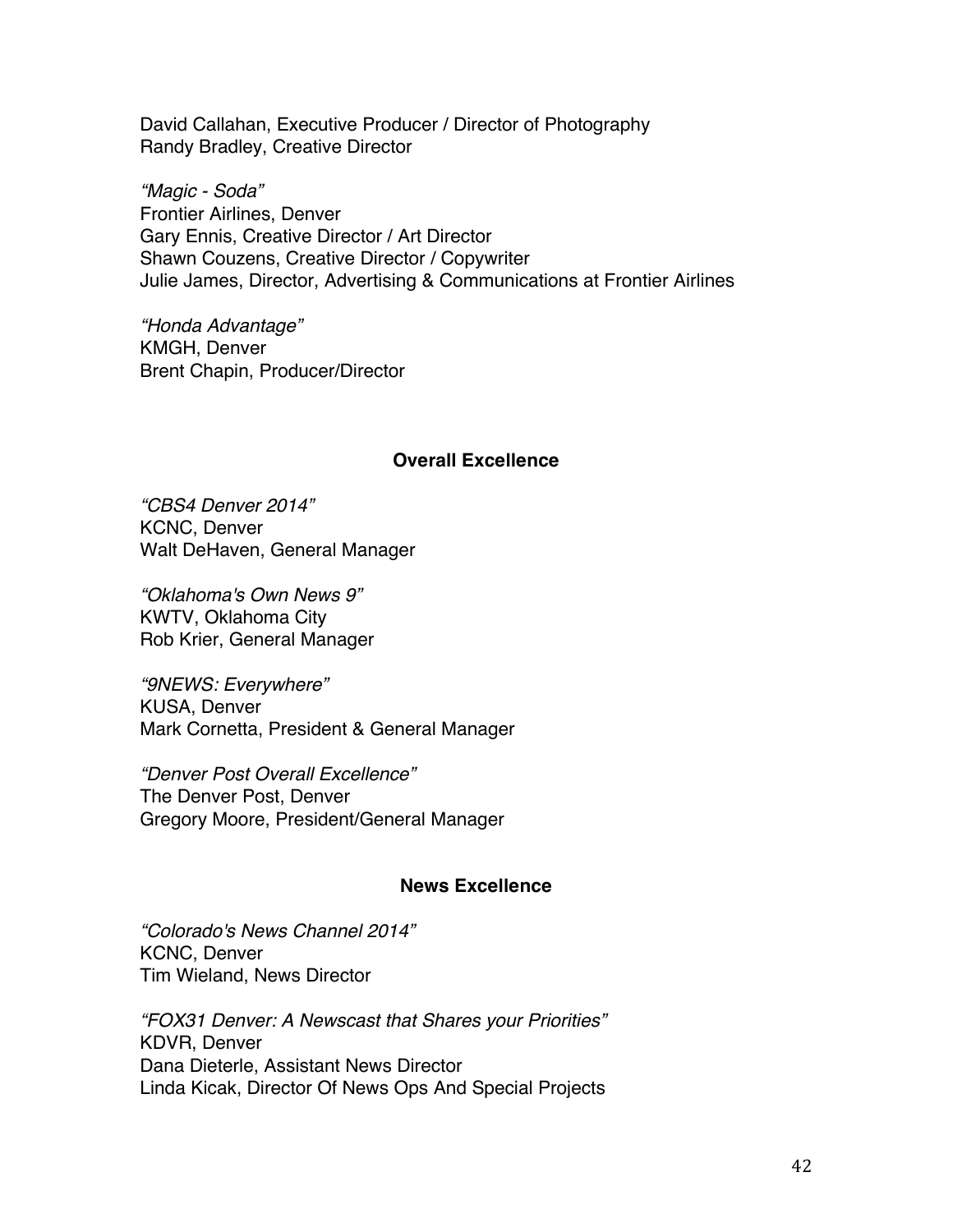*"9NEWS: Colorado's News Leader"* KUSA, Denver Patti Dennis, News Director

## **Community Service**

*"Oklahoma's Own News 9"* KWTV, Oklahoma City Houston Hunt, VP, Marketing

*"KWCH 12 'Stop. Check. Don't Forget.'"* Sunflower Broadcasting, Inc, Wichita Dominic Gauna, Creative Service Director

*"9NEWS Makes a Difference"* KUSA, Denver Mark Cornetta, President & General Manager Lynne Valencia, Vice President Community Relations Alycia Gleave, Special Projects Producer

## **Journalistic Enterprise**

*"Floods, Footballs and Fiends"* KUSA, Denver Melissa Blasius-Nuanez, Writer

*"Cutting Class"* KUSA, Denver Nelson Garcia, Education Reporter

*"Suicide to Murder: Fox 31 Denver Investigates the Death of Ashley Fallis"* KDVR, Denver Justin Joseph, Writer and host Mike Horvath, Editor Maureen Capasso, Executive Producer Rico Romero, photographer

*"Vanderveen Journalistic Enterprise"* KUSA, Denver Chris Vanderveen, Producer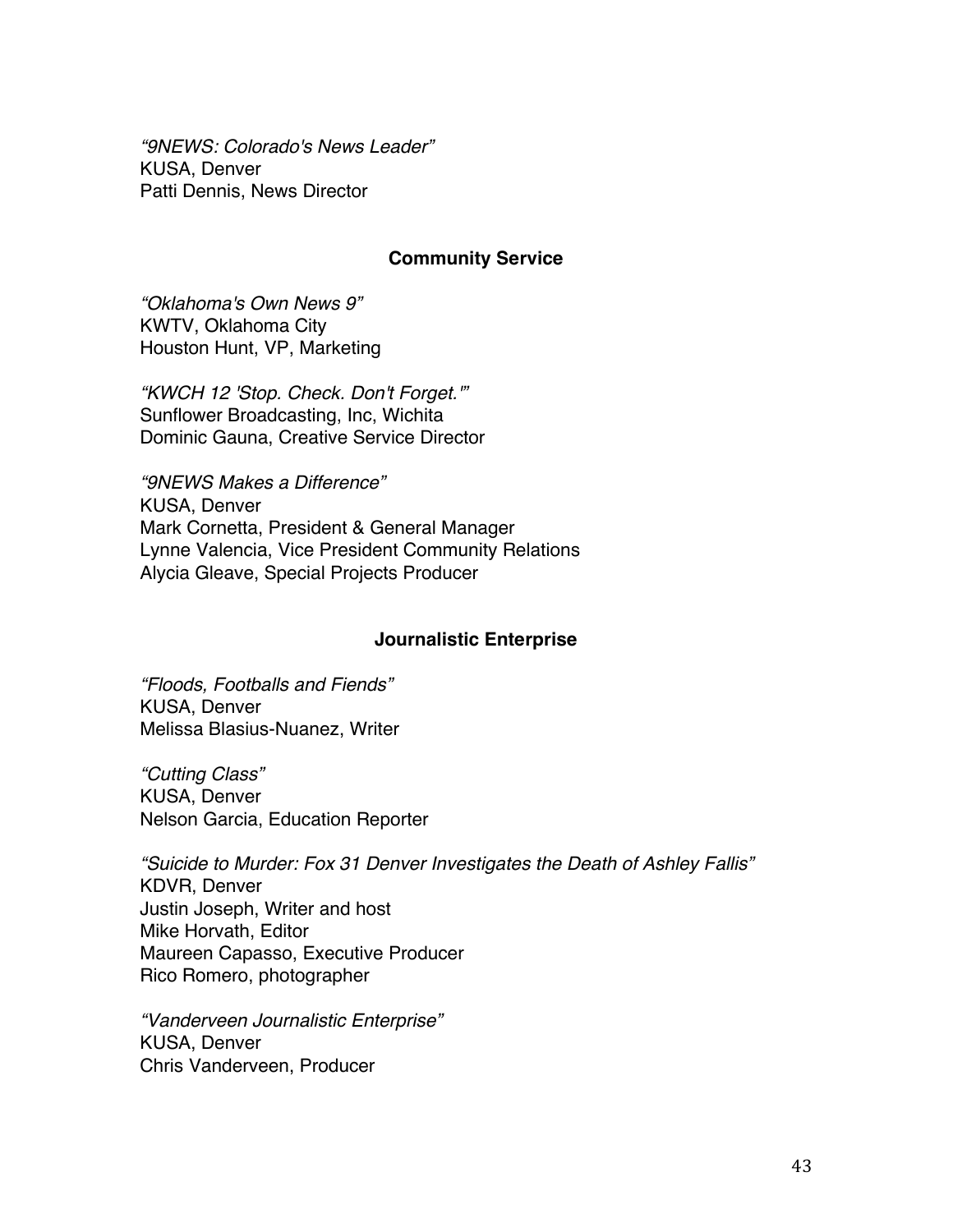## **Interactivity**

*"Univision Colorado a Su Lado"* KCEC, Denver Juan Carlos Gutierrez, News Director

*"Ebola Answers"* KCNC, Denver Dr. Dave Hnida, Medical Editor Mark Ackerman, Producer

*"Your vote in the 9NEWS Senate Debate"* KUSA, Denver Misty Montano, Social Producer

### **Audio**

*"Forever"* University of Colorado-Athletics-Sports Video, Denver/Boulder Grayson Simon, Sound Design, Field Recording, Mixing

*"Training Day"* Denver Police Department, Denver Brian Weister, Sound Design Artist

*"Coach Sloan: Today's Your Day to Be Great"* Denver Police Department, Denver Brian Weister, Sound Design Artist

## **Musical Composition / Arrangement**

*"Love Is In The Air"* Virtual Knowledge Inc., Omaha Curtis Grubb, Songwriter/Composer

*"Prairie Books & Gifts Commercial Spot - 'Dragon'"* Digisphere Productions, Lincoln Michael Tushaus, Music Composer/Arranger

*"Everyone's a Kid at Christmas"*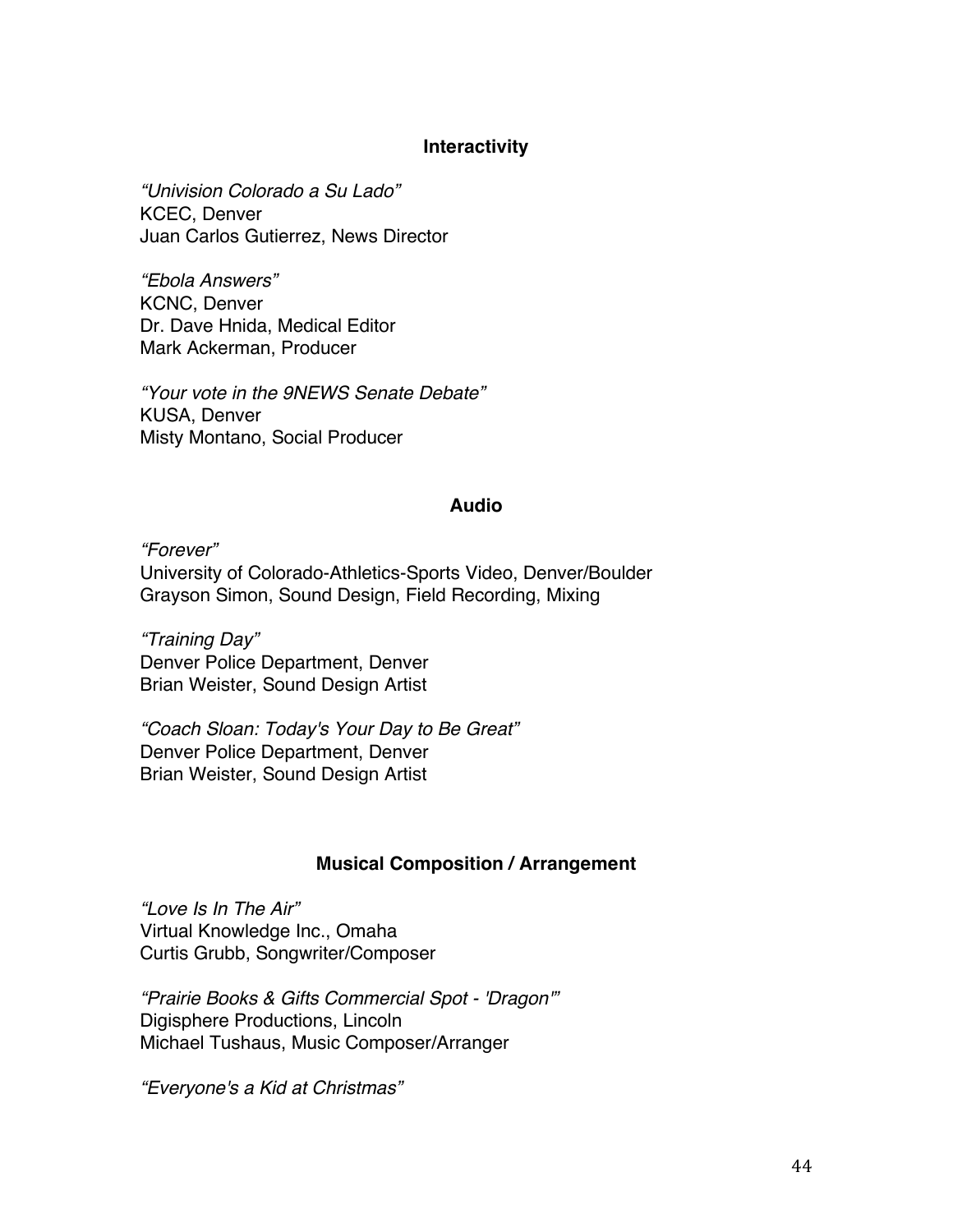KOTV, Tulsa Rich Lenz, composer Alan Crone, composer

### **Director**

*"Prairie Books & Gifts Commercial Spot - 'Dragon'"* Digisphere Productions, Lincoln Michael Tushaus, Director

*"Twirl Girls"* Virtual Knowledge Inc., Omaha Taylor Stein, Director

*"Oh Heck Yeah, I Smell Emmy!"* Rocky Mountain PBS, Denver Daniel Mercure, Post Director, Editor

## **Editor - Program**

*"Coach Sloan: Today's Your Day to Be Great"* Denver Police Department, Denver Brian Weister, Editor

*"Rebel with a Cause"* KUSA, Denver Chris Hansen, Editor

*"Children of Flight 232"* KDVR, Denver David Althouse, Editor

*"Desperate Journey"* The Denver Post, Denver Lindsay Pierce, Editor Mahala Gaylord, Assistant Editor

## **Editor - News - Within 24 Hours**

*"In - Out - In - Overwrite: Hansen Editing Composite"* KUSA, Denver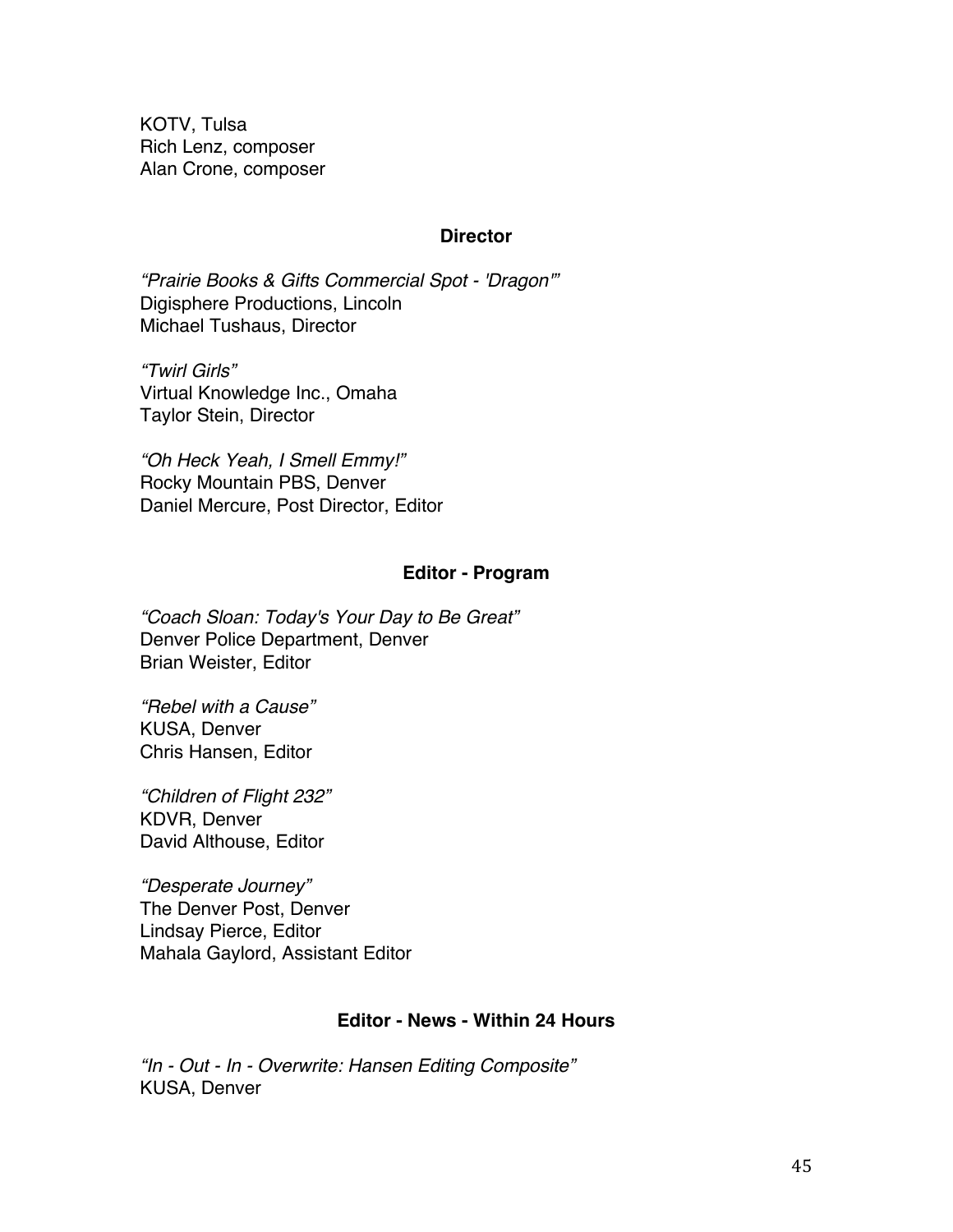Chris Hansen, Editor

*"The Stories of Your Day, Josh Cuts the Quick Turns"* KDVR, Denver Joshua Maranhas, Editor

*"Cut Together Inside a Ford"* KUSA, Denver Andy Buck, Editor

## **Editor - News - No Time Limit**

*"Well......it doesn't suck!"* KWCH, Wichita George Taylor, Editor

*"Andrew Christman Editing Craft"* KUSA, Denver Andrew Christman, Editor

*"This Edit Bay is Starting to Stink..."* KUSA, Denver Andy Buck, Editor

*"Offline Media: Hansen Editing Composite"* KUSA, Denver Chris Hansen, Editor

# **Editor - Sports**

*"Garrison Schott Editor Composite 2014"* ROOT Sports Rocky Mountain, Denver Garrison Schott, Editor

*"Brian Olson Sports Editing Compilation"* KUSA, Denver Brian Olson, Editor

# **Editor - Short Form**

*"Say My Name"*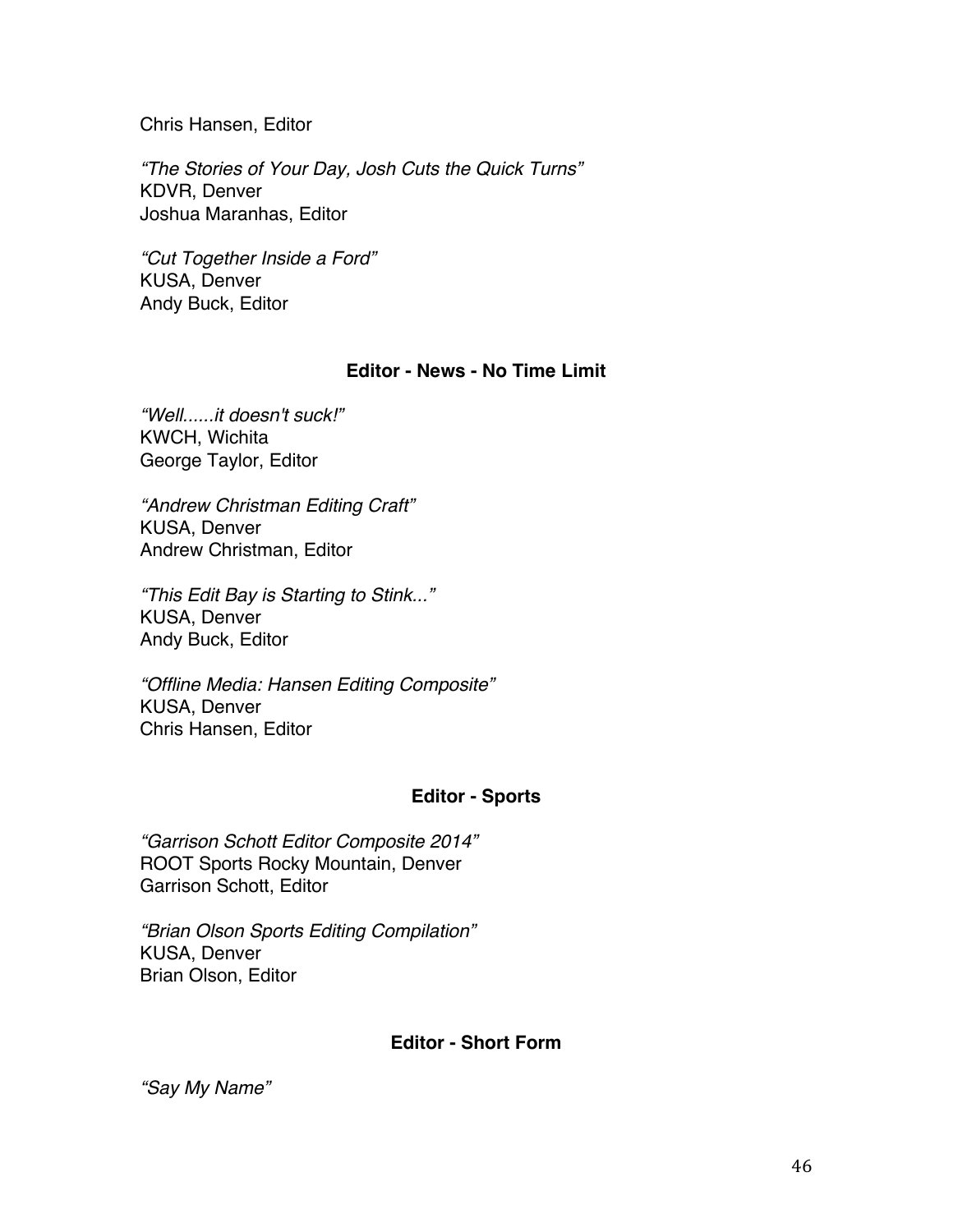KMGH, Denver Marvin K. Gill, Editor

*"Prairie Books & Gifts Commercial Spot - 'Dragon'"* Digisphere Productions, Lincoln Michael Tushaus, Editor

*"Desperate Journey Trailer"* The Denver Post, Denver Lindsay Pierce, Editor

*"30 Second Stories"* KUSA, Denver Drew Sidener, Editor

## **Graphic Arts - Program**

*"Gannett Sports Package"* Gannett Graphics Group, Denver Toby Sjolander, Graphic Designer Wiley Goodman, Graphic Designer Mollie Rolf, Graphic Designer

*"Cox Channel Graphics Composite"* Cox Communications - Cox Channel, Tulsa Michael Nadell, Motion Graphics Designer

*"Special Programs Motion Graphics"* KDVR, Denver Nicholas Carvin, Motion Graphics Designer Deborah Catalano, Art Director Tyler Brayton, VizRT Specialist Jeffrey Cales, Graphic Designer

## **Graphic Arts - News**

*"KFOR-TV News & Promo Animations"* KFOR, Oklahoma City Brian Caskey, Graphic Artist

*"News Graphics Compilation"* KDVR, Denver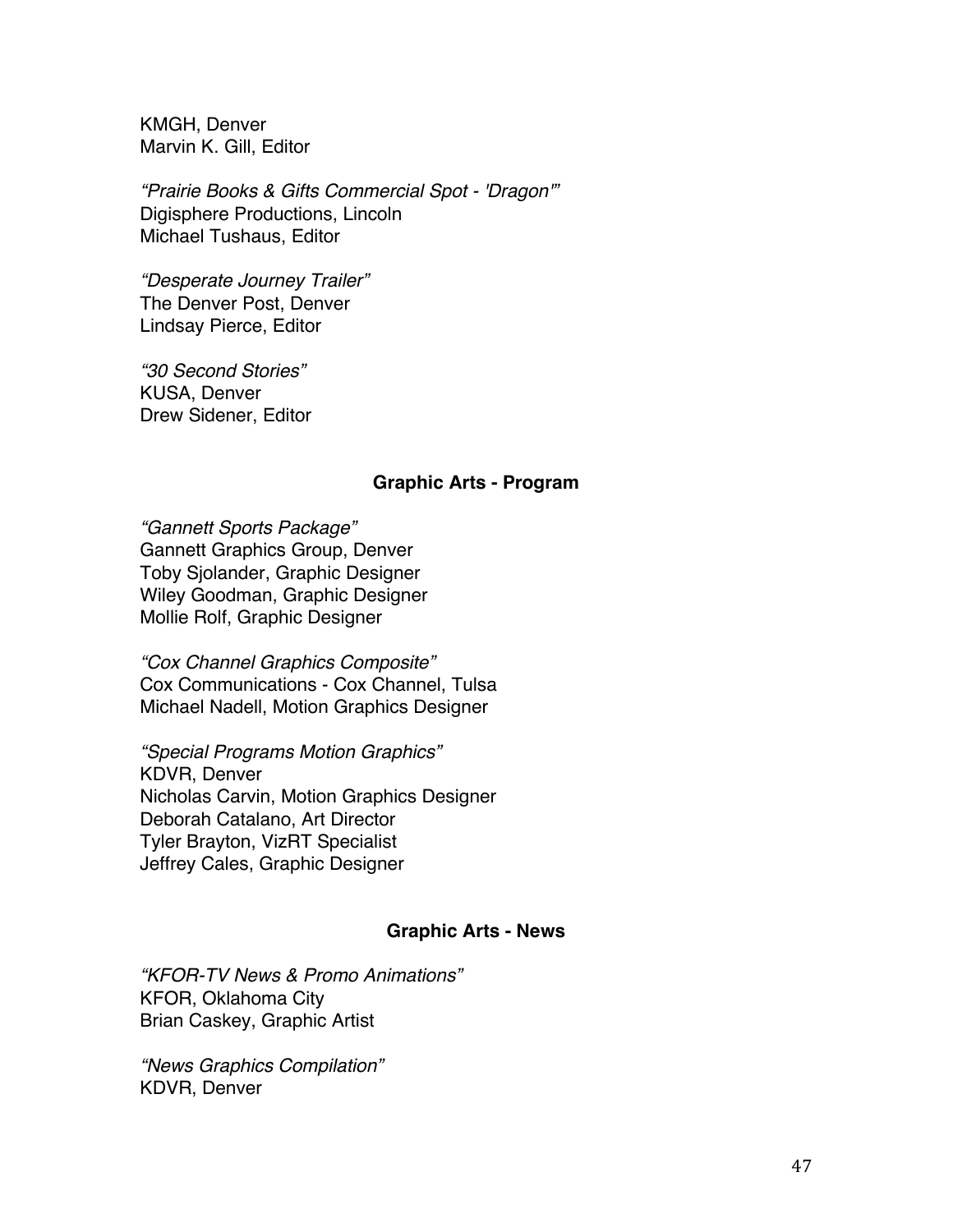Nicholas Carvin, Motion Graphics Designer Deborah Catalano, Art Director Tyler Brayton, VizRT Specialist Rodney Pearcey, Graphic Designer Jeffrey Cales, Graphic Designer

# **Graphic Arts - Set Design**

*"CBS4 Weather Center"* KCNC, Denver Ed Cushing, Creative Director Jim Hayek, Designer

*"KMGH Set Design"* Devlin Design Group, Denver Kartik Dakshinamoorthy, Senior Design Director DDG Diane Fiolek, Creative Services Director DDG Mark Mountour-Larson, Creative Services KMGH

# **Lighting**

*"'Release your Inner Character at The Patterson Inn' - Lighting"* Enchanted Road Productions, Denver Rick Higgins, Director of Photography

*"Denver Loft Sessions - 'Eldren' - Bill MacAllister"* Denver 8 TV, Denver Bill MacAllister, Lighting Director

*"Washburn University Holiday Vespers 2014"* KTWU, Topeka Eugene Williams, Director BRYAN LEWIS, Specialist

## **Talent - News Anchor**

*"Alan Gionet"* KCNC, Denver Alan Gionet, Anchor

*"A Flood, A Tornado & A Weird Restaurant"*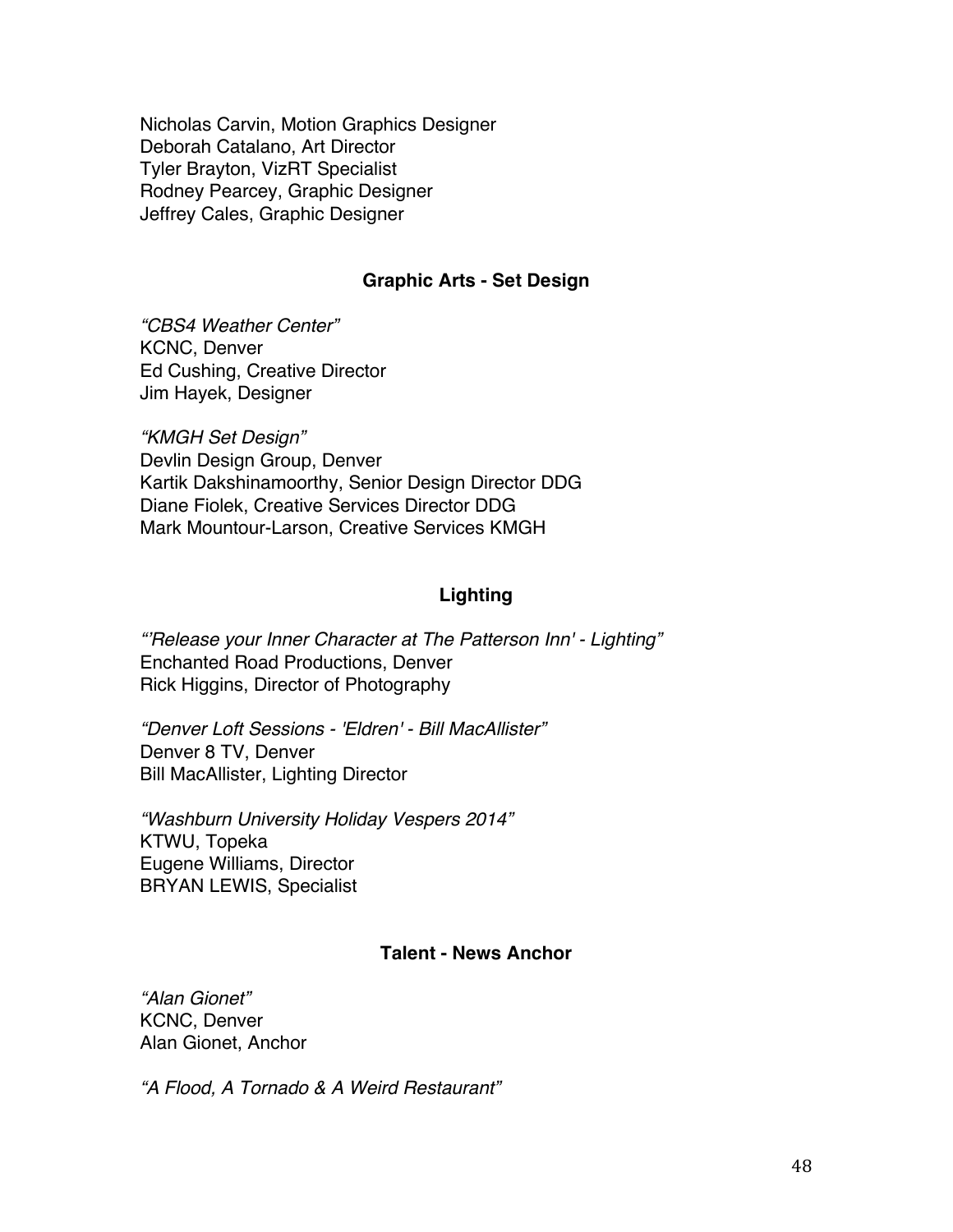KDVR, Denver Jeremy Hubbard, Anchor

*"No Chair Necessary; Eric Kahnert's Mile High Return"* KMGH, Denver Eric Kahnert, Anchor

*"Cheryl Preheim, Anchor"* KUSA, Denver Cheryl Preheim, Anchor

*"Kristin Dickerson Anchor"* KTUL, Tulsa Kristin Dickerson, Anchor

## **Talent - Weather Anchor**

*"Gaston Heredia Meteorologist"* KCEC, Denver Gaston Heredia, Meteorologist

*"Matt Makens"* KMGH, Denver Matthew Makens, Weather Anchor

*"Justin McHeffey"* KCNC, Denver Justin McHeffey, Meteorologist

## **Talent - Sports Anchor**

*"Luis Canela Sports Anchor"* KCEC, Denver Luis Canela, Sports Anchor

*"Vic Lombardi Blurts Out Some Words"* KCNC, Denver Vic Lombardi, Sports Anchor

*"Sports with Nick Griffith"* KDVR, Denver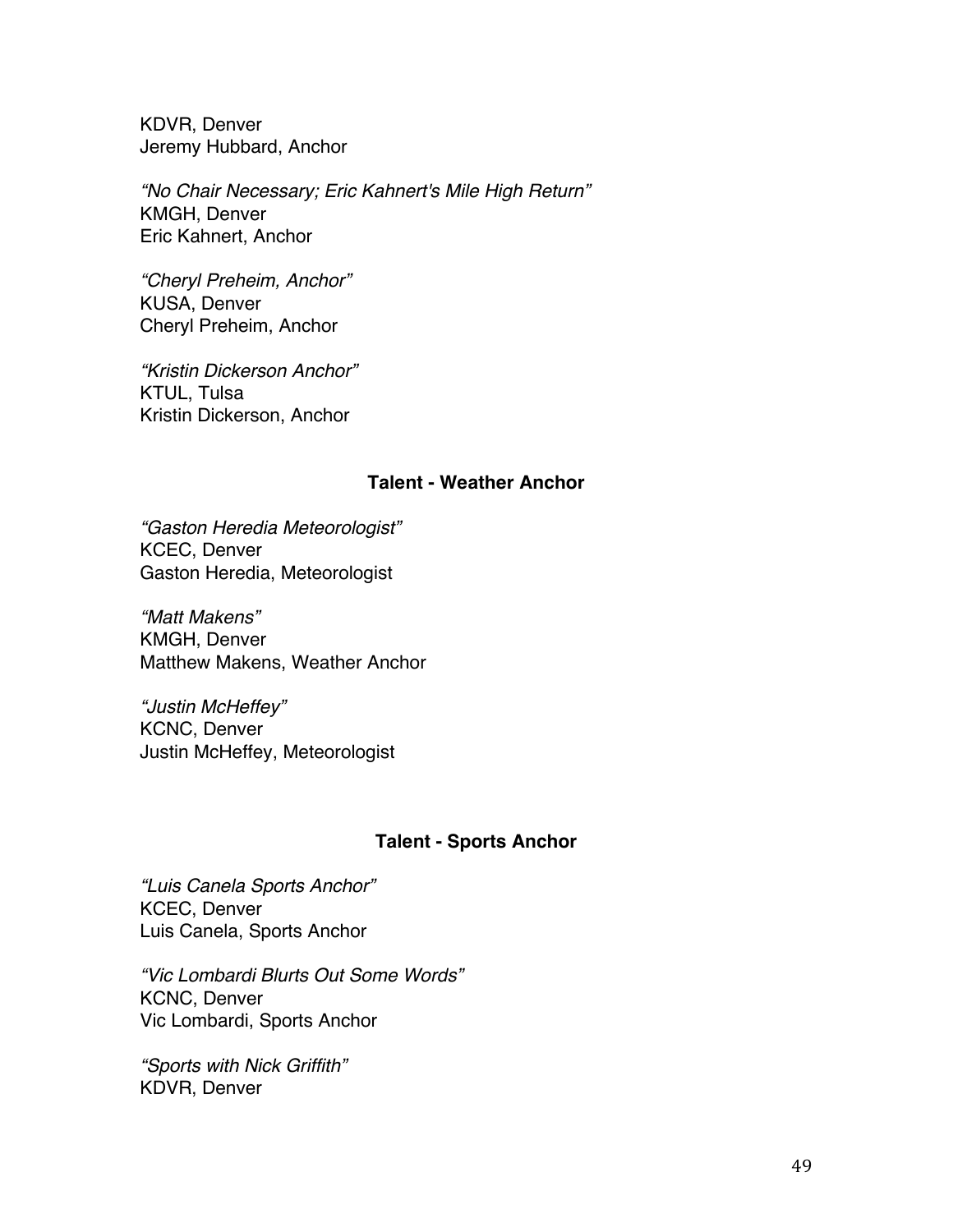Nick Griffith, Sports Anchor

## **Talent - Commentator/Editorialist**

*"Facts not Fear"* KUSA, Denver Jeremy Jojola, Reporter

*"Luisa Collins Editorialist"* KCEC, Denver Luisa Collins, Editorialist

*"Kelly Ogle: My 2 Cents"* KWTV, Oklahoma City Kelly Ogle, Editorialist

## **Talent - Performer/Host/Moderator**

*"Lucas Ross"* KFOR/KAUT, Oklahoma City Lucas Ross, Performer/Host

*"Steve Spangler, Science Guy"* KUSA, Denver Steve Spangler, Reporter

*"Dtown - Rachael West"* Denver 8 TV, Denver Rachael West, Host

*"Juliana Broste | TravelingJules On-Air Talent"* TravelingJules Productions, Denver Juliana Broste, Host

## **Talent - Narrator**

*"Telling the Story"* KUSA, Denver Vida Urbonas, Narrator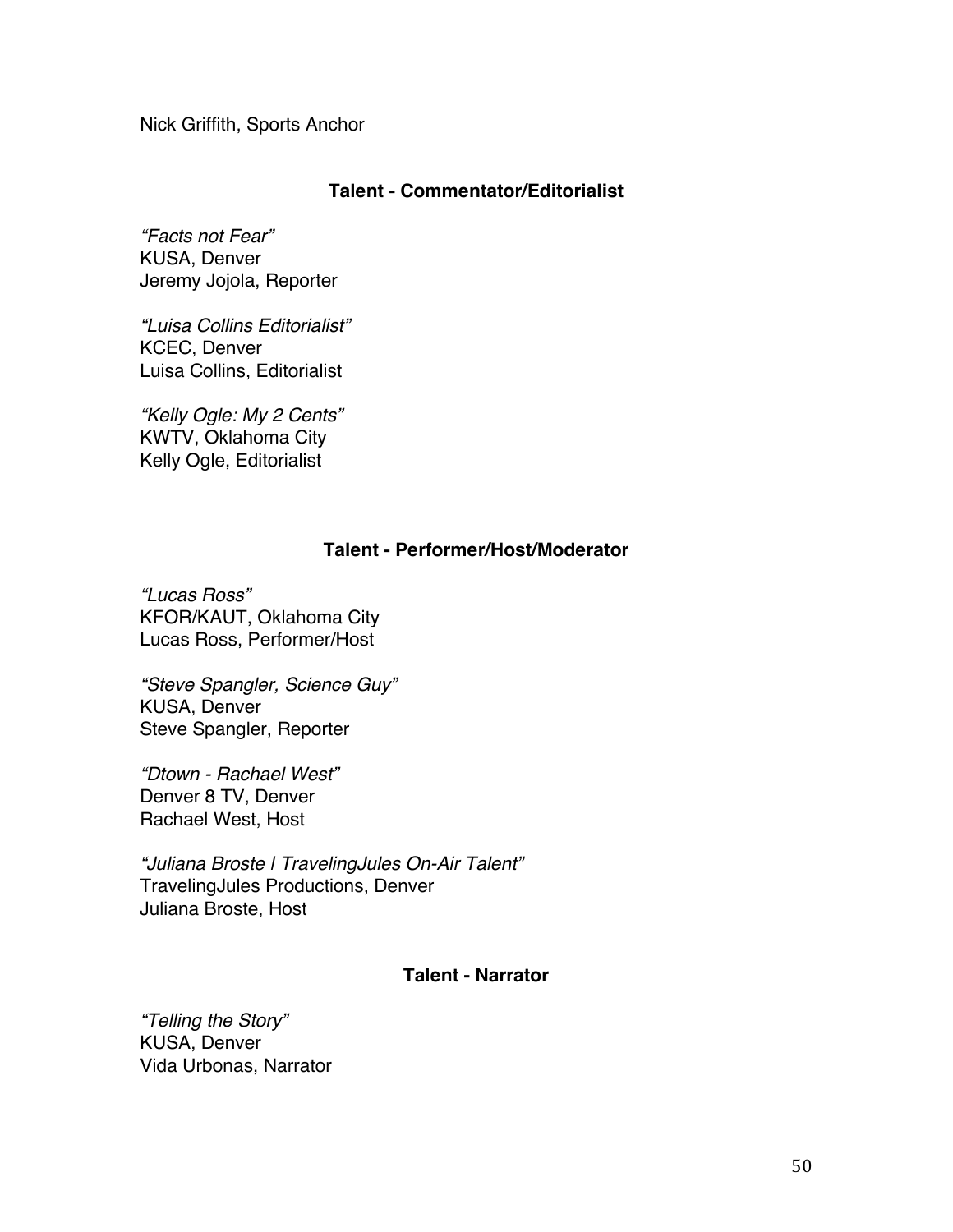*"Viewers Complain Because I Can't Pronounce D's and T's - Like 'Mowenz' (Mountains)"* KUSA, Denver Kevin Torres, Narrator

## **Talent - Reporter /Live**

*"Can't Stand Still - Keaton Fox Live"* KOKH, Oklahoma City Keaton Fuchs, Reporter

*"Did I Really Compare Vodka To Milk?"* KMGH, Denver Marshall Zelinger, Reporter

*"Matt Makens - Out In It"* KMGH, Denver Matthew Makens, Reporter

*"Renoux way of live shots"* KUSA, Denver Matt Renoux, Reporter/photographer

## **Talent - Reporter /General Assignment**

*"Murder and More: Justin Joseph's General Reporter Submission"* KDVR, Denver Justin Joseph, Reporter

*"Marshall, Are You Gonna Make It?"* KMGH, Denver Marshall Zelinger, Reporter

*"Burt Mummolo, Reporter"* KTUL, Tulsa Burt Mummolo, Reporter

*"Jennifer Brice"* KCNC, Denver Jennifer M. Brice, Reporter

*"Rana Novini General Assignment"*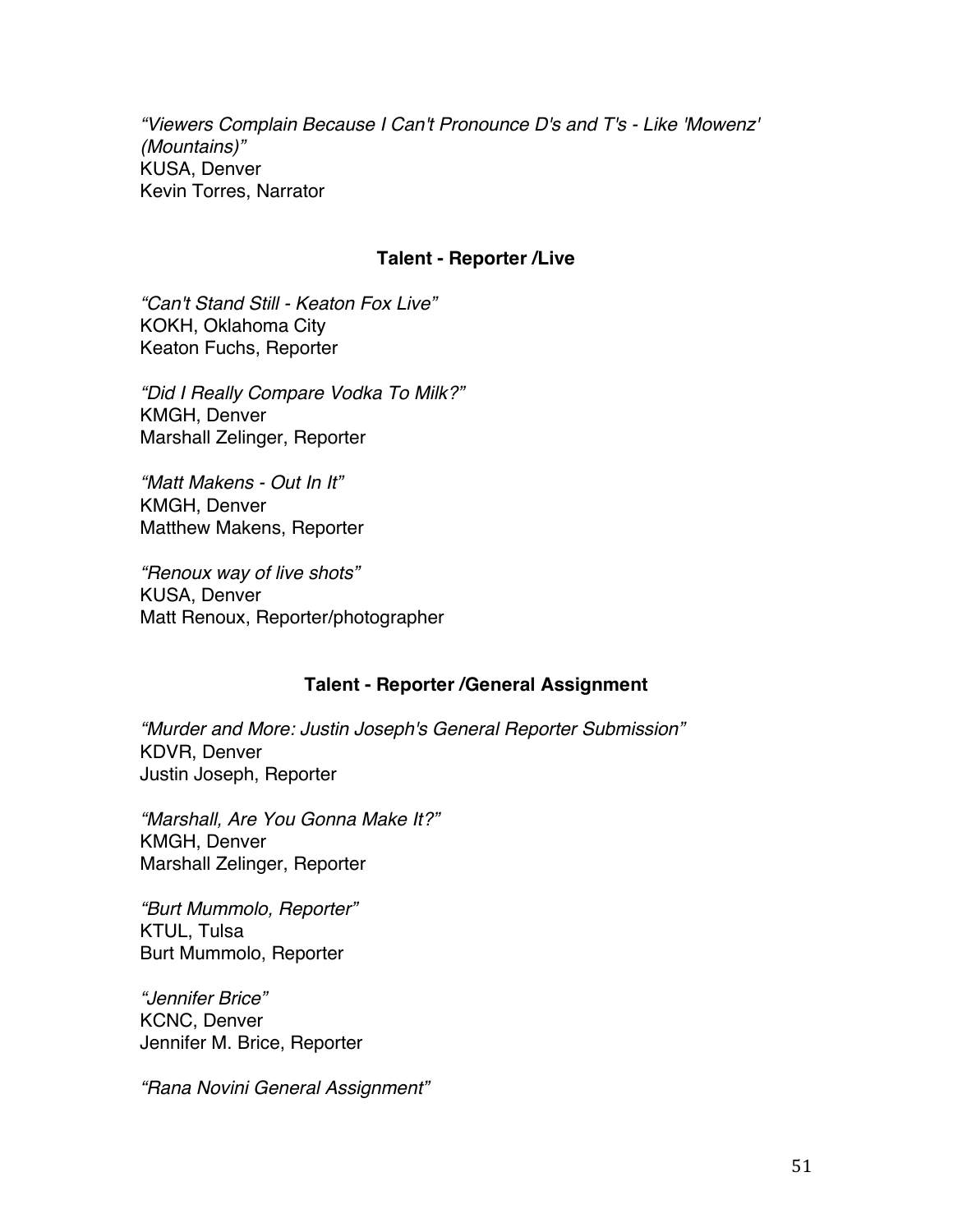KRDO, Colorado Springs Rana Novini, Reporter

## **Photographer - Program**

*"Photography for Trying to Live, Trying to Learn"* The Denver Post, Denver Mahala Gaylord, Video Journalist

*"Training Day"* Denver Police Department, Denver Brian Weister, Photographer Sergeant Stephen D. Warneke Jr., Photographer

*"Rebel with a Cause"* KUSA, Denver Chris Hansen, Photojournalist

## **Photographer - News**

*"Andrew Christman Photography Craft"* KUSA, Denver Andrew Christman, Protographer

*"If it doesn't win I only wasted \$60."* KWCH, Wichita George Taylor, Photographer

*"[Insert Clever Title Here]: Hansen Composite"* KUSA, Denver Chris Hansen, Photojournalist

*"Photography by Mahala Gaylord"* The Denver Post, Denver Mahala Gaylord, videojournalist

## **Photographer - Sports**

*"Sean Towle Sports Composite"* KDVR, Denver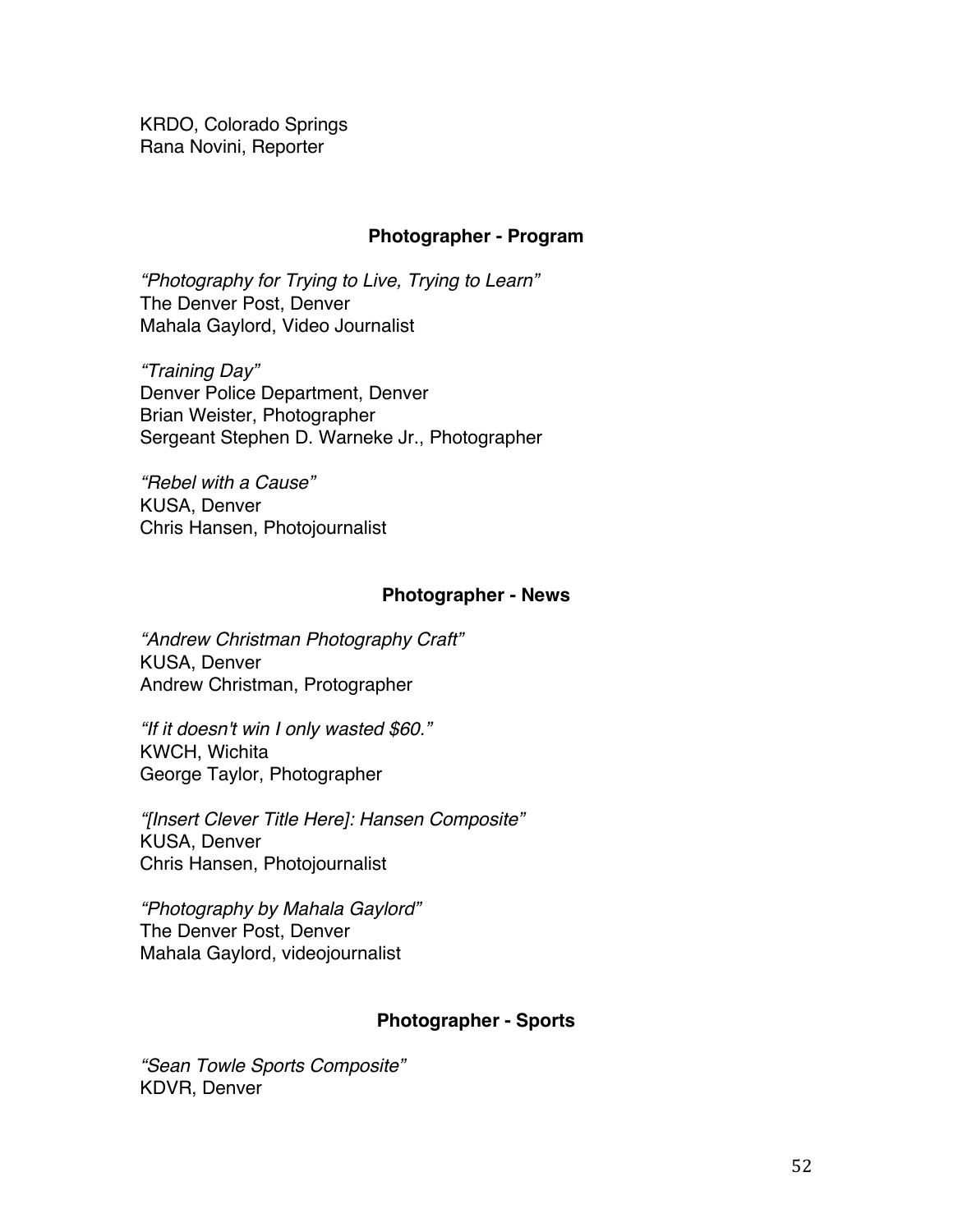Sean Towle, Photographer

*"Summer Grind: Lake County High School"* KUSA, Denver Aaron Matas, Photographer

*"Chris Mosher Sports"* KDVR, Denver Chris Mosher, Photographer

## **Photographer - Video Essay**

*"Personal Ink"* KUSA, Denver Andy Buck, Photojournalist

*"I'll Never Come Back"* KDVR, Denver Sean Towle, Photographer

*"Raul Garcia Video Journalist"* KCEC, Denver Raul Garcia, Video Journalist

*"Don Guille"* Telemundo, Denver Jose Guzman, Videojournalist

## **Technical Achievement**

*"Helicopter Picture in Picture"* KFOR, Oklahoma City Phillip Switzer, Design and Project Managent Michael Isbell, Wiring and Configuration Jonathan Welsh, Testing Devin Miller, Testing Matthew Johnston, Programmer Nicholas Thompson, Wiring and Testing Donald Ohse II, Media and Testing

*"Mountain West Network Technical Achievement"*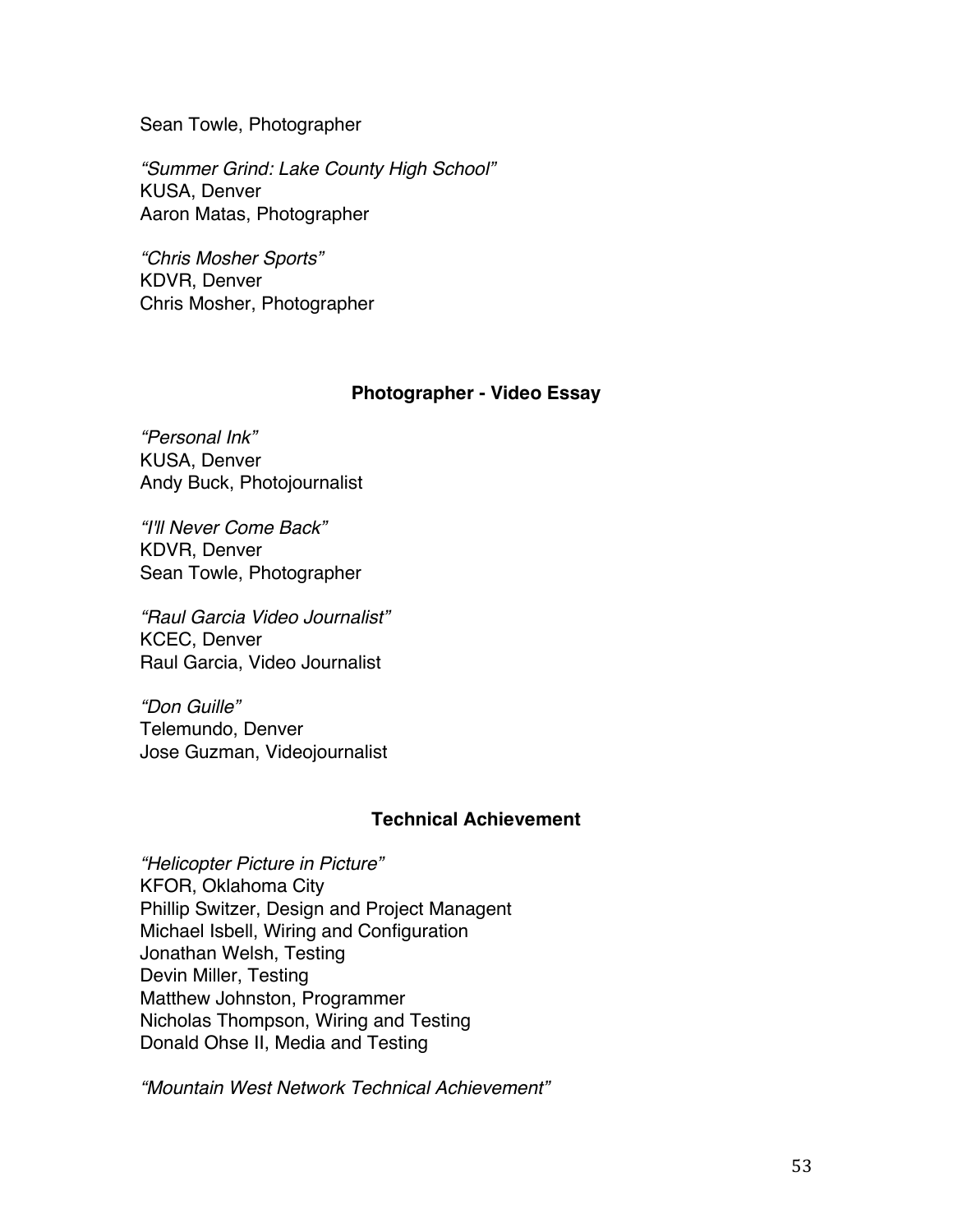Mountain West Network, Denver Brian Tripp, Executive Producer Katie Cavender, Producer Jesse Kurtz, Executive Producer

## **Video Journalist**

*"Community Diversity"* KTUL, Tulsa Kristin Dickerson, Photographer, Editor, Reporter, Producer

*"Silverton Heliboarding"* TravelingJules Productions, Denver Juliana Broste, Video Journalist (Produce, Shoot, Write, Edit, Host)

*"Video Journalist: 1/2 Reporter, 1/2 Sized-Camera, 1/2 Sized-Paycheck"* KUSA, Denver Kevin Torres, Video Journalist

#### **Writer - Program**

*"A Failed Flight and a Successful Invasion"* KDVR, Denver Jeremy Hubbard, Writer

*"The Greater of Two Evils"* KUSA, Denver Chris Vanderveen, Writer

*"Rebel With A Cause"* KUSA, Denver Nelson Garcia, Writer

*"Storytellers: Small Town Stories"* KUSA, Denver Kevin Torres, Writer

**Writer - News**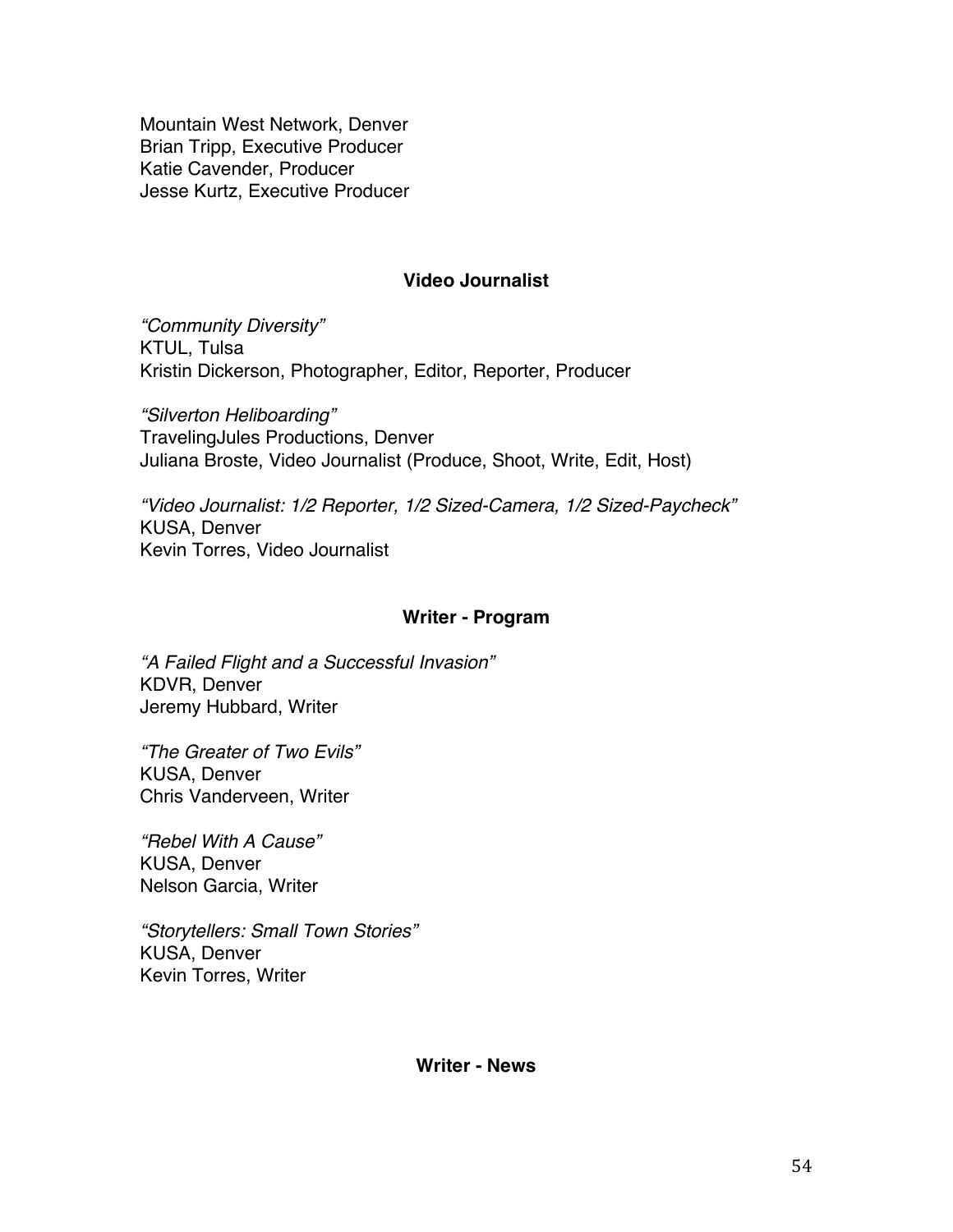*"Pedro Calderon Michel's Writing Composite"* Telemundo, Denver Pedro Calderon Michel, Writer

*"Get Out The Way - Ludacris' & Kyle Clark's Rules For Writing"* KUSA, Denver Kyle Clark, Writer

*"The Tales of the SS Staeger"* KUSA, Denver Steve Staeger, Writer

*"Mozart Style, Baby! Mozart Style!"* KDVR, Denver Jeremy Hubbard, Writer

*"Keep it to 1:15?... You Fo Realz?"* KUSA, Denver Kevin Torres, Writer

*"Lila is tired of her daddy using her name on entries' Vanderveen composite"* KUSA, Denver Chris Vanderveen, Writer

## **News Producer**

*"Aaron Romek, Producer"* KCNC, Denver Aaron Romek, Producer

*"The Super Bowl, Storms & Ebola"* KUSA, Denver Will Swope, Producer

*"Tara Meyer's Producer Composite"* KUSA, Denver Tara Meyer, Producer

*"Spring Floods & Fall Storms"* KUSA, Denver Jeremy Moore, Producer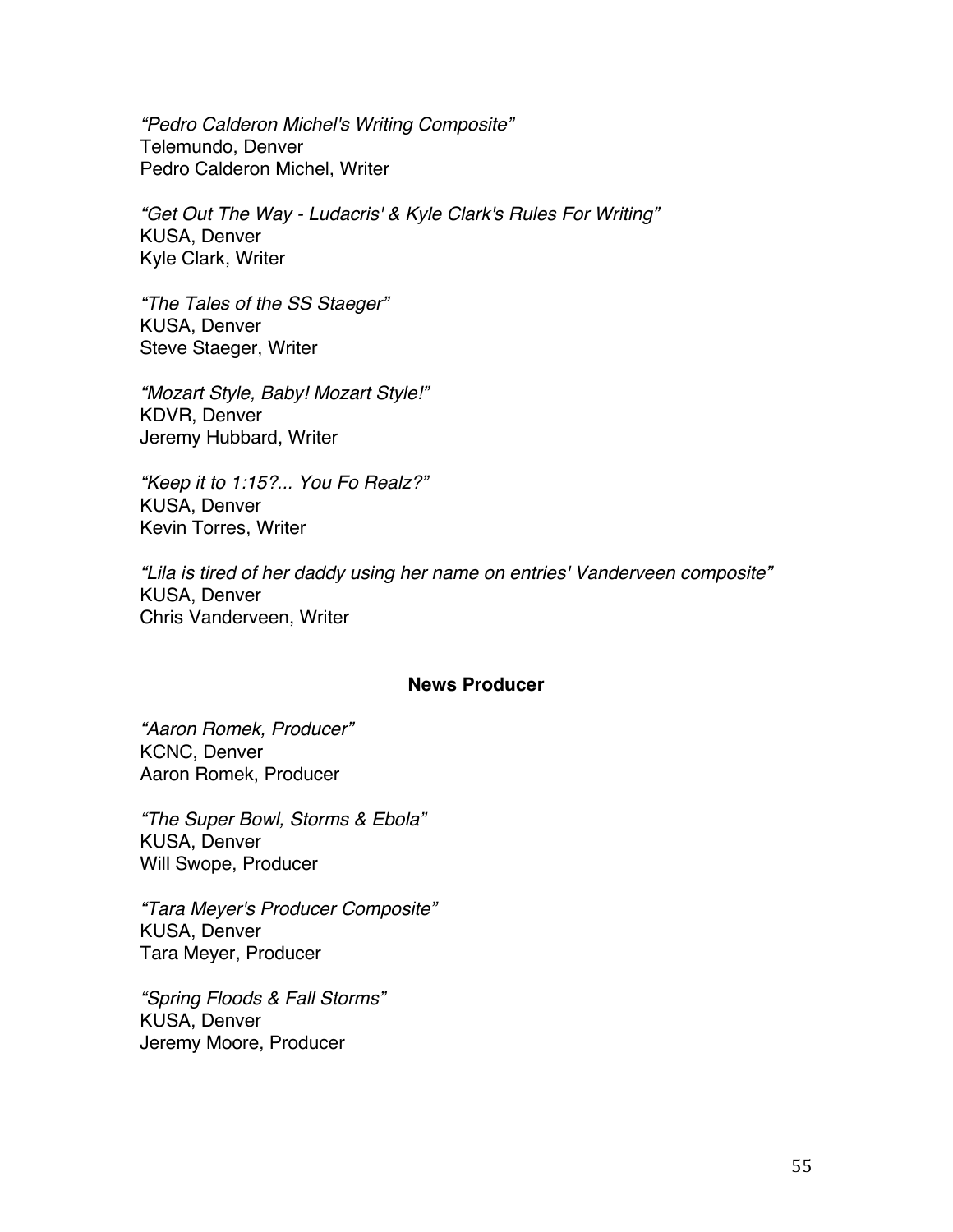## **STUDENT ACHIEVEMENT AWARDS Newscast**

*"Met Report 2014"* Met Report - MSU Denver Director of Met Media: Steve Haigh Met Report Advisor: Rich Strong Executive Producer/Weather Anchor: Josh Cozart Producer: Cinthia Maldonado Director: Anthony Rodriguez News Anchor: Erica Lloyd News Anchor: Michael Ronnebaum Sports Anchor: Myles Potter EMET Anchor: Melanie Townsend

*"Spanish Emmy Entry 12/5/14"* Noticiero TVMet, Met Media - MSU Denver Director of Met Media: Steve Haigh Noticiero TVMET Advisor: Rich Strong Executive Producer/News Anchor: Cinthia Maldonado Producer: Josh Cozart Director: Myles Potter News Anchor: Jhocelyn Avendaño EMET Anchor: Nancy Miramontes Weather Anchor: Sergio Ornelas International News Anchor: Zaira Cortes

## **STUDENT ACHIEVEMENT Long Form Fiction**

*"Mt. Molehill"* Colorado Film School Frederic Lahey, Instructor Alexander Rhodes-Wilmere, Producer / Unit Production Manager

## **STUDENT ACHIEVEMENT Long Form Non-Fiction**

*"Women Warriors - A Vision of Valor"* Front Range Community College, Westminster Brandon Berman, Advisor